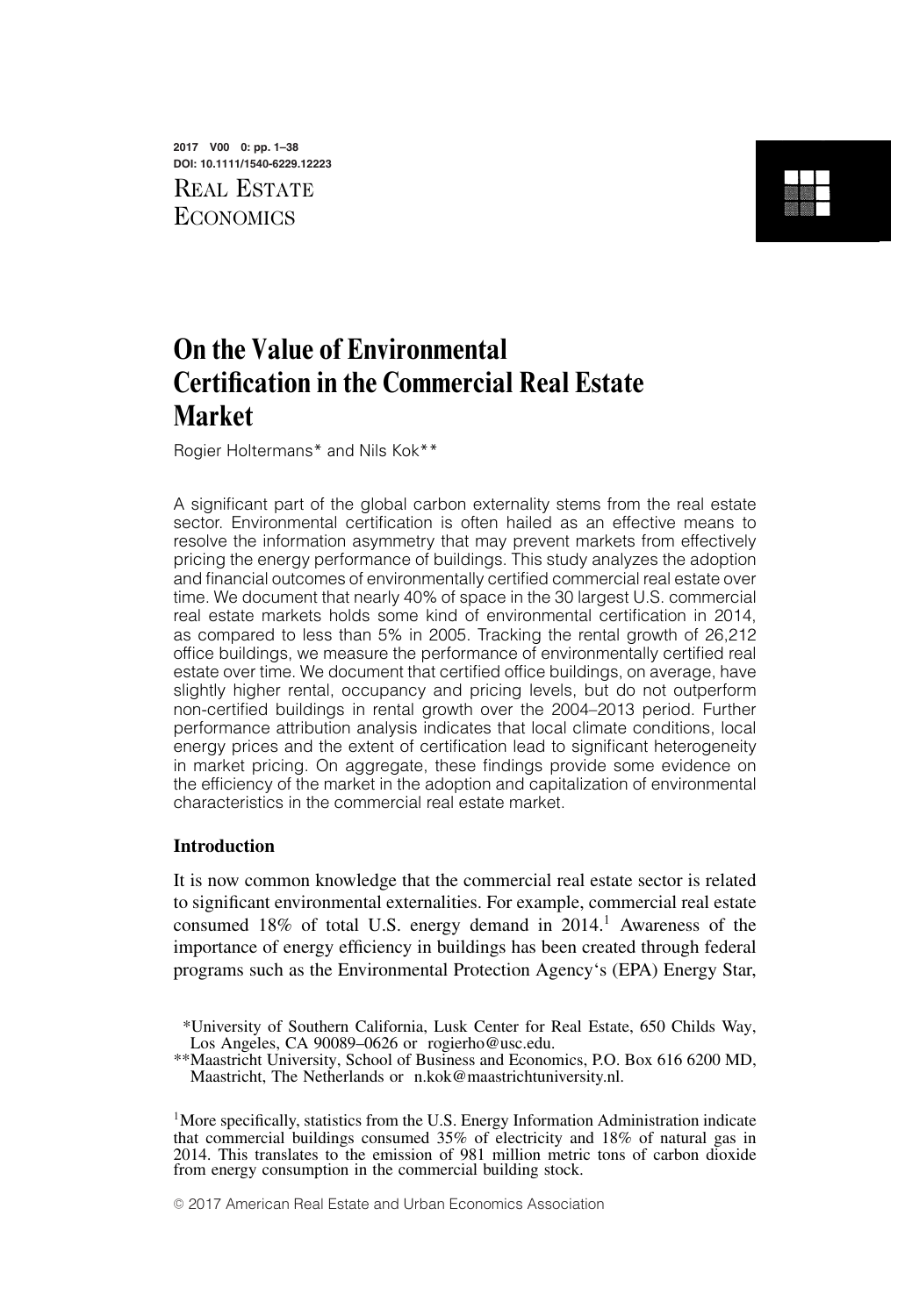whereas other voluntary certification programs place further importance on the fact that the commercial real estate sector is a major consumer of water and other natural resources, while also producing significant landfill waste and greenhouse gas emissions. The significant environmental impacts of the built environment have captured the attention of regulators, the public, corporate occupiers and investors, who are increasingly demanding more transparency in the environmental performance of buildings through building certification.

The effects of certification and quality disclosure as tools for information provision have been documented quite extensively. For example, Jin and Leslie (2003) investigate the impact of requiring restaurants to display a hygiene quality grade card. Employing a panel data set from Los Angeles County to estimate the impact of this requirement, the findings show that the overall hygiene scores of restaurants increase after introduction of the legislation, and that consumers are sensitive to changes in hygiene quality. Importantly, the improvement in hygiene quality led to a reduction in foodborne illness in the region. Moreover, the authors conclude that ultimately the differences between voluntary and mandatory disclosure are significant, albeit small in magnitude.<sup>2</sup>

Analogous to hygiene quality grade cards in Los Angeles' restaurants, Bollinger, Leslie and Sorensen (2011) examine the impact of mandatory calorie postings in chain restaurants. The authors document that the average calories per transaction decrease by 6% after introduction of the law in New York City in April 2008. The effect is almost entirely related to food purchases as compared to beverage purchases. Moreover, the effect is persistent throughout the period of observation (from January 2008 to March 2009). The authors conclude that the mandatory calorie postings do not have a significant impact on revenue, on average, although revenue increases by 3% in case of nearby competition.

For the automotive industry, Sexton and Sexton (2014) employ ZIP-codelevel data for the states of Colorado and Washington on vehicle purchases to examine the extent to which consumers are willing to pay a premium for a Toyota Prius—not a form of certification, but rather a "symbol" of green in the automobile industry. The results show that consumers are willing to pay several thousands of dollars more for vehicles that are perceived as environmentally friendly. The authors conclude that such forms of "conspicuous consumption" may improve social welfare by moving toward optimal levels of environmental protection.

<sup>2</sup>Dranove and Jin (2010) provide an overview of studies that assess the impact of quality disclosure and certification in various industries.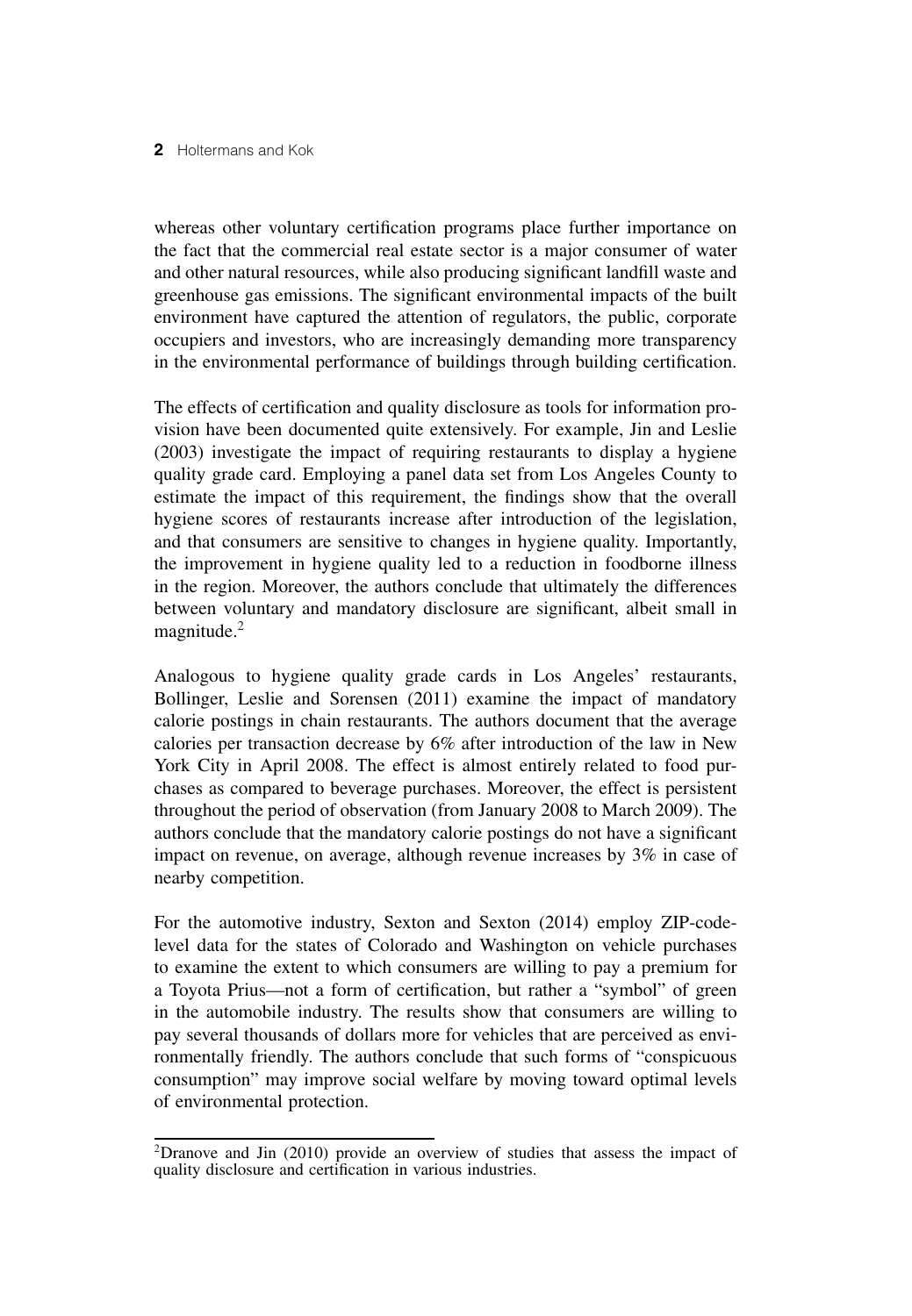For the commercial real estate industry, building certificates for energy or environmental performance have been introduced to reduce information asymmetry, providing prospective buyers and tenants with a credible signal regarding the quantitative sustainability performance of a building. Given that real assets are typically long lived, such information may be valuable. The certification efforts in buildings are comparable to providing an energy label for home appliances, such as an Energy Star label in the United States or an Energy Performance Certificate in Europe. However, purchasing home appliances or consuming a meal at a restaurant are relatively small, short-term investments. In contrast, investments in the built environment most often have a longer duration and larger scale, such that small effects of certifications may have large environmental and financial consequences.

There is a growing body of academic evidence purporting that information disclosure through environmental certification programs such as Energy Star and Leadership in Energy and Environmental Design (LEED) may have positive implications on the financial performance of buildings. For single-family homes, Brounen and Kok (2011), Chegut, Eichholtz and Holtermans (2016) and Kahn and Kok (2014) document small but significant transaction price differences based on the presence of energy labels and green certificates. For commercial buildings, multiple studies document positive effects of energy labels and green building certification on rents, occupancy rates and transaction prices (see, *e.g.*, Miller, Spivey and Florance 2008, Eichholtz, Kok and Quigley 2010, Wiley, Benefield and Johnson 2010, Fuerst and McAllister 2011, Kok and Jennen 2012, Eichholtz, Kok and Quigley 2013, Devine and Kok 2015).

Importantly, the salience of energy efficiency in building is increasing. Palmer and Walls (2014) document that the uptake of requirements related to energy performance disclosure, as part of city and statewide legislation, is growing. This diffusion of legislation implies that the adoption and disclosure of "green" building certificates is slowly transforming from voluntary to mandatory. Moreover, because corporate users increasingly place importance on occupying environmentally certified space (Turban and Greening 1997), it is necessary for the real estate sector, including asset owners and investors, to better understand the implications of environmentally certified space in the market (Eichholtz, Kok and Quigley 2016).

This article provides a comprehensive investigation of the adoption and financial implications of environmental certification in the commercial real estate market. First, we explore the diffusion of environmental certification in the commercial real estate sector—across space and over time. We document that in the 30 largest metropolitan statistical areas (MSAs), the average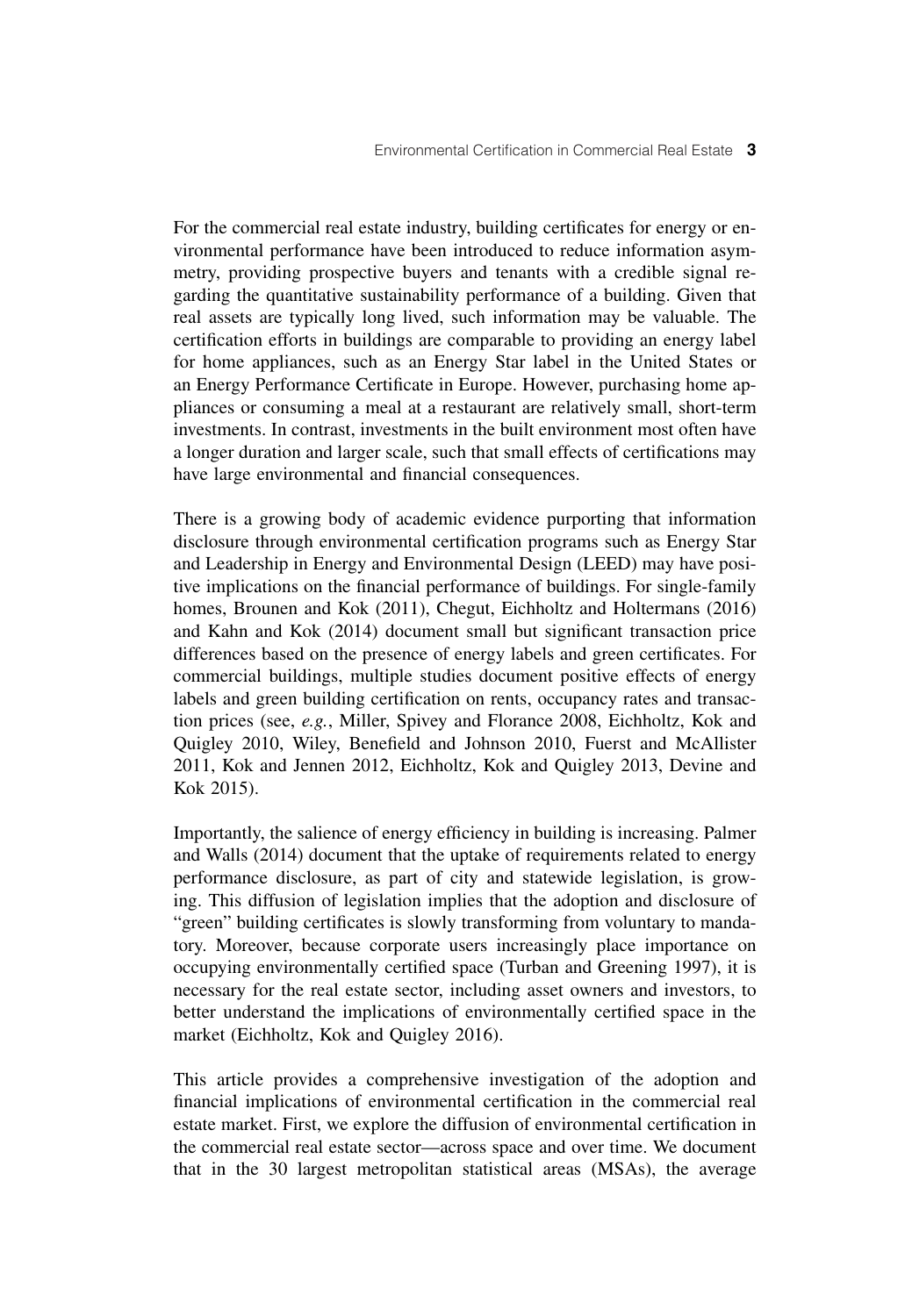share of environmentally certified space has increased from a mere 4.8% in 2005 to 37.2% at the end of 2014. We then construct rent indices for environmentally certified and non-certified buildings, using a panel data set of 26,212 U.S. commercial Pleonasme buildings, to track the quarterly rent growth and volatility of environmentally certified and non-certified buildings over the Q1 2004 to Q3 2013 period. Evaluating the average income growth and the corresponding standard deviations, we do not find a relationship between income growth and environmental certification, providing an indication that return patterns are not influenced by green building certification.

Of course, the finding of similar rental *growth* does not preclude a significant difference in price, rent or occupancy *levels*. We employ a crosssection of 37,858 U.S. office buildings, assessed in Q3 2013, to estimate a performance attribution model, examining the cross-sectional impact of the underlying environmental characteristics on the financial performance of commercial buildings. The findings corroborate earlier studies, showing that certified buildings achieve slightly higher levels of rental rates and transaction prices. Importantly, the analysis documents that there is substantial heterogeneity in the marginal effect of environmental building certification: local climate conditions, local electricity and natural gas prices, and certification levels and scores significantly influence the marginal rents and transaction prices achieved in certified buildings. These findings provide evidence that the commercial real estate market is capitalizing some of the elements related to the sustainability and environmental performance of buildings. As certification programs mature, while federal support waivers, questions about the need for information provision loom large. The results in this article further our understanding of the market dynamics and underlying elements of building certification. Importantly, information on energy efficiency and sustainability provided by certification programs ultimately seems to affect the financial performance of commercial real estate. This is important for investors and policy makers alike, in evaluating the need for and effects of both voluntary and mandatory certification in the real estate sector.

The remainder of this article is structured as follows: we first discuss the concept of environmental certification in the built environment, and document the diffusion of environmentally certified buildings in the commercial real estate market over time. We then present rent indices for environmentally certified and non-certified assets and discuss the data and method employed to estimate these rent indices. The subsequent section discusses the data, method and results of the performance attribution analysis. The article ends with a conclusion and discussion of the environmental implications.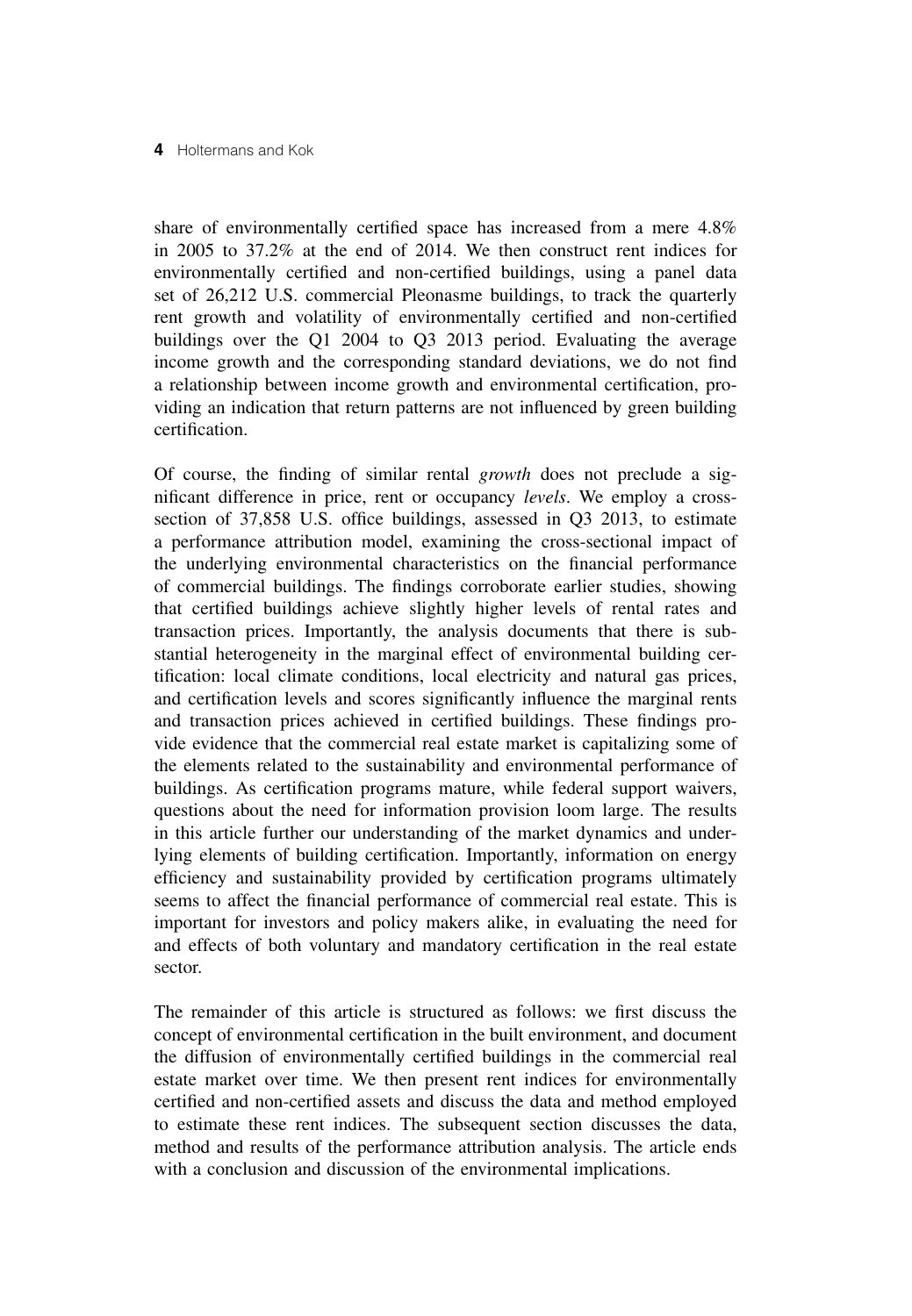# **Environmental Certification in Commercial Real Estate**

There are two main programs in the United States that currently assess commercial building energy and environmental performance: EPA's Energy Star program and the U.S. Green Building Council's (USGBC) LEED certification program. While both programs are traditionally based on voluntary adoption and disclosure, environmental building certification has over the past years become an important indicator in some of the major U.S. commercial real estate markets, leading city governments to mandate, and investors and tenants to ask for such labels in leasing and financing decisions (Palmer and Walls 2014).

The USGBC, a private nonprofit organization, developed the LEED rating system.<sup>3</sup> This rating system, first implemented in 1999, provides third-party verification regarding the environmental attributes of a building. LEED is traditionally implemented in the design phase of the construction or renovation of an asset, but there are now different LEED programs that verify the environmental attributes of buildings at the various stages in the life cycle. LEED for New Construction (LEED NC) and Core and Shell (LEED CS) are applied to newly constructed buildings, whereas the programs LEED for Existing Buildings (LEED EB) and Commercial Interiors (LEED CI) are used for existing buildings. Credits are awarded in six main categories to evaluate the environmental performance of a building: the sustainability of the site, water efficiency, energy and atmosphere, materials and resources, indoor environmental quality and innovative design. The combined score in each of these categories is translated into a specific rating level: Certified, Silver, Gold or Platinum.

The Energy Star program is another major program that attests to the environmental outcomes of a building, although it focuses on energy consumption alone. The Energy Star program started out as a voluntary program to promote the energy efficiency of consumer products and home appliances. The program included real estate in 1995, and certification of buildings then commenced in 1999. The Energy Star program evaluates the amount of *source energy* used by a building, as certified by a professional engineer. To qualify for an Energy Star label, a building's standardized energy consumption must be in the top 25% relative to a peer set of buildings, receiving a rating from 0 to 100. Buildings with a rating of 75 or higher receive an Energy Star label.

As of 2017, a total of 6,670 office buildings, representing 8,151 certificates and approximately 1.6 billion square feet of office space have received some

<sup>&</sup>lt;sup>3</sup>More information on the rating system is available at http://www.usgbc.org/leed.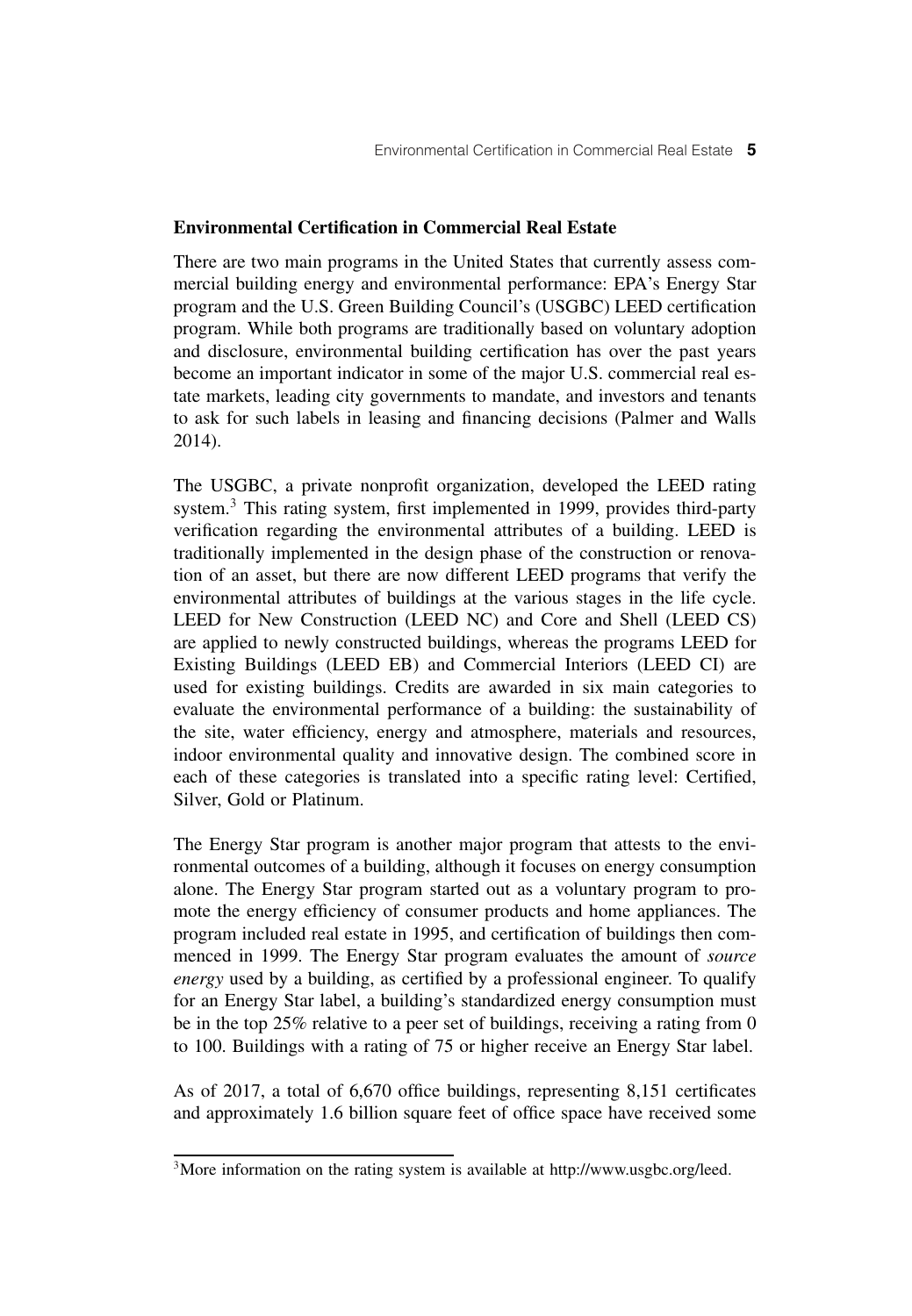form of LEED certification.<sup>4</sup> Additionally, 10,260 office buildings, representing about 2.3 billion square feet of office space, have been awarded an Energy Star label, denoting the top energy performers among their peer set.<sup>5</sup>

To better understand the geographic and time variation in the adoption of green labels in the commercial real estate market, we map the diffusion of Energy Star labels and LEED certifications by identifying the environmentally certified assets in each of the 30 largest commercial office markets in the United States. Combining information on the number and square footage of environmentally certified buildings with market information provided by CBRE, a real estate services firm, we create a relative measure of the adoption of environmentally certified buildings over time. The market information received from CBRE denotes the amount of competitive space in each market, which implies that all owner-occupied and government buildings are excluded from this measure. In addition, we apply a two- and five-year label "depreciation" window for Energy Star and LEED, respectively; in case an asset does not recertify after two or five years we no longer include the asset in the measure of environmentally certified buildings.<sup>6</sup>

The results of this simple analysis show that the share of buildings certified under the Energy Star or LEED program in the 30 largest U.S. office markets has increased rapidly over the past decade. Panel A of Figure 1 highlights the average diffusion of environmental certification in these 30 markets over the past ten years. Compared to 1.2% at the end of 2005, the adoption numbers show that at the end of 2014, some 12% of the commercial building stock obtained an Energy Star label or LEED certification. Measured by square footage, the amount of certified commercial space has increased from 4.8% in 2005 to 37.2% at the end of 2014. The difference in diffusion when measuring the adoption rate in number of buildings or in terms of square footage shows that large buildings are more likely to get certified first.

<sup>4</sup>Retrieved on January 1, 2017, from: http://www.gbig.org, based on all LEED certified buildings in the U.S. Office building collection.

<sup>&</sup>lt;sup>5</sup>Retrieved on January 1, 2017, from: http://www.energystar.gov, based on a selection of facility types, which include, Bank Branch, Financial Office, Medical Office and Office.

<sup>&</sup>lt;sup>6</sup>We apply different label windows to ensure the robustness of our results. Overall, a longer label window will inflate the adoption statistics while shrinking the label window results in lower adoption statistics. The label window chosen here incorporates the fact that building owners tend to renew their Energy Star label more often than a LEED certificate. See http://arcg.is/2thFfGU for more details and the most recent market statistics.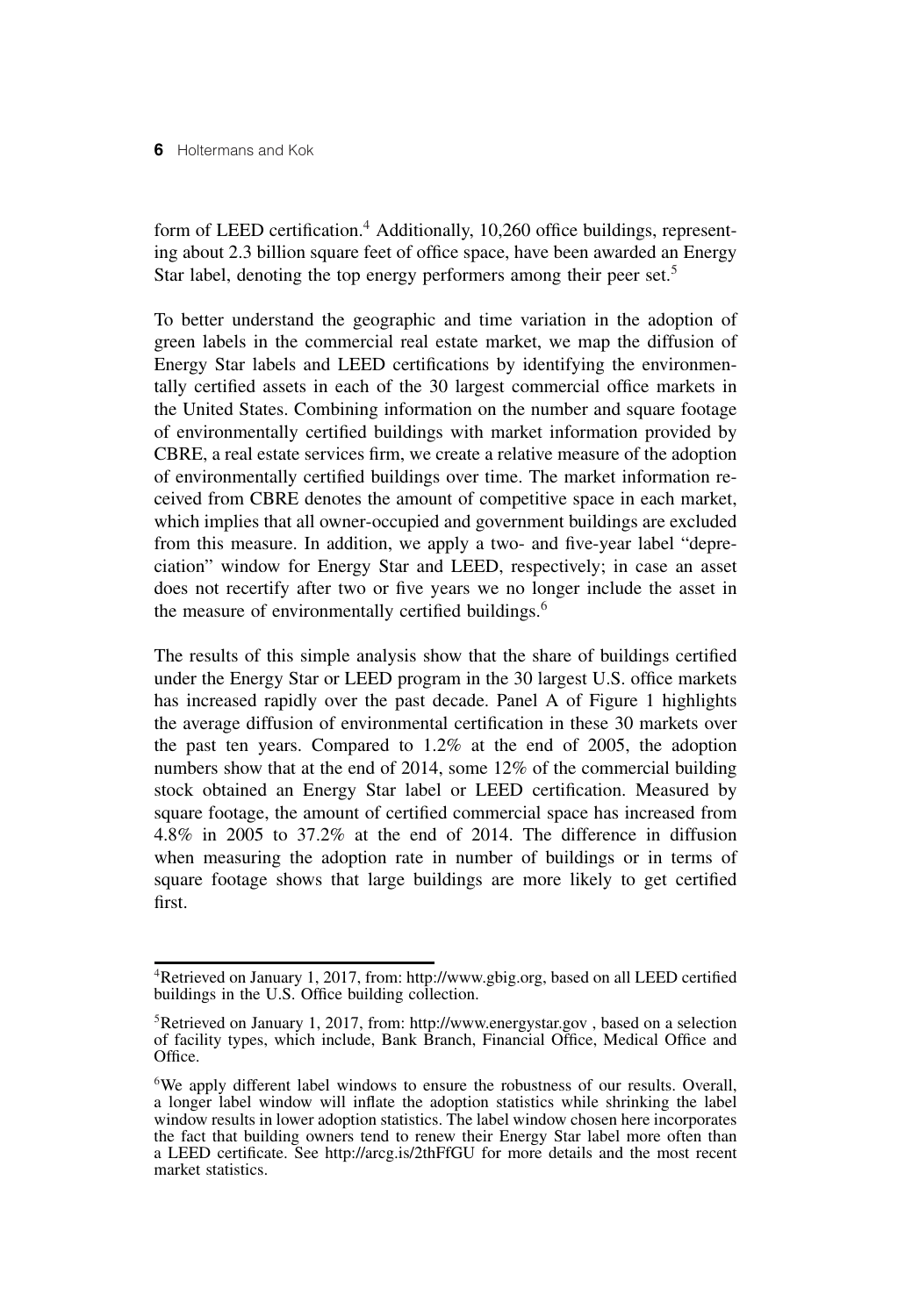### *Panel A: Energy Star and LEED Adoption*  $40$ للتنبي 35  $\alpha$ 25 percentage percentage 20 15 10 5  $\overline{0}$ 2005 2006 2007 2008 2009 2010 2011 2012 2013 2014 # of buildings state of the of buildings *Panel B: Energy Star Adoption* 30 25  $\overline{2}$ percentage percentage 15 10 5 0 2005 2006 2007 2008 2009 2010 2011 2012 2013 2014 # of buildings states sq. ft. of buildings *Panel C: LEED Adoption* 20 15 percentage percentage 10 5 0 2005 2006 2007 2008 2009 2010 2011 2012 2013 2014  $\begin{array}{ccc} \begin{array}{ccc} \text{...} & \text{...} & \text{...} & \text{...} \end{array} \end{array}$  sq. ft. of buildings

#### **Figure 1**  $\blacksquare$  The adoption of environmental building certification (2005–2014).

*Notes*: Figure 1 displays the diffusion of the Energy Star rating and LEED certification program in the 30 largest U.S. office markets over time. The adoption percentage is calculated as the number or square footage of buildings in each market having an Energy Star or LEED certification relative to the size of the market. CBRE's market size measures describe the competitive space in a market. This implies that owner occupied and government occupied assets are not included in the calculation. To recognize the depreciation of the environmental certification, we apply a two- and five-year label window for Energy Star and LEED, respectively. The presented numbers in Panel A are adjusted for buildings that obtained both certifications.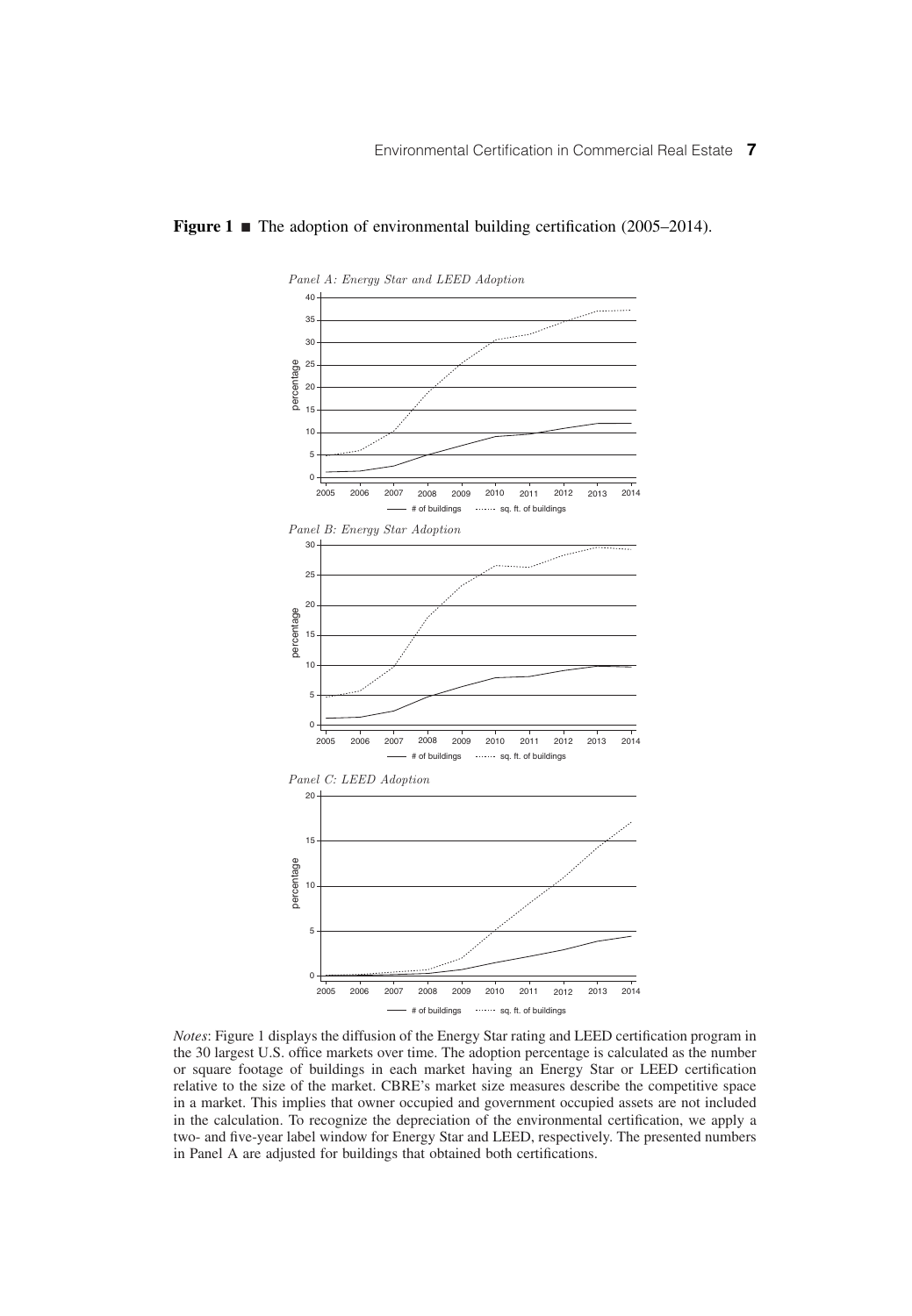Panels B and C of Figure 1 show the adoption rate of the Energy Star label and LEED certification, respectively. The diffusion of the Energy Star label, as shown in Panel B, started a few years earlier than the LEED certification program and has been slowing down during the most recent years (by design, only the top 25% of buildings in terms of energy performance are awarded an Energy Star label). The diffusion of LEED, however, increased rapidly from 2009 onwards and only recently started showing the first signs of stabilization. The difference in adoption rates between the two certification programs might stem from differences in the difficulty of obtaining the certification or the costs associated with applying for the certification.

We document large geographic variation in the adoption of Energy Star and LEED certification. Appendix A shows that the leading markets in terms of green building adoption at year-end 2014, as measured by the percentage of square footage, are Chicago and San Francisco, with 62.1% and 61.8% of space certified, respectively, whereas Kansas City and St. Louis have a coverage of 8.0% and 8.1% of their commercial office market. It is not the intention of this article to further model the variation in the adoption rates over time and across space, but explanations for the variation include differences in regulation (*e.g.*, building codes, mandatory disclosure of energy performance), local energy prices, weather conditions, tenant mix, political predisposition, etc. See Kok, McGraw and Quigley (2012), for a formal analysis of the adoption of green building certification.

Overall, the green building adoption curves show that environmentally certified buildings now represent a major share of the U.S. commercial office market, with the adoption of environmentally certified space in some markets perhaps even approaching the tipping point of covering more than 50% of the market. One could even argue that "green" building is becoming the new normal in some cities. As attention to environmental building certification from regulators and tenants continues to grow, the widespread diffusion of certified space is likely to have tangible implications for investors in commercial real estate.

# **Repeated Rent Indices**

# *Empirical Framework*

To understand the implications of environmental building certification on the performance of buildings over time (*i.e.*, building returns), we first construct a series of rent indices. We apply a repeated measure regression methodology, similar to the method employed by Ambrose, Coulson and Yoshida (2015), An, Fisher and Geltner (2016) and Eichholtz, Straetmans and Theebe (2012).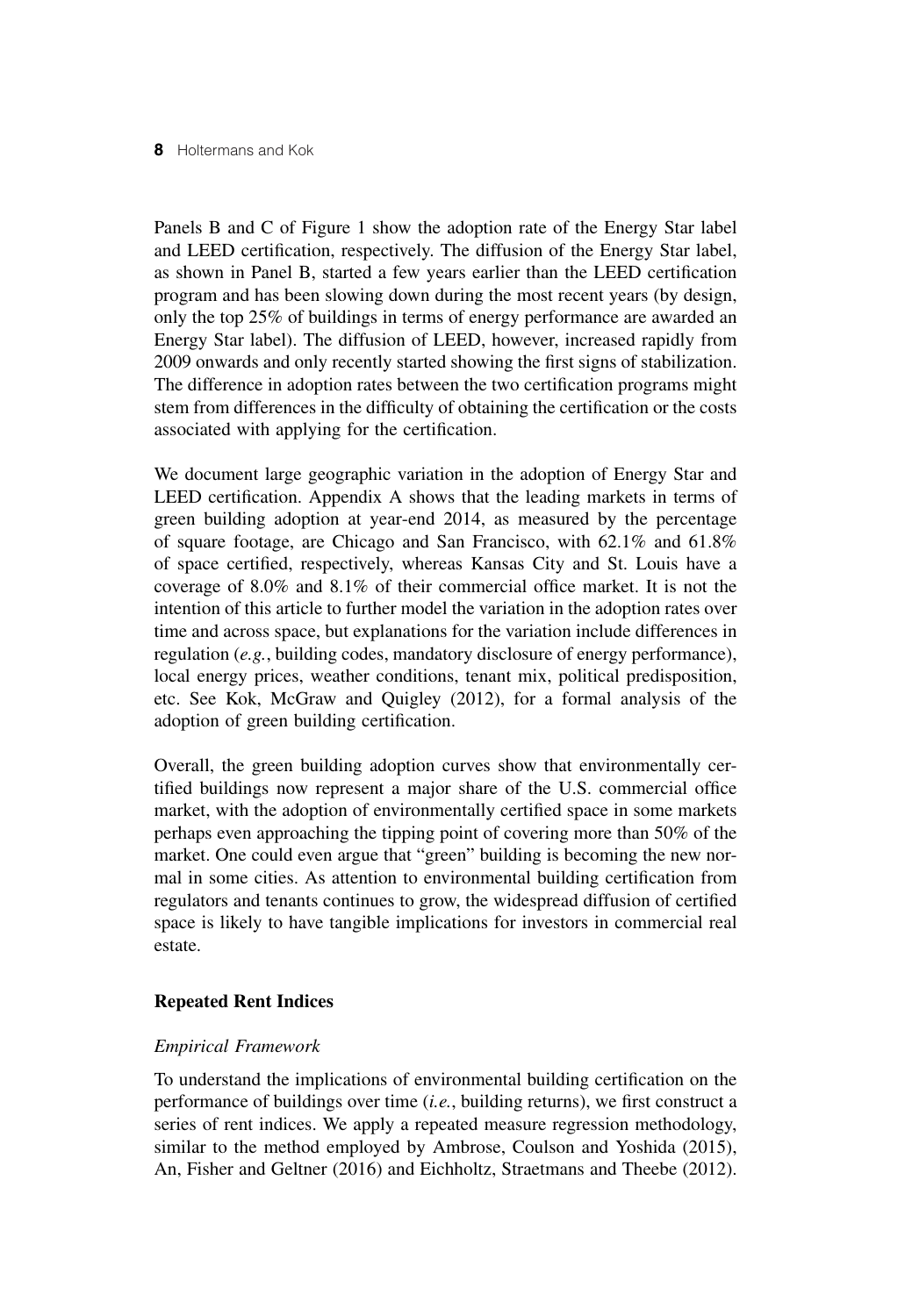The repeated measure regression method incorporates all buildings that have rent data available for at least two quarters during the sample period, to calculate the percentage change in the variable of interest. This variable is either the total net asking rent or the effective rent, where the effective rent is calculated by multiplying the total net asking rent with the occupancy rate for each observation.<sup>7</sup> Because the actual underlying cash flow of the building is of primary interest, the effective rent is considered to be the most important measure for a building owner. The index is based on the actual change in asking or effective rent:

$$
r_{i,t,s} = \ln\left(\frac{R_{i,t}^{sqft}}{R_{i,t-s}^{sqft}}\right), i = 1, \dots, N; \quad t = s, \dots, T
$$
 (1)

where *r* is the total rental growth of building *i* during periods  $(t - s, t]$ . This specification ensures that the change in rent is attributed to all relevant quarters. If, for example, we observe the rent for Q2 2006 and Q1 2007, the change in rent over this period is attributed to Q3 2006, Q4 2006 and Q1 2007. The repeated regression method is then modeled as follows:

$$
r_{i,t,s} = \sum_{j=1}^{T} \beta_j x_{i,j} * G_i + \alpha_i + \epsilon_i
$$
 (2)

where the change in rent  $r$  is explained by a set of time dummy variables  $x$ . This indicator variable takes a value of  $-1$  if  $j = t - s$ ,  $+1$  if  $j = t$  and 0 otherwise. We interact the set of time dummy variables with the variable of interest *G*, which indicates whether building *i* was environmentally certified during the time period. Building-level fixed effects are absorbed by  $\alpha$  and  $\epsilon$  is an error term. The standard errors are heteroskedasticity robust and clustered at the ZIP code level. The repeated measures rent index is estimated as follows:

$$
I_t = exp(\beta_t), \quad I_0 = 1, \quad t = 1, \dots, T
$$
\n
$$
(3)
$$

where the rent index *I* is calculated as the exponential value of the income growth series  $\beta$ ; Q1 2004 is used as the base quarter.

### *Data*

To investigate the impact of environmental certification on the income growth of commercial assets, we use multiple data sources. We first retrieve financial data on U.S. commercial office buildings from CoStar. CoStar Property is the

<sup>7</sup>The total net asking rent is a measure of the rent across the whole building, we do not observe information on individual leases.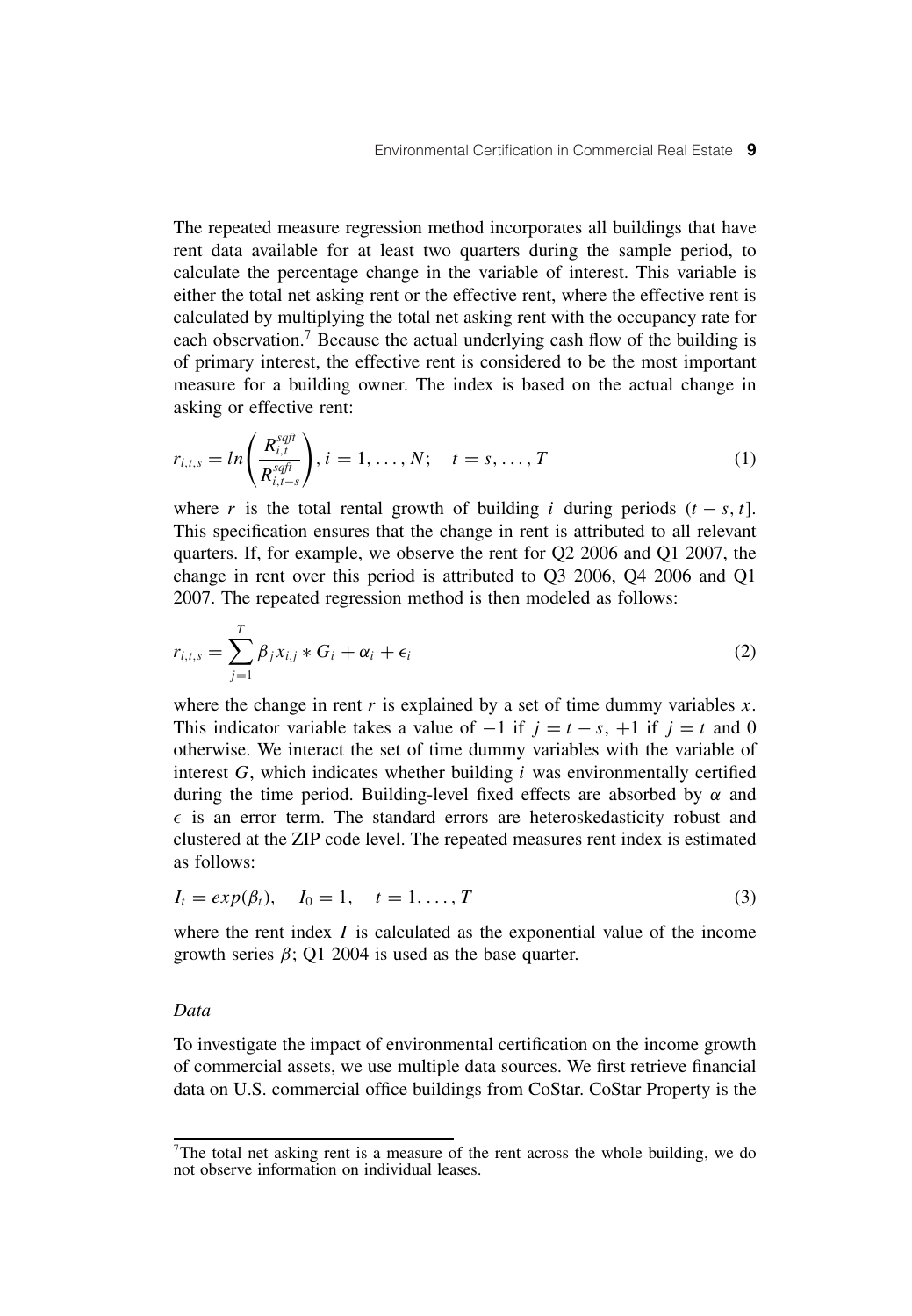leading commercial real estate database for the U.S. market. The coverage and information available at the level of the building is quite extensive, and historical information is available on both occupancy and rental levels. In addition, for the subsequent performance attribution analysis, the availability of detailed asset-level information is required in order to be able to control for building quality characteristics that are correlated with environmental building certification. As discussed in the previous section, the USGBC and the EPA provide information regarding the environmental certification of buildings.

In order to construct the green building performance indices, we track the changes in the rent levels over 51 quarters, from Q1 2001 to Q3 2013, for a set of 43,719 individual office buildings. These buildings are located in the following MSAs: Atlanta, Chicago, Denver, Houston, Los Angeles, New York, San Francisco and Washington, D.C. These areas are the largest commercial office markets in the United States. Moreover, these markets have significant variation in climate conditions as well as variation in underlying market dynamics. To construct the sample, the information on Energy Star and LEED certification is matched with building information from CoStar, based on the longitude and latitude of each building, utilizing GIS tools. Some 2,300 buildings in the sample hold an environmental certification: 2,111 buildings are Energy Star labeled and 791 buildings are LEED certified (528 buildings hold both certifications).

The aim of the rent indices is to track the changes in market rent for environmentally certified and non-certified office buildings. Therefore, we only include an observation if new information is revealed: when the rent changes. Hence, we observe at least two different rental levels with different time intervals for each building in our sample. The removal of "stale" observations reduces the total sample to 27,407 buildings, 1,785 of which are certified.<sup>8</sup> In addition, we exclude buildings that are under construction at some point during the period of observation. This reduces the sample to 26,212 buildings, of which 1,582 are certified. In total, we observe 228,428 quarterly records for 26,212 buildings, with an average of more than eight observations per building.

To take into account the deprecation of an Energy Star or LEED certificate, we apply a two- and five-year label window, respectively. This rule implies that if a building is not recertified after either a two- or five-year period, we

<sup>8</sup>By definition a change in rent is necessary in order to estimate the index. Although the removal of these stale observations reduces the total sample by 37%, 69% of the identified certified buildings remain in the final sample.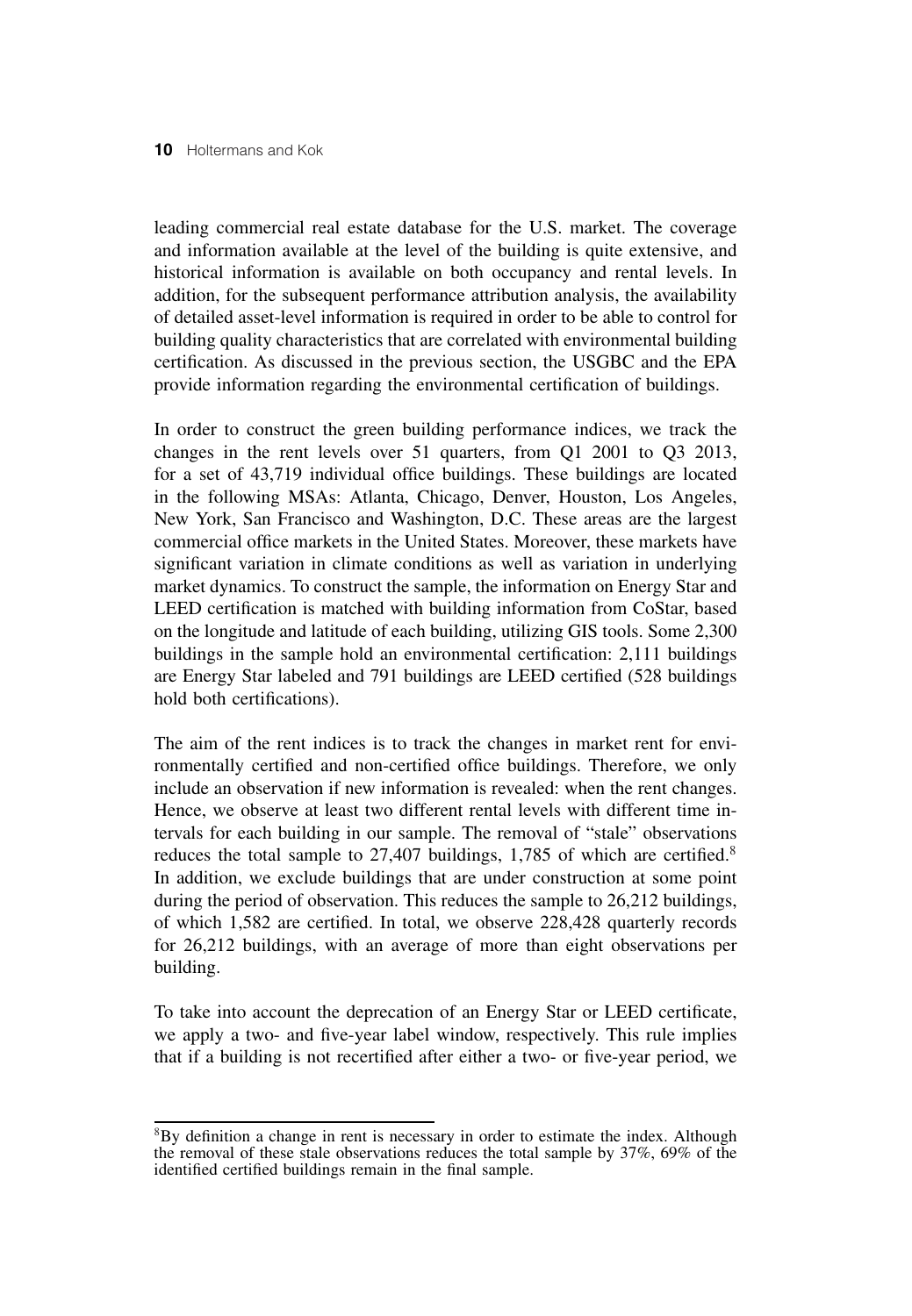no longer classify the building as certified and it returns to the non-certified part of the sample.<sup>9</sup>

### *Descriptive Statistics*

Panels A–C of Figure 2 show how the variables of interest develop over time (note that these are simple, nonparametric comparisons). Panel A shows the average total net asking rent for the certified and non-certified buildings in our sample. On average, the total net asking rent is consistently higher for the environmentally certified buildings as compared to the non-certified buildings. Moreover, the difference in asking rent per square foot is increasing over time. Whereas the average difference in 2004 is about 17%, this increases to 31% at the end of 2013.

Panel B of Figure 2 summarizes the average occupancy rate for environmentally certified and non-certified office buildings. The occupancy rate for non-certified buildings is, on average, 9% lower than for certified buildings. However, in contrast to the trend we observe in the total net asking rent, this difference is decreasing over time. While the average difference in occupancy rate in 2004 is 10%, this is reduced to 6% in 2013.

Panel C of Figure 2 shows the average effective rent over time. A similar trend is visible for the effective rent as observed for the total net asking rent, with certified buildings displaying a substantially higher effective rent as compared to non-certified buildings. On average, the difference in effective rent between certified and non-certified buildings is 31%, and it is increasing over time.

# *Environmental Certification Indices*

The results of the indices estimated in Equation (3) are graphically presented in Figure 3. The solid green line depicts the index for the certified buildings in our sample and the solid black line provides the index for non-certified buildings. The dashed lines represent the 95% confidence interval for both indices. The base quarter is Q1 2004. Although data are available for earlier quarters, the limited number of certified buildings at the beginning of the

<sup>&</sup>lt;sup>9</sup>We use different label windows to ensure the robustness of our results. In general, lengthening the label window increases our labeled building sample and attributes a longer set of rent changes to environmental certification. Nonetheless, our overall findings are robust to the choice of label window. The label window applied is the same as the window employed in the calculation of the adoption rates in the previous section.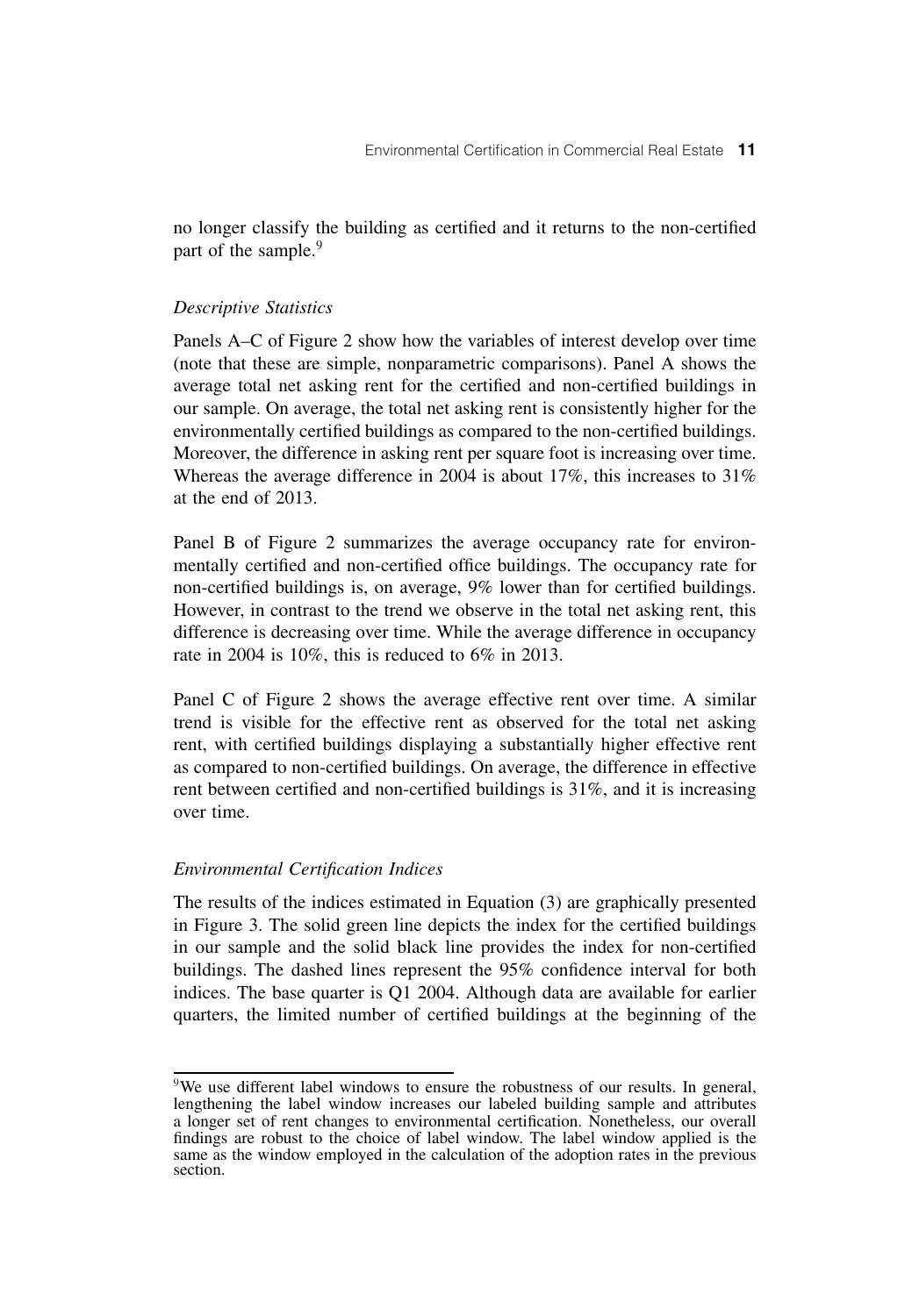**Figure 2** ■ Rent and occupancy levels for environmentally certified and non-certified assets (Q1 2004–Q3 2013). [Color figure can be viewed at wileyonlinelibrary.com]



*Panel B: Average Occupancy Rate (levels, in percentage)*



*Panel C: Average Effective Rent (levels, in USD/sq. ft.)*



*Notes*: Figure 2 displays the average asking rent, occupancy rate and effective rent, respectively, for environmentally certified and non-certified buildings in the repeated rent sample. The green lines represent the environmentally certified buildings, the black lines denote the non-certified buildings.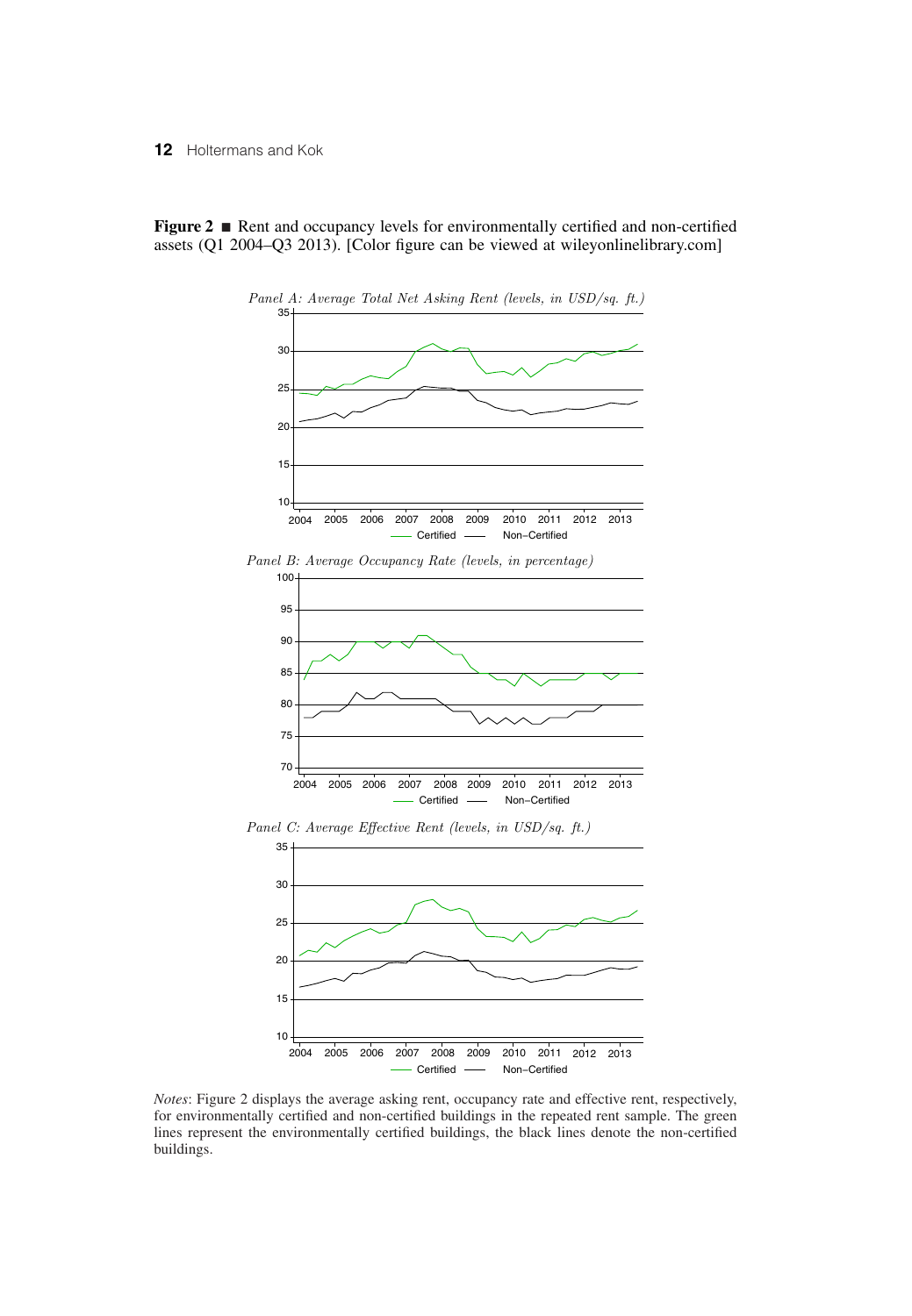



*Notes*: Figure 3 displays the quarterly rental growth for environmentally certified and non-certified assets, represented by the green and black lines, respectively. The dotted lines denote the 95% confidence intervals for the estimated indices. The base quarter for all indices is Q1 2004.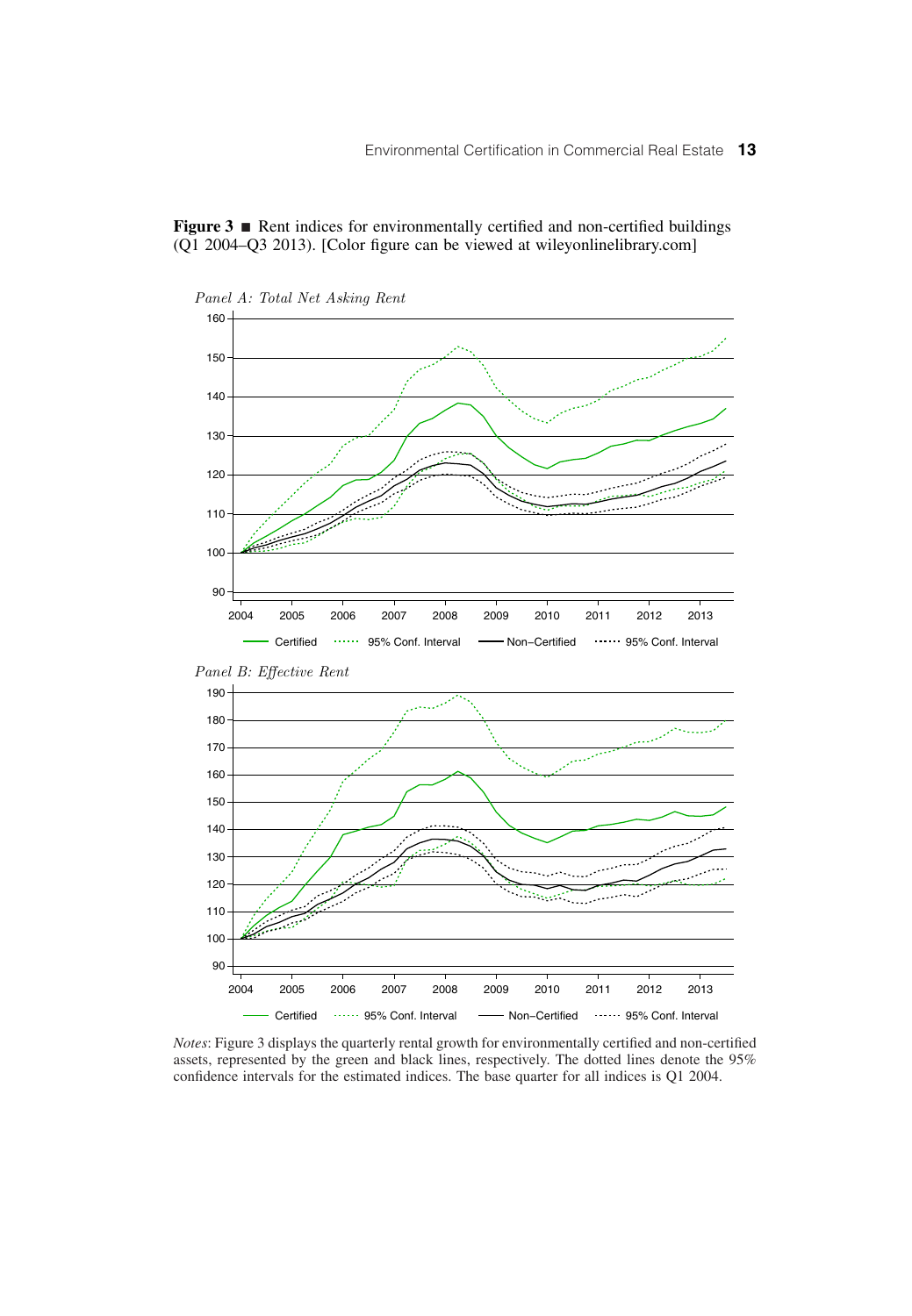sample period prevents us from estimating a reliable rent index for those quarters.

Panel A of Figure 3 shows the growth in total net asking rent for the 39 quarters until Q3 2013. Even though Figure 2 indicated that the rental *level* difference between environmentally certified and non-certified buildings is persistent throughout the sample period, the *growth* of the total net asking rent for certified and non-certified buildings does not differ significantly throughout the sample period, as displayed by the confidence intervals. However, it is important to note that the rent index for non-certified buildings is close to the lower 95% confidence bound of the index for environmentally certified buildings. The fact that the confidence intervals for the certified buildings are larger as compared to the index for the non-certified buildings can be attributed to the relatively small number of certified assets in the sample.

The peak of the market occurs in Q2 2008, according to the indices in Panel A of Figure 3. This is considerably later than suggested by the information provided by the National Bureau of Economic Research (NBER), which states that the peak of the business cycle occurred in December 2007.<sup>10</sup> The same holds for the trough of the business cycle. Whereas the indices show their lowest points in Q1 2010, the NBER stipulates that the trough occurred in June 2009. Based on this comparison it seems that the estimated indices are slightly lagging, reflecting the time necessary for the market for real assets to adjust to changing economic circumstances.

Environmentally certified buildings recovered somewhat more quickly from the real estate downturn than non-certified buildings, as shown by the break in Q2 2010. Nonetheless, the relative loss during the real estate market crash was larger for certified assets, a total decrease of 12.1%, as compared to 8.9% for non-certified assets. The overall difference in growth over the sample period is relatively small: 1.3% over almost 10 years. Whereas certified assets experience a total rental growth of 37%, the total growth for non-certified assets is 23.6%. These results suggest that the difference in rental levels between certified and non-certified assets is persistent, although the development of the rental rate over time follows a similar path (which may be related to the increase in the certified building stock).

The difference in rental growth between certified and non-certified assets is more pronounced for the effective rent, as displayed in Panel B of Figure 3.

<sup>10</sup>The business cycle information is retrieved from http://www.nber.org/cycles/cycl esmain.html.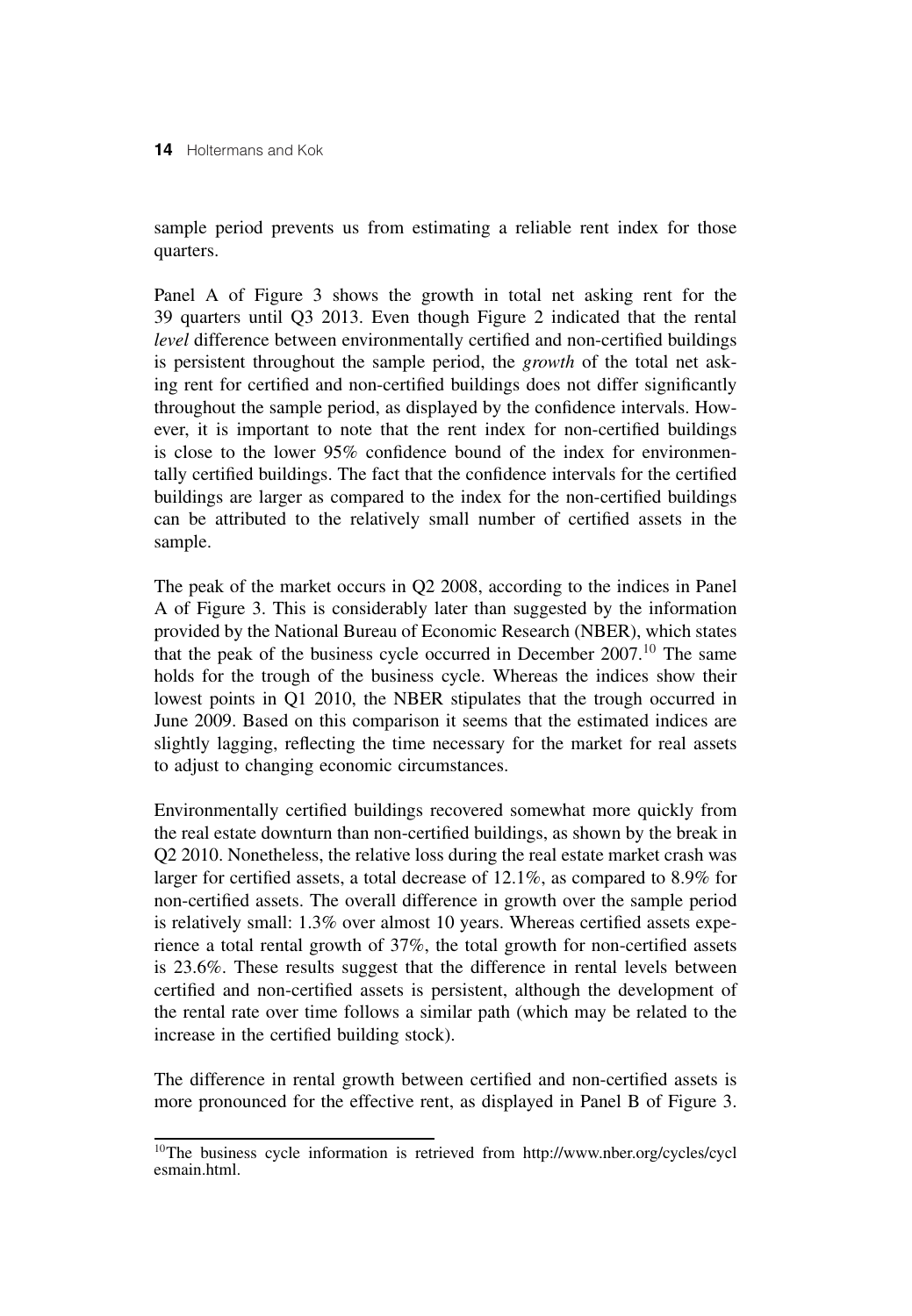Recall that the effective rent reflects both the occupancy rate and the rental level. However, in terms of statistical significance the index is not conclusive, as the effective rent estimations are quite volatile. This again may be due to the limited number of observations.

The consistent difference in occupancy rates for environmentally certified real estate as compared to non-certified real estate amplifies the difference in rental growth for the effective rent estimations. The general trend we observe in Panel B is similar to the trend observed for the total net asking rent in Panel A. On average, the difference in effective rental growth as indicated by the two indices is 14.2%. At the peak of the market, based on the estimated indices, this was 18.8%. The difference in effective rental growth between the certified and non-certified buildings at the end of the sample period decreased to 11.5% (over a 10 year period).

In the comparison of certified and non-certified buildings, we assume that certification (the "treatment effect") is randomly distributed across buildings. If this assumption is violated, we may erroneously attribute performance differences between certified and non-certified buildings to energy efficiency or sustainability characteristics, rather than to systematic differences between the treated and non-treated sample. To control for selection bias, we estimate the repeated rent indices for a set of subsamples that reflect best the observable characteristics of treated buildings—young buildings, large buildings, and class A buildings. Based on the descriptive statistics in Table 2, we select the sample averages of certified buildings as the lower threshold for noncertified buildings. Figure 4 presents the effective rent indices for the various subsamples. Note that the shape of the indices is less smooth due to the smaller number of observations. When restricting the sample to buildings that are less than 25 years old, as presented in Panel A of Figure 4, the results are not observationally different from the indices presented in Figure 3. However, when limiting the sample to Class A office buildings, and buildings that are larger than 200 thousand square feet, the differences in the indices for environmentally certified buildings and non-certified buildings are further reduced, as documented in Panels B and C of Figure 4. This finding alludes to the observation that certified and non-certified buildings are quite different from each other, and that a constant-quality rent index does not fully account for these differences.

The average annual rental growth based on the estimated rent indices is documented in Table 1, for the full sample period, as well as for the pre- and post-crisis period. Comparing the average rental growth of environmentally certified buildings to non-certified buildings shows that certified buildings have a higher annual effective rental growth rate. However, when dividing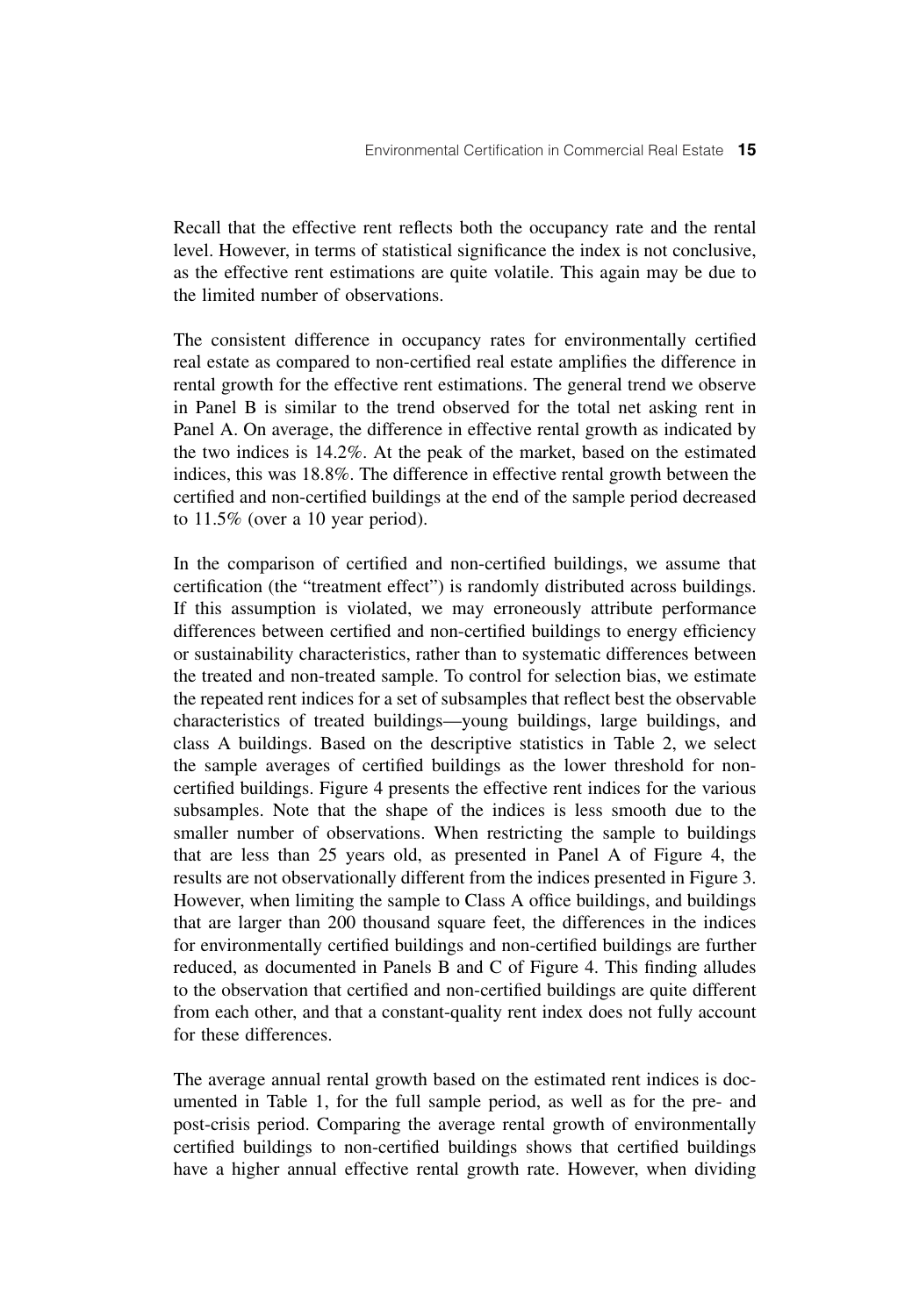**Figure 4** ■ Effective rent indices—subsamples of environmentally certified and non-certified buildings (Q1 2004–Q3 2013). [Color figure can be viewed at wileyonlinelibrary.com]



*Notes*: Figure 4 displays the quarterly effective rental growth for environmentally certified and non-certified assets, represented by the green and black lines, respectively. The dotted lines denote the 95% confidence intervals for the estimated indices. The base quarter for all indices is Q1 2004.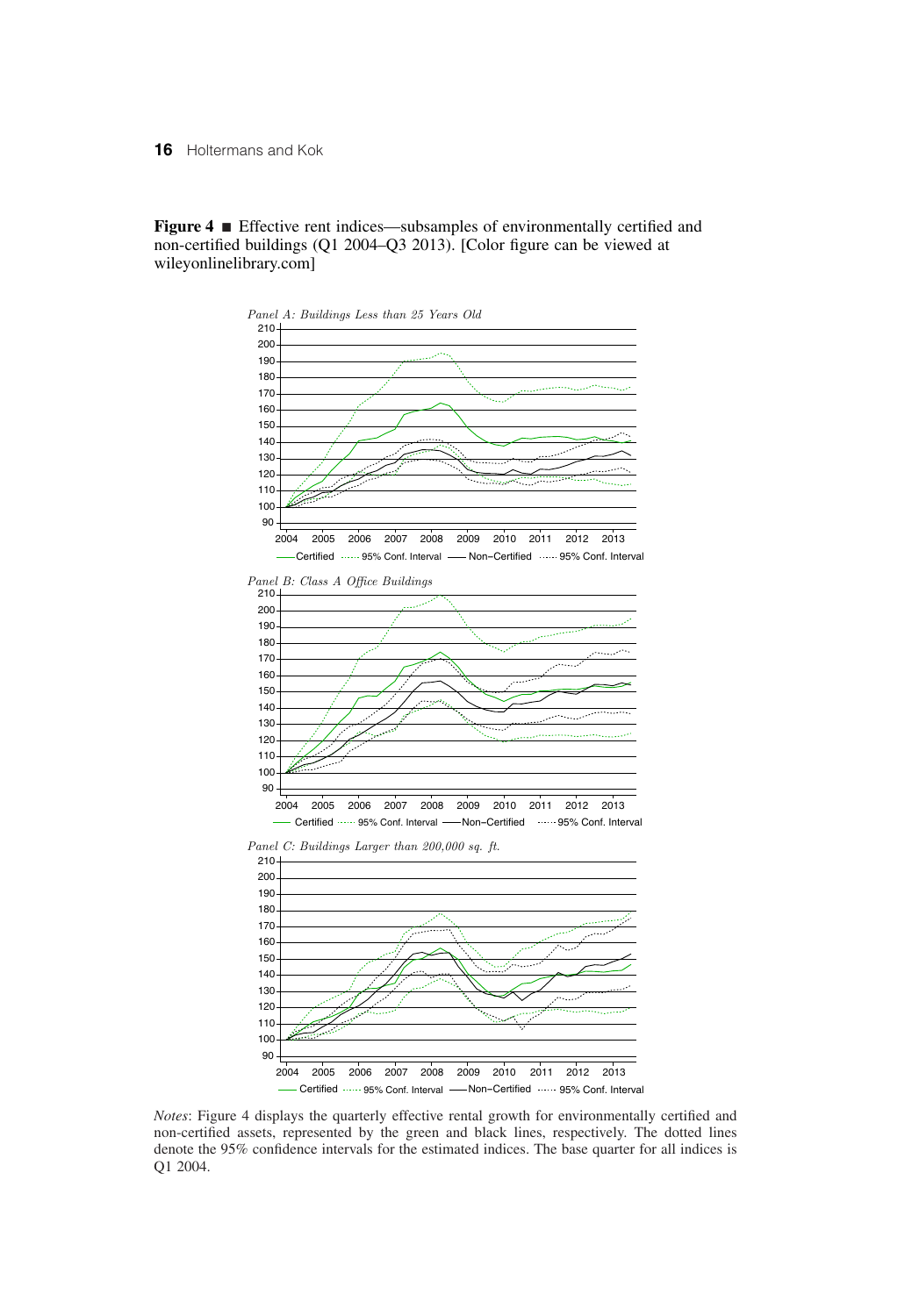|                     | <b>Full Period</b> |                                                                         |                 | O1 2004-O2 2008 | O <sub>3</sub> 2008–O <sub>3</sub> 2013 |                   |  |
|---------------------|--------------------|-------------------------------------------------------------------------|-----------------|-----------------|-----------------------------------------|-------------------|--|
|                     |                    | Certified Non-certified Certified Non-certified Certified Non-certified |                 |                 |                                         |                   |  |
| Asking Rent         | 3.38<br>(3.24)     | 2.26<br>(2.22)                                                          | 7.74<br>(2.03)  | 4.88<br>(1.16)  | $-0.15$<br>(2.97)                       | 0.14<br>(2.32)    |  |
| Effective Rent 4.28 | (4.96)             | 3.06<br>(3.47)                                                          | 11.48<br>(3.95) | 7.28<br>(2.15)  | $-1.54$<br>(3.63)                       | $-0.35$<br>(3.43) |  |

Table 1 **E** Average annual rental growth for environmentally certified and noncertified buildings (Q1 2004–Q3 2013).

*Note*: The average annual rental growth, in percent, is based on the average quarterly change in the total net asking rent or effective rent per square foot. Standard deviations in parentheses.

the sample into a pre- and post-crisis period, the results show that environmentally certified buildings during the post-crisis period had, on average, a larger negative effective rental growth rate than non-certified buildings. The relatively small number of certified buildings we observe over time as compared to the large number of non-certified buildings might explain the larger standard deviations for environmentally certified office buildings.

Previous studies have documented a significant difference in rents and occupancy rates of certified buildings, but focus typically on a single point in time (Eichholtz, Kok and Quigley 2010, Fuerst and McAllister 2011, Eichholtz, Kok and Quigley 2013, Chegut, Eichholtz and Kok 2014). Assessing the performance of certified buildings over time provides some evidence that the effect of environmental certification on financial performance is not static. The difference in performance levels is decreasing over time, and when evaluating the average rental growth rates and their standard deviations, there is no significant difference in rental growth between environmentally certified and non-certified assets. The next section further investigates the cross-sectional difference in building performance based on environmental certification.

# **Marginal Certification Effects**

# *Empirical Framework*

We use the standard real estate valuation framework, a hedonic pricing model, to investigate the average marginal pricing effect of environmentally certified buildings, as well as the heterogeneity of this effect (Rosen 1974). Specifically,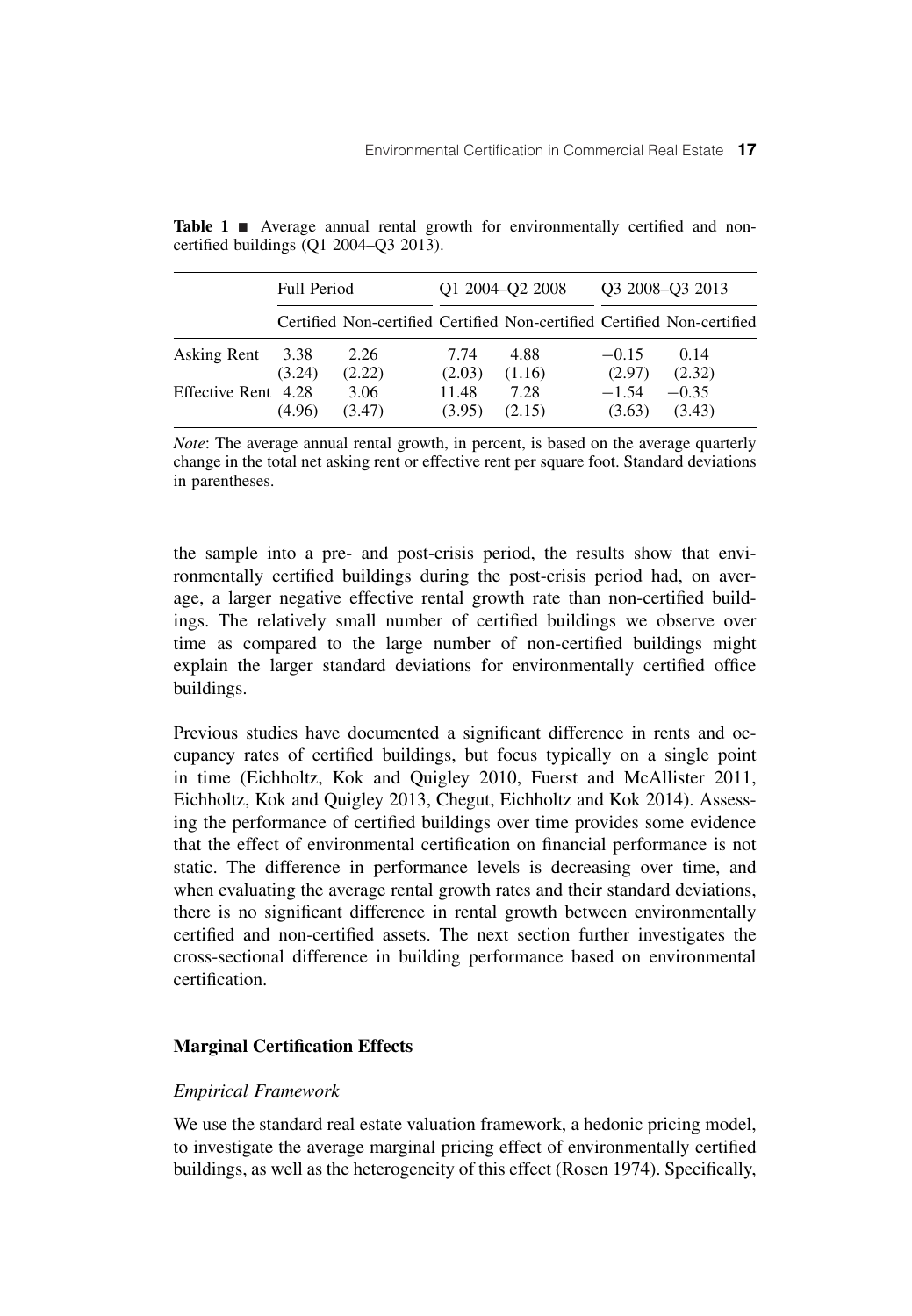we use a semilog equation relating the (effective) rent or transaction price per square foot to the observable characteristics and location of each building at a point in time:

$$
LogR = \alpha + \sum_{j=1}^{J} \beta_j X_{i,j} + \sum_{n=1}^{N} \gamma_n c_{i,n} + \delta G_i * D_i + \epsilon_i
$$
\n(4)

where  $log R_{i,n}$  is the logarithm of the average weighted rent, effective rent or transaction price of building  $i$  in geographical cluster  $n$ .  $X_{i,j}$  is a vector of hedonic characteristics *j* (*e.g.*, size, age, quality) of building *i*. We acknowledge that geographic differences between buildings may trump the marginal pricing effects of differences in "green" attributes. Therefore, we construct peer groups of nearest neighbors following the methodology of Eichholtz, Kok and Quigley (2010). Based on the location of each certified building, we select all nearby non-certified office buildings within a quarter mile radius. This leads to one geographic cluster for each certified building, including a set of control buildings against which comparisons are made.<sup>11</sup> Each geographic cluster  $c_{i,n}$  is an indicator variable taking the value of 1 if building  $i$  is located in cluster *n* and 0 otherwise.  $G_i$  is the main variable of interest in our model. It is an indicator variable taking the value of 1 when building *i* has an Energy Star label or LEED certificate and 0 otherwise.  $D_i$  is a vector of interaction effects of environmental certification with local climate conditions, energy prices and size of the building of building *i*.  $\alpha$ ,  $\beta$ ,  $\gamma$  and  $\delta$  are estimated coefficients, and  $\epsilon$  is an error term.

 $\delta$  is thus the average premium, in percent, estimated for certified buildings relative to those observationally similar buildings in its geographic cluster the circle with a radius of a quarter mile. Standard errors are clustered at the cluster level to control for spatial autocorrelation in rents and transaction prices within the cluster. In a second set of estimates, we include additional terms in Equation (4), further disentangling the "certification" indicator by its underlying attributes, such as labeling level and efficiency score.

It is important to note that the information on the certified buildings in our sample is limited to observable characteristics, such as age, size and building quality. We do not have information on construction costs, quality of building management, and the presence of valuable attributes that may be correlated with environmental building certification. For example, we cannot control for the possibility that some developers choose to systematically bundle environmental attributes with other amenities, such as more valuable appliances or a

<sup>&</sup>lt;sup>11</sup>Each cluster contains one certified building. Nevertheless, clusters may overlap and control buildings may be included in the total sample more than once.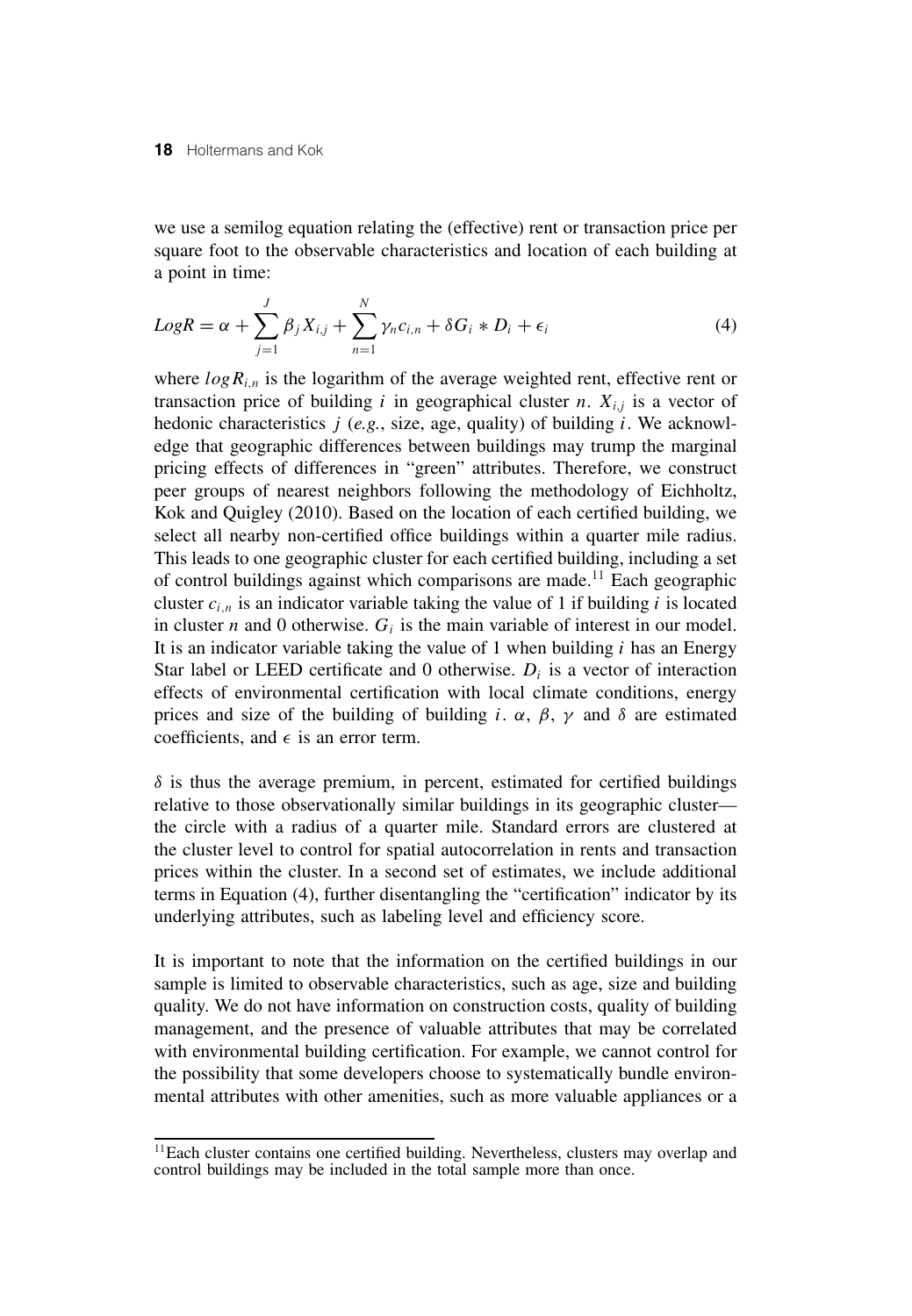higher quality finishing. We assume that such unobservable characteristics are not systematically correlated with environmental certification. Otherwise, we would overestimate the effects of environmental certification on office rents and transaction prices.

In addition, and as discussed in the previous section, the decision for certification may not be random—buildings can self-select into certification on the basis of economic gains. This selection bias may affect the generalizability of the results. We identify three sources of potential bias: (1) building characteristics, (2) location characteristics and (3) owner characteristics. In order to alleviate concerns about selection bias due to each of these potential sources, we estimate robustness checks through a subsample analysis based on building size, and include cluster-fixed effects and market-fixed effects. Ideally, we would address concerns about selection bias due to owner characteristics in owner-fixed effects. However, the CoStar database does not contain information regarding owner type or other owner characteristics, which prevents us from controlling for this potential source of selection bias. Finally, we apply propensity score weightings throughout all analyses, in order to further account for the differences between "treated" certified buildings and "untreated" non-certified buildings (see Rosenbaum and Rubin 1983 for a discussion). $12$ 

### *Data*

The data used for the cross-sectional analyses differ slightly from those employed for the rent indices. Most importantly, the cross-sectional analysis spans the entire U.S. commercial office market, included in the CoStar universe as of Q3 2013, and has information on rental levels as well as the last recorded transaction price of the asset. The information in the CoStar database is again matched with information on environmental building certification from the EPA and USGBC. In total, we identify 5,023 certified office buildings; of which 4,463 are Energy Star labeled and 1,527 received a LEED certificate (967 buildings obtained both ratings).

The cross-sectional sample resulting from the construction of 5,023 unique locational clusters contains 91,572 control buildings. For a building to be included in the analysis, complete information needs to be available on all quality characteristics. In addition, the final sample only includes location

<sup>&</sup>lt;sup>12</sup>The propensity score weights for both the rental and transaction sample are based on the variables that depict building size and building quality class (A and B). This specification of the propensity score matching procedure ensures that the balancing property of the estimation is satisfied.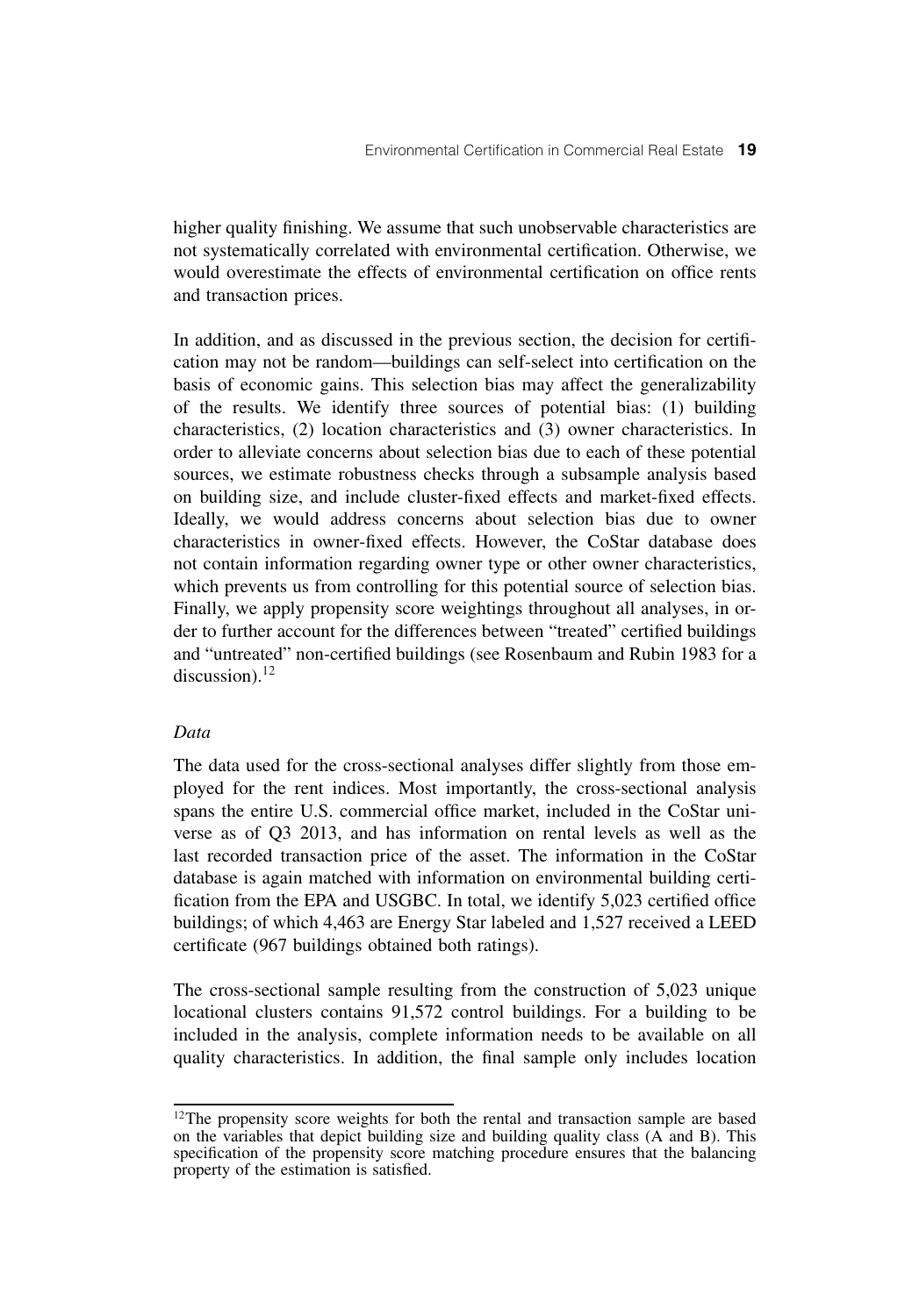clusters with at least one environmentally certified and one non-certified building. These restrictions lead to a rental sample of 27,451 office buildings, 2,755 of which have an Energy Star rating and 828 are certified under the LEED program (571 buildings obtained both ratings). The transaction sample includes a total of 10,454 office buildings, 737 of these assets are Energy Star rated and 195 hold a LEED certification (115 buildings obtained both ratings). The transaction sample spans the time period from Q1 1999, when the Energy Star and LEED certification programs were introduced, through Q3 2013.

### *Descriptive Statistics*

Table 2 summarizes the average building characteristics for the buildings included in the rental and transaction samples, differentiating between environmentally certified and non-certified buildings. The first two columns of Table 2 provide the characteristics of the buildings in the non-certified and certified rental sample. The last two columns of Table 2 present the characteristics of the non-certified and certified buildings included in the transaction sample.

The average office building in the non-certified sample commands a rent of some 28 dollars per square foot and is 84% occupied. The effective rent for non-certified office buildings is about 24 dollars per square foot. The average office spans some 132,000 square feet, divided over 10 stories. With respect to building quality, almost 60% of the buildings are designated as quality Class B with approximately similar distributions for Class A and Class C buildings. The average commercial building in the sample is almost 60 years old. On-site amenities are present for  $10\%$  of the buildings.<sup>13</sup>

The comparison between non-certified and environmentally certified buildings shows some interesting differences. Whereas almost 70% of the certified office buildings are classified as Class A, just 21% of the non-certified buildings achieve this rating. The difference in Class B buildings is the reverse; only 31% of the certified buildings have this rating, as compared to 57% of the non-certified buildings. Virtually no certified buildings are designated as Class C, whereas 22% of the non-certified buildings fall into this category. Certified office buildings are on average 30 years younger than non-certified office buildings. On-site amenities are present in 24% of the certified office buildings. A similar trend can be observed when comparing environmentally certified to non-certified office buildings in the transaction sample. Certified buildings tend to be newer, larger and of higher quality.

<sup>&</sup>lt;sup>13</sup>One or more of the following amenities are available on-site: convenience store, dry cleaner, exercise facilities, food court, mail room, retail shops and vending areas.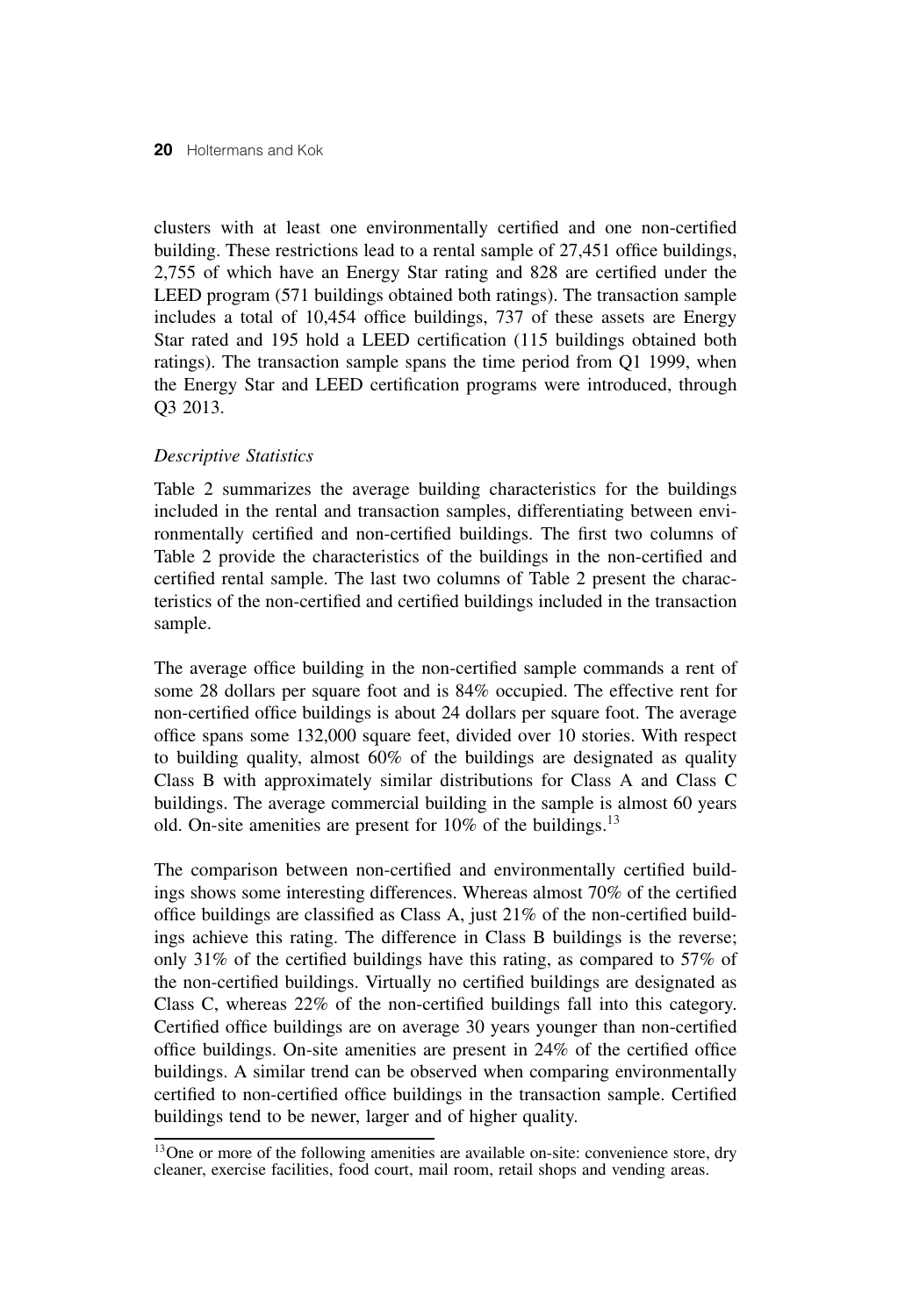|                             | <b>Rental Sample</b>       |                      | <b>Transaction Sample</b> |                    |  |
|-----------------------------|----------------------------|----------------------|---------------------------|--------------------|--|
| <b>Observations</b>         | Non-certified<br>(24, 439) | Certified<br>(3,012) | Non-certified<br>(9,637)  | Certified<br>(817) |  |
| <b>Transaction Price</b>    |                            |                      | 282.61                    | 264.82             |  |
| (USD per sq. ft.)           |                            |                      | (317.06)                  | (176.30)           |  |
| Average Weighted Rent       | 28.43                      | 26.42                |                           |                    |  |
| (USD per sq. ft.)           | (14.61)                    | (10.89)              |                           |                    |  |
| <b>Effective Rent</b>       | 24.34                      | 22.74                |                           |                    |  |
| (USD per sq. ft.)           | (14.43)                    | (10.86)              |                           |                    |  |
| Occupancy Rate              | 83.67                      | 85.07                |                           |                    |  |
| (percent)                   | (16.29)                    | (13.44)              |                           |                    |  |
| Size                        | 131.60                     | 260.07               | 104.14                    | 323.31             |  |
| (thousand square feet)      | (202.00)                   | (283.64)             | (228.28)                  | (324.08)           |  |
| Building Class (percent)    |                            |                      |                           |                    |  |
| Class A                     | 20.97                      | 67.90                | 14.53                     | 71.73              |  |
| Class B                     | 56.91                      | 30.68                | 51.85                     | 27.91              |  |
| Class C                     | 22.11                      | 1.43                 | 33.62                     | 0.37               |  |
| Age                         | 59.71                      | 29.17                | 66.36                     | 28.45              |  |
| (years)                     | (34.94)                    | (19.57)              | (36.54)                   | (23.71)            |  |
| Age (percent)               |                            |                      |                           |                    |  |
| $<$ 10 years                | 3.63                       | 10.16                | 5.46                      | 18.97              |  |
| $11-20$ years               | 5.08                       | 17.33                | 6.28                      | 17.87              |  |
| $21-30$ years               | 17.31                      | 40.07                | 12.02                     | 36.47              |  |
| $31-40$ years               | 15.59                      | 17.66                | 8.94                      | 10.04              |  |
| $41-50$ years               | 10.10                      | 7.24                 | 7.00                      | 5.88               |  |
| $> 50$ years                | 48.30                      | 7.54                 | 60.30                     | 10.77              |  |
| Stories (number)            | 9.50                       | 11.78                | 8.05                      | 13.94              |  |
|                             | (8.81)                     | (11.69)              | (8.92)                    | (12.46)            |  |
| Stories (percent)           |                            |                      |                           |                    |  |
| Low $(<10)$                 | 41.26                      | 38.01                | 54.32                     | 32.80              |  |
| Medium $(11-20)$            | 22.60                      | 23.37                | 22.35                     | 20.44              |  |
| High $(>20)$                | 36.13                      | 38.61                | 23.33                     | 46.76              |  |
| On-site Amenities (percent) | 9.81                       | 23.57                | 5.44                      | 24.36              |  |

**Table 2**  $\blacksquare$  Descriptive statistics (Q3 2013, 37,905 observations).

*Note*: Standard deviations in parentheses. Effective rent is calculated by multiplying the average rent on the asset level with the occupancy rate.

# *Empirical Results—Marginal Effects*

Table 3 presents the results of estimating Equation (4). We first investigate the marginal effects of environmental certification and then decompose these effects into specific performance attributes. The explanatory power of the specifications presented in Table 3 is quite strong: they explain between 72% and  $81\%$  of the variation in the dependent variable.<sup>14</sup>

<sup>&</sup>lt;sup>14</sup>A table displaying the full results including all building characteristics of the specifications is in Appendix B. In an attempt to rule out that observable building char-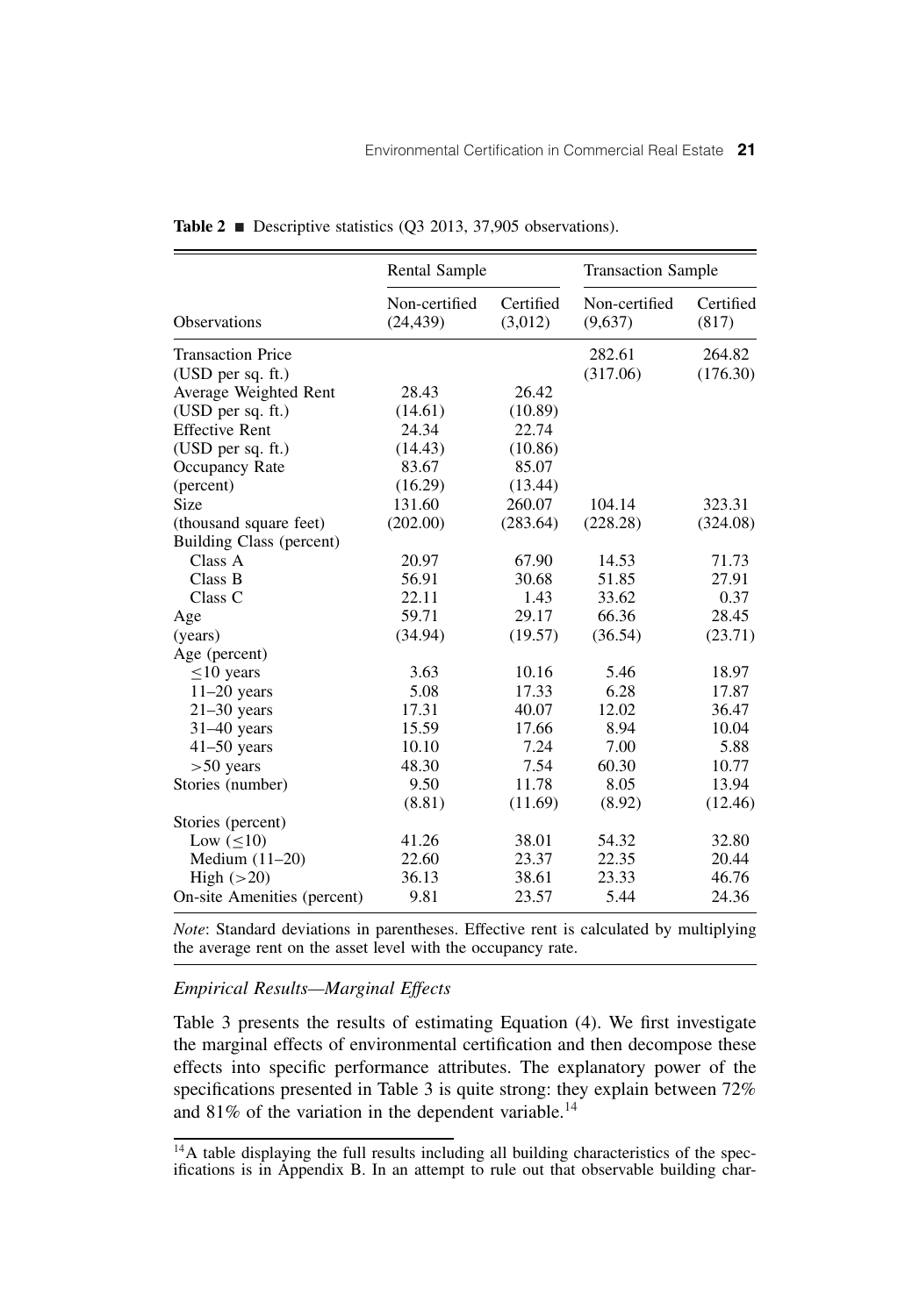|                                   | Average Rent           |                        |                        | <b>Effective Rent</b>  |                        | <b>Transaction Price</b> |
|-----------------------------------|------------------------|------------------------|------------------------|------------------------|------------------------|--------------------------|
|                                   | (1)                    | (2)                    | (3)                    | (4)                    | (5)                    | (6)                      |
| Green $(1 = yes)$                 | $0.022***$             |                        | $0.046***$             |                        | $0.101***$             |                          |
|                                   | [0.005]                |                        | [0.007]                |                        | [0.025]                |                          |
| Energy Star $(1 = yes)$           |                        | $0.015***$             |                        | $0.041^{\ast\ast\ast}$ |                        | $0.066^{\ast\ast\ast}$   |
|                                   |                        | [0.005]                |                        | [0.008]                |                        | [0.025]                  |
| LEED $(1 = yes)$                  |                        | $0.019**$              |                        | 0.013                  |                        | $0.148***$               |
|                                   |                        | [0.009]                |                        | [0.014]                |                        | [0.041]                  |
| Log Size                          | $0.041^{\ast\ast\ast}$ | $0.040***$             | $0.067^{\ast\ast\ast}$ | $0.068^{\ast\ast\ast}$ | $-0.011$               | $-0.012$                 |
| (thousand square feet)            | [0.003]                | [0.003]                | [0.005]                | [0.005]                | [0.015]                | [0.015]                  |
| Occupancy Rate                    | $0.051^{\ast\ast\ast}$ | $0.051^{\ast\ast\ast}$ |                        |                        |                        |                          |
| $(0-1)$                           | [0.013]                | [0.013]                |                        |                        |                        |                          |
| Building Class $(1 = yes)$        |                        |                        |                        |                        |                        |                          |
| Class A                           | $0.148^{\ast\ast\ast}$ | $0.148^{\ast\ast\ast}$ | $0.172***$             | $0.172***$             | $0.252***$             | $0.257***$               |
|                                   | [0.010]                | [0.010]                | [0.011]                | [0.011]                | [0.041]                | [0.041]                  |
| Class B                           | $0.050^{\ast\ast\ast}$ | $0.050^{\ast\ast\ast}$ | $0.076^{\ast\ast\ast}$ | $0.075^{\ast\ast\ast}$ | $0.085^{\ast\ast\ast}$ | $0.088^{\ast\ast\ast}$   |
|                                   | [0.007]                | [0.007]                | [0.008]                | [0.008]                | [0.030]                | [0.030]                  |
| <b>Building Characteristics</b>   | Yes                    | Yes                    | Yes                    | Yes                    | Yes                    | Yes                      |
| <b>Location Clusters</b>          | Yes                    | Yes                    | Yes                    | Yes                    | Yes                    | Yes                      |
| <b>Ouarter-Year Fixed Effects</b> | N <sub>0</sub>         | N <sub>o</sub>         | N <sub>0</sub>         | N <sub>0</sub>         | Yes                    | Yes                      |
| Constant                          | $2.923***$             | $2.924***$             | $2.618^{\ast\ast\ast}$ | $2.617***$             | $4.137***$             | $4.140***$               |
|                                   | [0.016]                | [0.016]                | [0.017]                | [0.017]                | [0.190]                | [0.191]                  |
| Observations                      | 27,451                 | 27,451                 | 27,451                 | 27,451                 | 10,454                 | 10,454                   |
| $R^2$                             | 0.83                   | 0.83                   | 0.75                   | 0.75                   | 0.75                   | 0.75                     |
| Adj. $R^2$                        | 0.81                   | 0.81                   | 0.72                   | 0.72                   | 0.73                   | 0.73                     |

|  | <b>Table 3</b> $\blacksquare$ Environmental certification, rents and transaction prices (dependent vari- |  |  |  |  |
|--|----------------------------------------------------------------------------------------------------------|--|--|--|--|
|  | able: log of average rent, effective rent or transaction price per square foot).                         |  |  |  |  |

*Note*: Robust standard errors clustered for each location cluster in brackets. Significance at the 0.10, 0.05 and 0.01 level is indicated by \*, \*\* and \*\*\* respectively.

Column (1) presents the results regarding the relationship between environmental certification and the average weighted rent per square foot. The quality rating of a building as measured by the building class categories has a strong

acteristics determine the impact of environmental building certification Appendix C presents the main results for three different subsamples: buildings with quality designation Class A and Class B, buildings that are less than 25 years old, and buildings that are larger than 200,000 sq. ft. Overall, the results are stable to the exclusion of assets that have observable characteristics that are different from environmentally certified assets (note that simultaneous application of the three restrictions leads to a sample that is too small for meaningful analysis). In unreported estimations we employ submarket-fixed effects as opposed to location clusters, as suggested by Fuerst and McAllister (2011). The results from this specification are similar to the ones reported in Table 9, although the effects for Energy Star and LEED are stronger. The larger impact of environmental building certification may in part be due to the substantially smaller explanatory power of the models employing submarket-fixed effects to control for building location. These results are available upon request.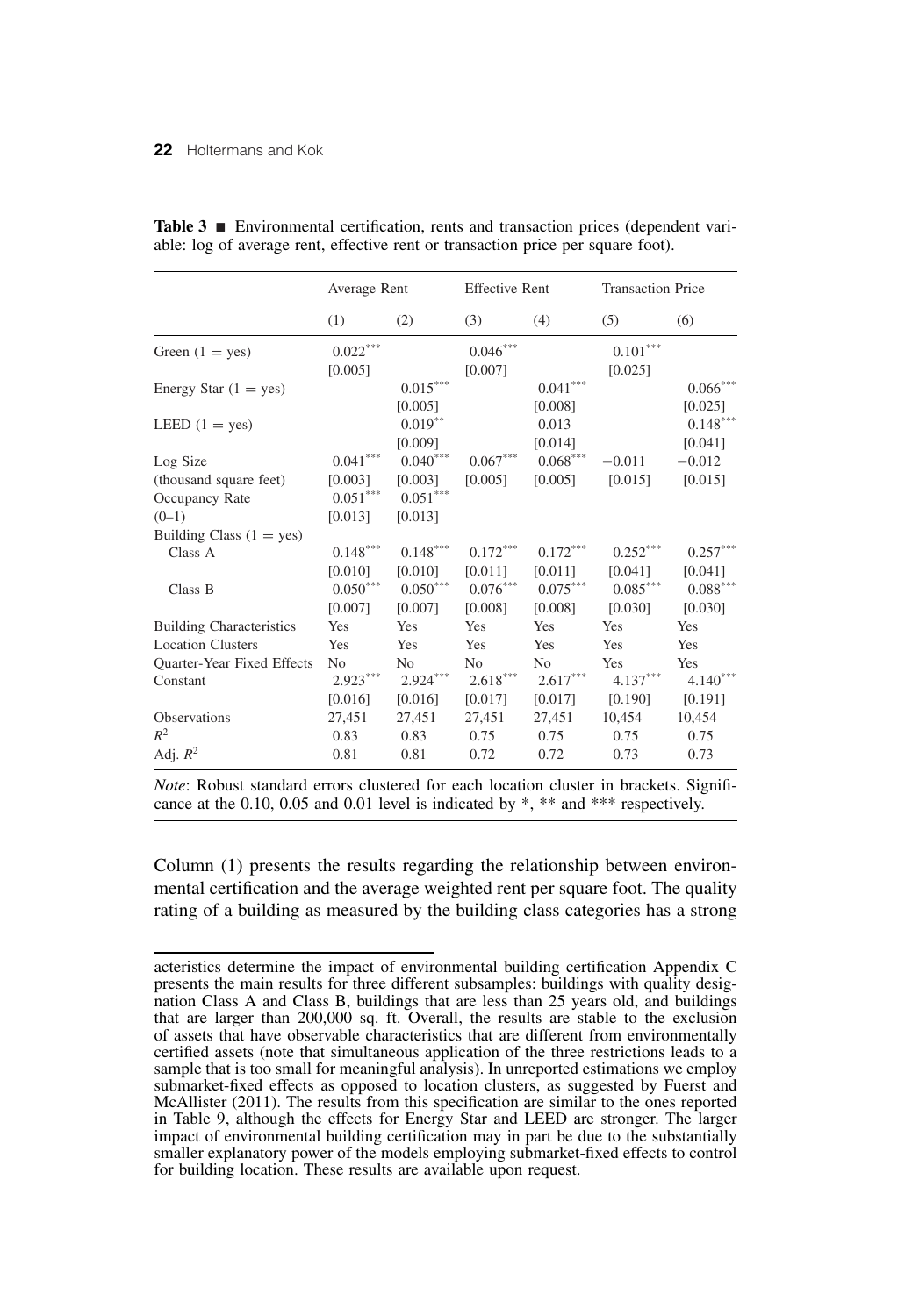impact on the rental level. Compared to a Class C building, a Class A building commands a 14.6% premium. The rental increment for a Class B building is 4.9%. Moreover, building size and the occupancy rate have a positive and significant impact on the rental level of office buildings. The findings with respect to size and building quality are in line with the results documented by Eichholtz, Kok and Quigley (2013).

Energy Star or LEED certified buildings command a rent premium of 2.2%. This effect is economically quite large: at the point of means, the average non-certified building in our sample would command an increased income of more than USD 82,000 per year if it were certified.

Column (2) distinguishes between Energy Star and LEED certified office buildings. The effects of building size and building quality are similar to the effects observed in Column (1). Energy Star rated buildings rent for 1.5% more than non-rated buildings; the rent increment for LEED certified office buildings is slightly higher, at 1.9%. In case an office building has achieved both certifications, the aggregate rent premium is 3.4%. This holds for about 19% of the environmentally certified buildings in the rental sample.

Columns (3) and (4) employ the effective rent as the dependent variable. Environmentally certified office buildings command a 4.6% higher effective rent as compared to non-certified buildings. The average non-certified building in our sample would extract about USD 147,000 in additional cash flow per year if it were certified. Applying a capitalization rate of 4.4%, this translates to an increase in market value of some USD 6.5 million.<sup>15</sup> The impact of an Energy Star rating is 4.1%. Interestingly, LEED certified buildings do not command a significantly higher effective rent relative to otherwise comparable non-certified buildings, although the coefficient points in the expected direction. In general, the relationship between the effective rent, building size and building quality is similar to the effects we document in columns (1) and (2); larger buildings and buildings of higher quality have significantly higher effective rents.

Columns (5) and (6) of Table 3 present the results for the transaction sample, which includes building transactions from O1 1999 to O3 2013. Building quality has a positive and significant impact on the transaction price as displayed by the coefficient on Class A and Class B. Buildings with either an Energy Star or LEED certificate transact for 10.1% more as compared to

<sup>15</sup>Based on Jones Lang LaSalle's *U.S. Office Investment Outlook —Q2 2016*, retrieved from: http://www.us.jll.com/united-states/en-us/research/capital-markets/commercialreal-estate-investment-trends/office.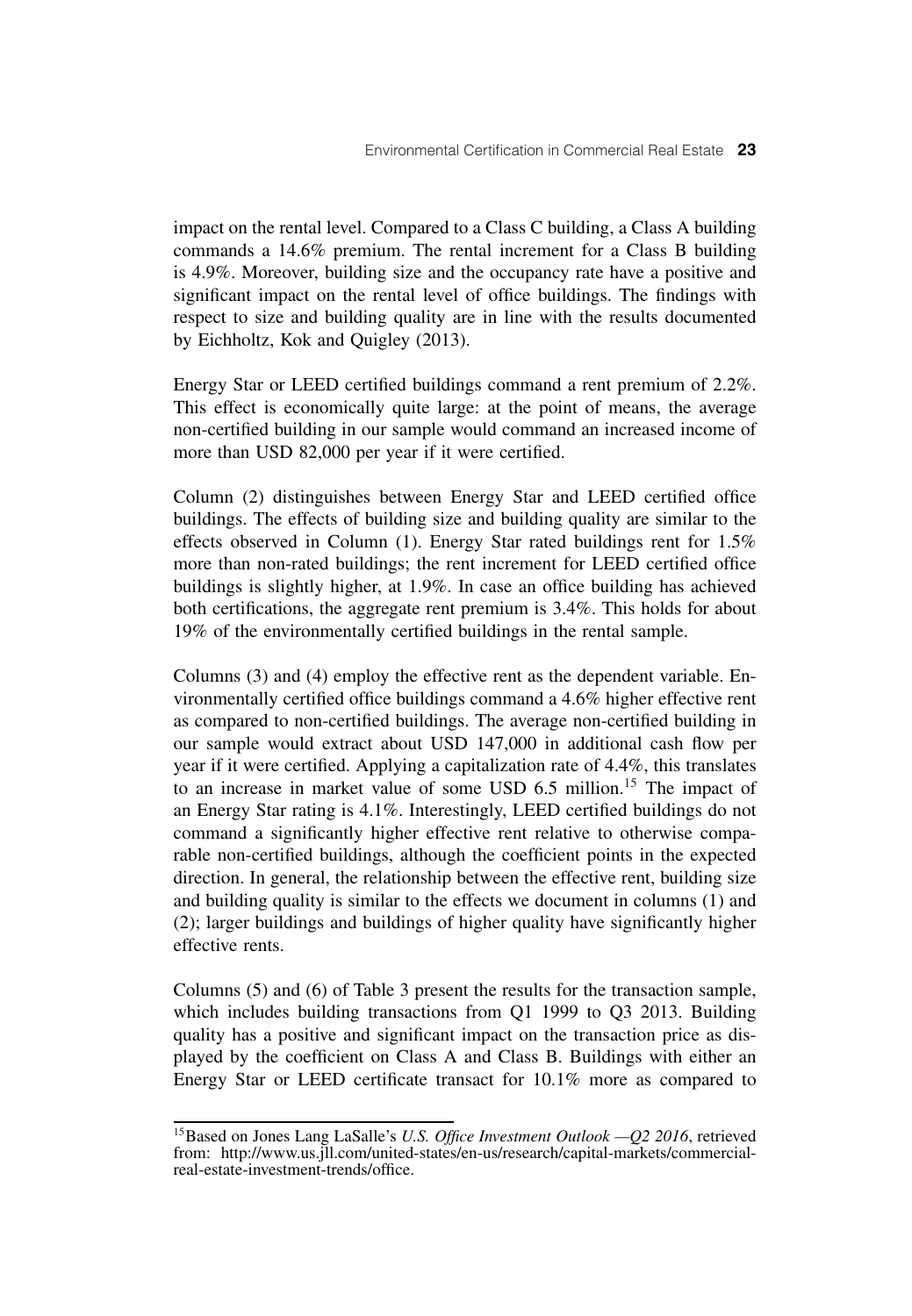non-certified buildings. This implies a price premium of almost USD 3 million for the average non-certified office building if it were to transact as an environmentally certified building. Differentiating between the Energy Star and LEED certificate in column (6) shows that Energy Star rated buildings transact for 6.6% more, while a LEED certificate commands an 14.8% premium, on average. Given that rental premiums for LEED and Energy Star are comparable, this difference implies a much larger capitalization rate for LEED certified buildings, which may be related to (unobserved) tenant or ownership characteristics.

Overall, the results in Table 3 confirm earlier findings that environmentally certified buildings command higher levels of rent and transaction prices, using a substantially larger sample, but also a more recent time period, in which many more commercial buildings obtained environmental certification, thus significantly increased competition (Eichholtz, Kok and Quigley 2010, Fuerst and McAllister 2011, Eichholtz, Kok and Quigley 2013, Chegut, Eichholtz and Kok 2014). However, there is some indication of heterogeneity in outcomes as it relates to the measure of economic performance, and with respect to the type of environmental certification.

# *Empirical Results—Heterogeneous Effects*

Table 4 presents a set of models investigating further the interaction between environmental certification and climate, energy prices and size effects, to distinguish between the energy efficiency and environmental aspects of certification, and other heterogeneous effects. Yearly heating and cooling degree day information is collected for all climate divisions in the United States from the National Oceanic and Atmospheric Administration (NOAA) from January 1999 to December 2013. This information is then matched to the observations in both samples based on the corresponding climate division and the year of observation. Yearly average electricity and natural gas prices at the state level are retrieved from the Energy Information Administration (EIA) from January 1999 to December 2013.

The specifications in columns (1) and (4) examine the impact of environmental certification in more extreme climates for the rental and transaction sample by interacting the total annual cooling and heating degree days with environmental certification. The results show that environmentally certified office buildings in warmer climates command higher effective rents as compared to certified office buildings in more moderate climates. At the average temperature level, the certification premium is 2.6% for the rental sample. However, a one standard deviation (893 degree days for the rental sample) increase in cooling degree days changes the certification premium by 2.1%.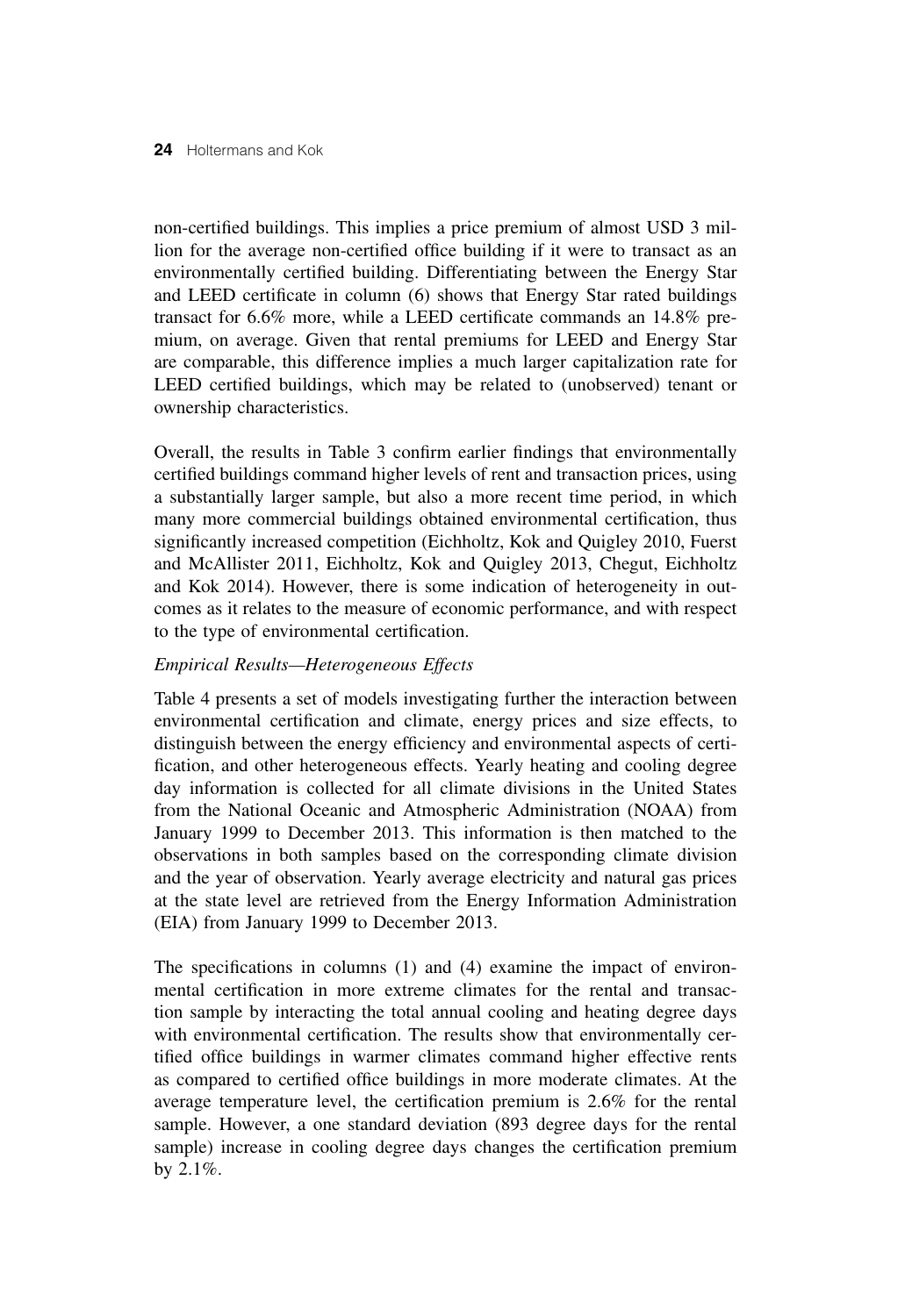|                                                                                        | <b>Effective Rent</b> |                          |            | <b>Transaction Price</b> |            |            |  |
|----------------------------------------------------------------------------------------|-----------------------|--------------------------|------------|--------------------------|------------|------------|--|
|                                                                                        | (1)                   | (2)                      | (3)        | (4)                      | (5)        | (6)        |  |
| Green $(1 = yes)$                                                                      | 0.012                 | 0.047                    | $0.133***$ | 0.016                    | $-0.086$   | $-0.426$   |  |
|                                                                                        | [0.029]               | [0.039]                  | [0.045]    | [0.079]                  | [0.085]    | [0.132]    |  |
| Green $\times$ Cooling Degree Days                                                     | $0.024***$            |                          |            | 0.029                    |            |            |  |
| (yearly total in thousands)                                                            | [0.009]               |                          |            | [0.025]                  |            |            |  |
| Green $\times$ Heating Degree Days                                                     | 0.001                 |                          |            | 0.012                    |            |            |  |
| (yearly total in thousands)                                                            | [0.005]               |                          |            | [0.013]                  |            |            |  |
| Green $\times$ Cooling Degree Days $\times$                                            |                       | 0.005                    |            |                          | $-0.010$   |            |  |
| Gas Price                                                                              |                       | [0.003]                  |            |                          | [0.008]    |            |  |
| Green $\times$ Heating Degree Days $\times$                                            |                       | $-0.003***$              |            |                          | 0.004      |            |  |
| Gas Price                                                                              |                       | [0.001]                  |            |                          | [0.002]    |            |  |
| Green×Cooling Degree Days ×                                                            |                       | $-0.003$                 |            |                          | $0.016*$   |            |  |
| <b>Electricity Price</b>                                                               |                       | [0.004]                  |            |                          | [0.009]    |            |  |
| Green × Heating Degree Days ×                                                          |                       | $0.002***$               |            |                          | $-0.001$   |            |  |
| <b>Electricity Price</b>                                                               |                       | [0.001]                  |            |                          | [0.002]    |            |  |
| Green $\times$ Log Size                                                                |                       |                          | $-0.016*$  |                          |            | $0.091***$ |  |
|                                                                                        |                       |                          | [0.008]    |                          |            | [0.024]    |  |
| Log Size                                                                               | $0.068^{***}$         | $0.067***$               | $0.069***$ | $-0.011$                 | $-0.011$   | $-0.018$   |  |
| (thousand square feet)                                                                 | [0.005]               | [0.005]                  | [0.005]    | [0.015]                  | [0.015]    | [0.015]    |  |
| Building Class $(1 = yes)$                                                             |                       |                          |            |                          |            |            |  |
| Class A                                                                                | $0.172***$            | ${0.171}^{\ast\ast\ast}$ | $0.169***$ | $0.252***$               | $0.254***$ | $0.267***$ |  |
|                                                                                        | [0.011]               | [0.011]                  | [0.011]    | [0.041]                  | [0.041]    | [0.041]    |  |
| Class B                                                                                | $0.075***$            | $0.075***$               | $0.074***$ | $0.084^{\ast\ast\ast}$   | $0.084***$ | $0.094***$ |  |
|                                                                                        | [0.008]               | [0.008]                  | [0.008]    | [0.030]                  | [0.031]    | [0.030]    |  |
| <b>Building Characteristics</b>                                                        | Yes                   | Yes                      | Yes        | Yes                      | Yes        | Yes        |  |
| <b>Location Clusters</b>                                                               | Yes                   | Yes                      | Yes        | Yes                      | Yes        | Yes        |  |
| Quarter-Year Fixed Effects                                                             | No                    | No                       | No         | Yes                      | Yes        | Yes        |  |
| Constant                                                                               | $2.616***$            | $2.618***$               | $2.612***$ | $4.134***$               | $4.134***$ | $4.164***$ |  |
|                                                                                        | [0.017]               | [0.017]                  | [0.017]    | [0.190]                  | [0.189]    | [0.190]    |  |
| Observations                                                                           | 27,451                | 27,451                   | 27,451     | 10,454                   | 10,454     | 10,454     |  |
| $R^2$                                                                                  | 0.75                  | 0.75                     | 0.75       | 0.75                     | 0.75       | 0.75       |  |
| Adj. $R^2$                                                                             | 0.72                  | 0.72                     | 0.72       | 0.73                     | 0.73       | 0.73       |  |
| Note: Robust standard errors clustered for each location cluster in brackets. Signifi- |                       |                          |            |                          |            |            |  |
| cance at the 0.10, 0.05 and 0.01 level is indicated by *, ** and *** respectively.     |                       |                          |            |                          |            |            |  |

Table 4 **Environmental certification and heterogeneous price effects (dependent** variable: log of effective rent or transaction price per square foot).

Including the impact of local electricity and natural gas prices, measured at the state-year level, in columns (2) and (5) indicates that the impact of utility rates differs across colder and warmer climates and moves in opposite directions for the rental and transaction sample. At the point of means, combining the significant coefficients of the interaction effects in the rental sample, a one standard deviation increase in heating degree days and gas prices leads to a rental discount of −0.36%. A similar exercise for the transaction sample implies an increase in the premium of  $16\%$ .<sup>16</sup>

Columns (3) and (6) analyze the variation in the environmental certification effect with respect to building size. As previously discussed, larger buildings

<sup>16</sup>Results from F-tests to estimate the joint significance of the interaction variables after estimating the models presented in columns (2) and (5) indicates that the interaction effects are jointly significantly different from zero for the rental sample only.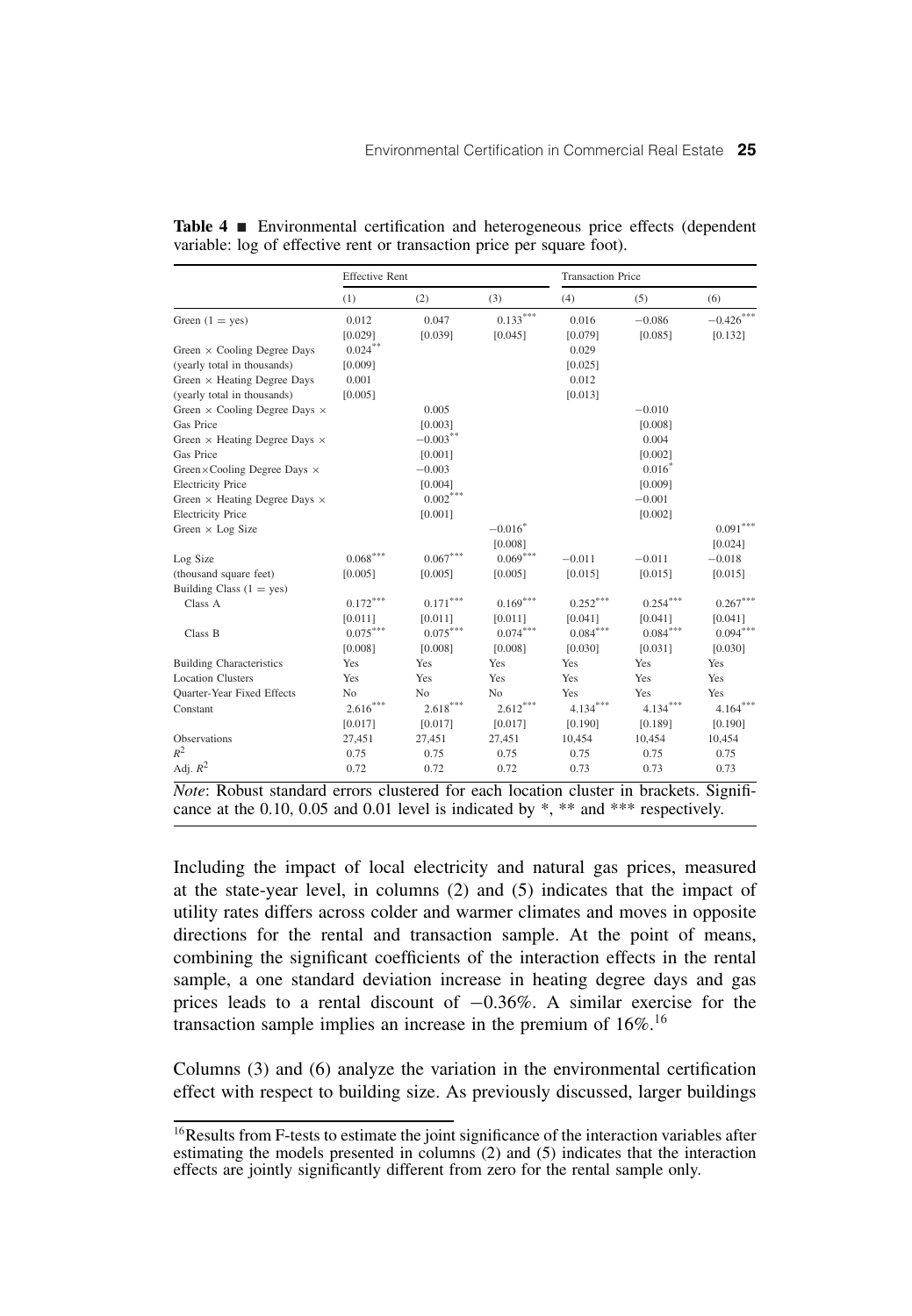are more likely to be certified. This might be due to economies of scale regarding the costs associated with certification or simply a reflection of higher demand for environmentally certified space by institutional investors and the largest tenants in the market. In general, building size has a positive impact on the effective rent level per square foot of office buildings as displayed by the size coefficient. The interaction effect of environmental certification with building size is significant, but moves into opposite directions for rents and transaction prices, as shown in columns (3) and (6). This may perhaps reflect the fact that benefits of energy efficiency are reaped by landlords not tenants.

We also examine the effect of the energy efficiency and environmental attributes underlying environmental certification on the effective rent and transaction price of commercial buildings.

Table 5 displays certification details for the Energy Star and LEED certified buildings. The Energy Star rated buildings in the rental and transaction sample have an average rating of almost 85 points, on a 0 to 100 scale. Interestingly, Energy Star rated buildings, on average, received a rating three times, with a maximum of 14 certifications. The label vintage for Energy Star rated buildings is about one year, and the first Energy Star certification occurred in 1999.

Panel B of Table 5 shows that 82% of the 828 LEED certified office buildings in our rental sample are certified under the LEED for Existing Buildings program, as compared to 65% of the 195 LEED certified buildings included in the transaction sample. The programs Core and Shell and New Construction together account for the remaining 18% and 35% of the LEED sample, respectively.<sup>17</sup> The average LEED score for certified buildings in the rental and transaction sample is 53 and 55 points, on a 0 to 100 scale. The different categories show that the buildings in our sample score highest on "Innovative Design" and "Indoor Environmental Quality." The vintage for LEED certification is higher than for the Energy Star rated buildings, with an average of 2.1 years for the rental sample and 1.7 years for the transaction sample. This can be explained by the fact that LEED certified buildings are less frequently recertified as compared to Energy Star rated buildings.

We relate the variation in environmental attributes to rents and sales prices using the model presented in Equation (4). Table 6 presents the results of

<sup>&</sup>lt;sup>17</sup>LEED for Commercial Interiors is excluded from all analyses. LEED for Commercial Interiors often affects only part of a building and is regarded as a tenant initiative. Because we observe financial information at the asset level, these tenant initiatives are not included.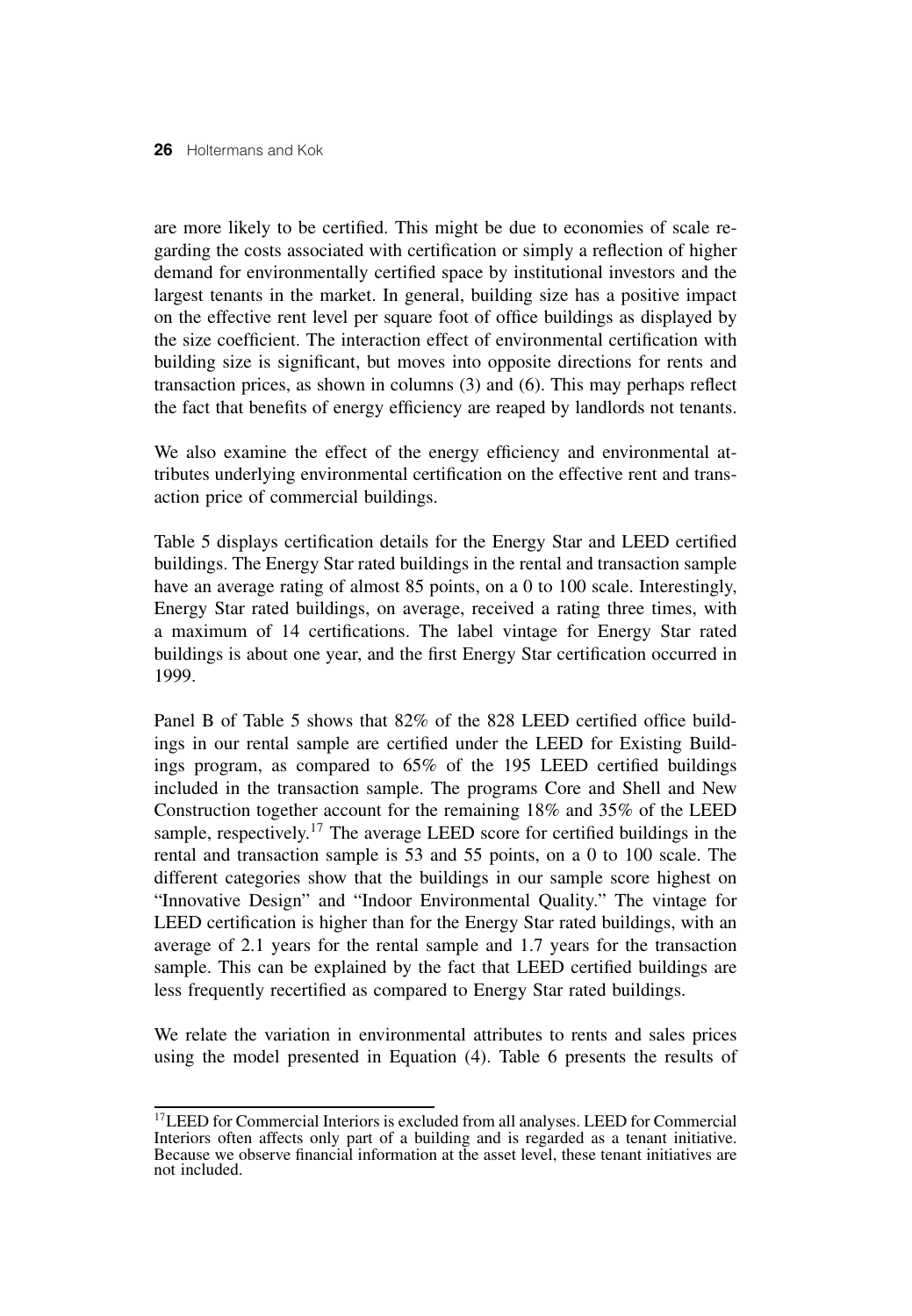|                                     | <b>Rental Sample</b> |                      |       | <b>Transaction Sample</b> |
|-------------------------------------|----------------------|----------------------|-------|---------------------------|
| A. Energy Star Rated Buildings      | Mean                 | Standard Dev.        | Mean  | Standard Dev.             |
| Rating (75–100)                     | 84.61                | 6.62                 | 84.58 | 6.77                      |
| Number of Ratings (number)          | 3.25                 | 2.32                 | 2.74  | 2.08                      |
| Vintage (years)                     | 1.06                 | 1.53                 | 1.04  | 1.47                      |
| <b>Observations</b>                 |                      | 2,755                |       | 737                       |
|                                     |                      | <b>Rental Sample</b> |       | <b>Transaction Sample</b> |
| <b>B.</b> LEED Certified Buildings  | Mean                 | Standard Dev.        | Mean  | Standard Dev.             |
| Program (percent)                   |                      |                      |       |                           |
| Core and Shell                      | 14.37                |                      | 24.10 |                           |
| <b>Existing Buildings</b>           | 82.37                |                      | 65.13 |                           |
| New Construction                    | 3.26                 |                      | 10.77 |                           |
| Total score $(0-100)$               | 53.03                | 8.72                 | 55.05 | 9.44                      |
| Category $(0-100)$                  |                      |                      |       |                           |
| Energy and Atmosphere               | 52.48                | 17.73                | 50.85 | 18.76                     |
| <b>Innovative Design</b>            | 89.91                | 16.97                | 87.93 | 19.84                     |
| <b>Indoor Environmental Quality</b> | 64.57                | 15.17                | 64.16 | 14.35                     |
| Material and Resources              | 43.88                | 18.01                | 48.42 | 20.29                     |
| Sustainable Sites                   | 44.37                | 19.51                | 48.73 | 19.34                     |
| Water Efficiency                    | 54.12                | 18.99                | 53.65 | 18.66                     |
| Vintage (years)                     | 2.10                 | 1.36                 | 1.69  | 1.17                      |
| Certification Level (percent)       |                      |                      |       |                           |
| Certified                           | 15.22                |                      | 13.33 |                           |
| Silver                              | 32.37                |                      | 28.72 |                           |
| Gold                                | 48.07                |                      | 50.77 |                           |
| Platinum                            | 4.35                 |                      | 7.14  |                           |
| Observations                        |                      | 828                  |       | 195                       |

Table 5 Certification characteristics Energy Star and LEED.

*Note*: All variables in percent, unless indicated otherwise. The scores for the LEED certification categories have all been rebased to reflect a 0–100 scale.

the estimation of the different environmental attributes and the effective rent per square foot (control variables are omitted from the table). Similar to the specifications described above, the models in Table 6 explain 72% of the variation in the effective rent of the office buildings in our sample.

Column (1) shows that an Energy Star rated building commands a 4.8% higher effective rent, but the vintage of an Energy Star rating has a negative impact on the certification premium. Although the label deprecation effect is not significant, the coefficient points toward the expected direction.

Column (2) investigates the impact of the rating level for Energy Star certified buildings. The rating coefficient indicates that the premium for Energy Star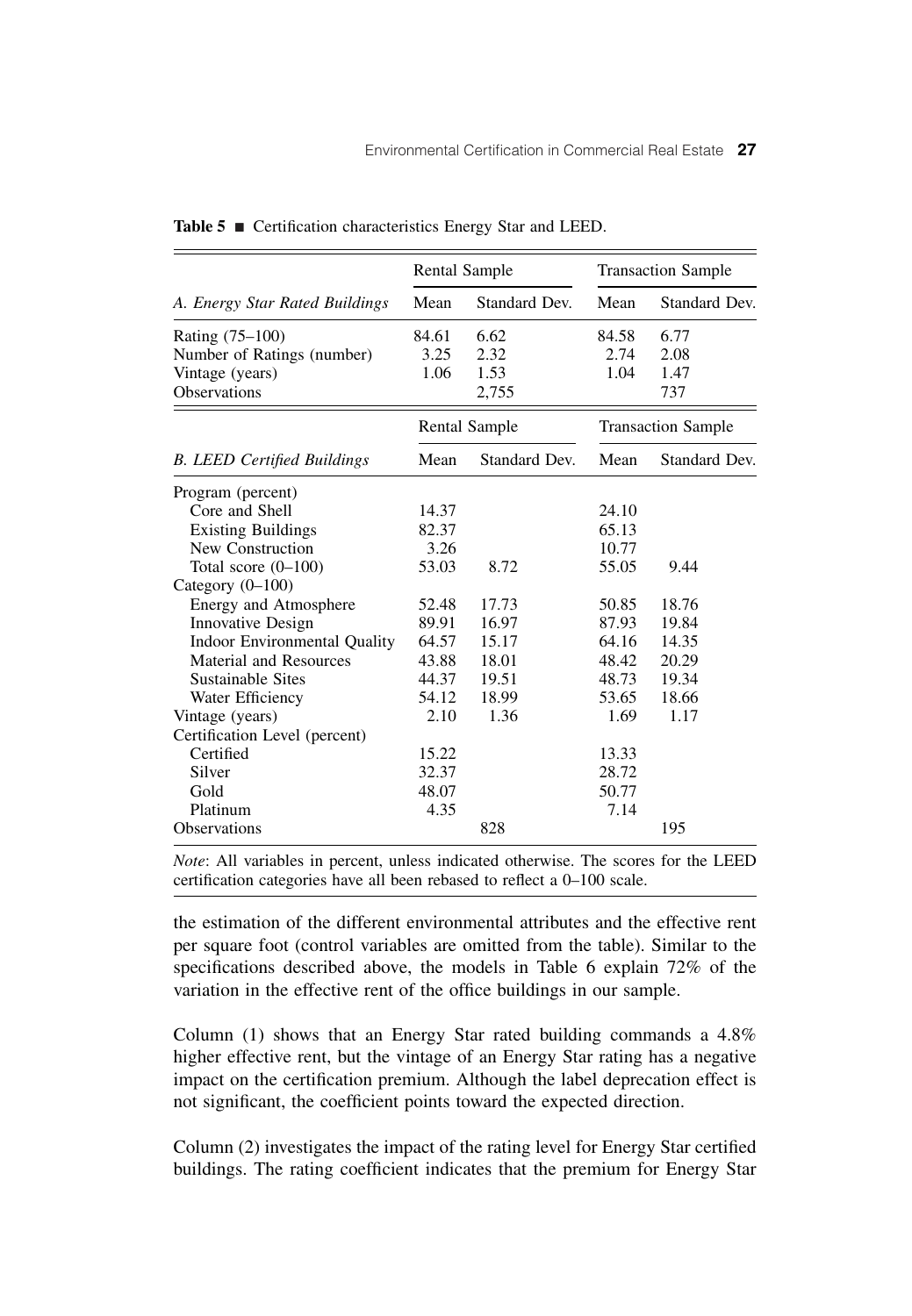|                                                                                                         | (1)                                          | (2)            | (3)                   | (4)                   | (5)                   | (6)                   |
|---------------------------------------------------------------------------------------------------------|----------------------------------------------|----------------|-----------------------|-----------------------|-----------------------|-----------------------|
| <b>Energy Star</b><br>$(1 = yes)$<br><b>Energy Star Vintage</b><br>(years)<br><b>Energy Star Rating</b> | $0.048***$<br>[0.009]<br>$-0.007$<br>[0.004] | $0.005^{***}$  | $0.042***$<br>[0.008] | $0.041***$<br>[0.008] | $0.042***$<br>[0.008] | $0.044***$<br>[0.008] |
| $(0-10)$                                                                                                |                                              | [0.001]        |                       |                       |                       |                       |
| <b>LEED</b>                                                                                             | 0.011                                        | 0.013          |                       |                       |                       |                       |
| $(1 = yes)$                                                                                             | [0.014]                                      | [0.014]        |                       |                       |                       |                       |
| <b>LEED</b> Score                                                                                       |                                              |                | 0.002                 |                       |                       |                       |
| $(0-10)$                                                                                                |                                              |                | [0.002]               |                       |                       |                       |
| LEED Program $(1 = yes)$                                                                                |                                              |                |                       |                       |                       |                       |
| Core and Shell                                                                                          |                                              |                |                       | 0.013                 |                       |                       |
|                                                                                                         |                                              |                |                       | [0.037]               |                       |                       |
| <b>Existing Buildings</b>                                                                               |                                              |                |                       | 0.011                 |                       |                       |
|                                                                                                         |                                              |                |                       | [0.015]               |                       |                       |
| New Construction                                                                                        |                                              |                |                       | $0.110*$              |                       |                       |
|                                                                                                         |                                              |                |                       | [0.066]               |                       |                       |
| LEED Certification Level $(1 = yes)$                                                                    |                                              |                |                       |                       |                       |                       |
| Certified                                                                                               |                                              |                |                       |                       | $0.099***$            |                       |
| Silver                                                                                                  |                                              |                |                       |                       | [0.027]<br>0.006      |                       |
|                                                                                                         |                                              |                |                       |                       | [0.024]               |                       |
| Gold                                                                                                    |                                              |                |                       |                       | $-0.003$              |                       |
|                                                                                                         |                                              |                |                       |                       | $[0.018]$             |                       |
| Platinum                                                                                                |                                              |                |                       |                       | $-0.018$              |                       |
|                                                                                                         |                                              |                |                       |                       | [0.038]               |                       |
| LEED Rating by Category $(0-10)$<br>Energy and Atmosphere                                               |                                              |                |                       |                       |                       | $-0.005$              |
|                                                                                                         |                                              |                |                       |                       |                       | [0.007]               |
| Innovative Design                                                                                       |                                              |                |                       |                       |                       | $-0.007$              |
|                                                                                                         |                                              |                |                       |                       |                       | [0.006]               |
| Indoor Environmental Quality                                                                            |                                              |                |                       |                       |                       | $-0.005$              |
|                                                                                                         |                                              |                |                       |                       |                       | [0.008]               |
| Materials and Resources                                                                                 |                                              |                |                       |                       |                       | $0.021***$            |
|                                                                                                         |                                              |                |                       |                       |                       | [0.007]               |
| Sustainable Sites                                                                                       |                                              |                |                       |                       |                       | $-0.017***$           |
|                                                                                                         |                                              |                |                       |                       |                       | [0.006]               |
| Water Efficiency                                                                                        |                                              |                |                       |                       |                       | $0.022***$            |
|                                                                                                         |                                              |                |                       |                       |                       | [0.006]               |
| <b>Building Characteristics</b>                                                                         | Yes                                          | Yes            | Yes                   | Yes                   | Yes                   | Yes                   |
| <b>Location Clusters</b>                                                                                | Yes                                          | Yes            | Yes                   | Yes                   | Yes                   | Yes                   |
| Constant                                                                                                | $2.617***$                                   | $2.616***$     | $2.616***$            | $2.616***$            | $2.615***$            | $2.615***$            |
| Observations                                                                                            | [0.017]                                      | [0.017]        | [0.017]               | [0.017]               | [0.017]               | [0.017]               |
| $R^2$                                                                                                   | 27,451<br>0.75                               | 27,451<br>0.75 | 27,451<br>0.75        | 27,451<br>0.75        | 27,451<br>0.75        | 27,451<br>0.75        |
| Adj. $R^2$                                                                                              | 0.72                                         | 0.72           | 0.72                  | 0.72                  | 0.72                  | 0.72                  |

Table 6 **Certification characteristics and effective rents (dependent variable: log of** effective rent per square foot).

*Note*: Robust standard errors clustered for each location cluster in brackets, significance at the 0.10, 0.05 and 0.01 level is indicated by \*, \*\* and \*\*\* respectively.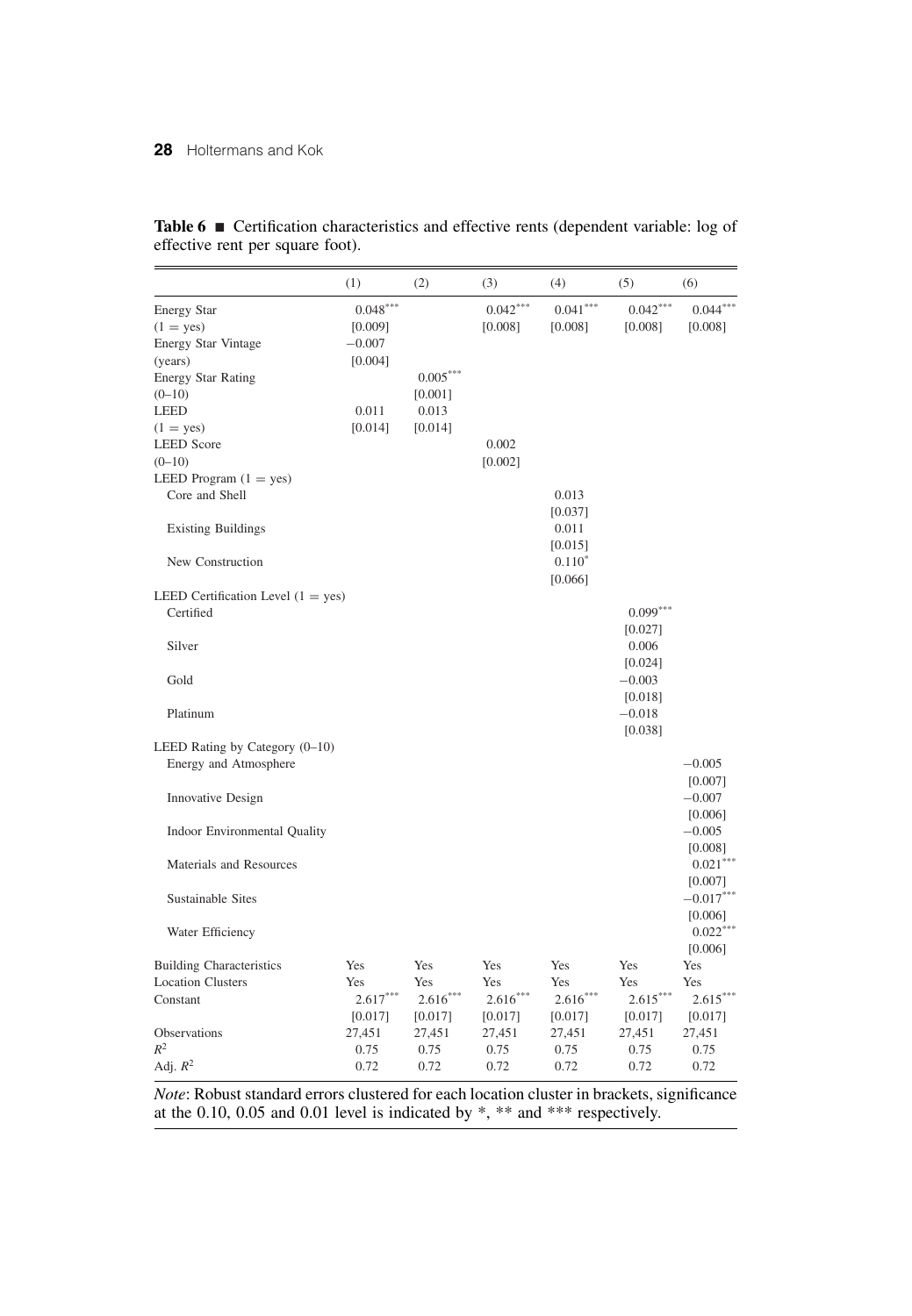buildings increases with 0.05% for every one-point increase in the rating. A building with the minimum Energy Star rating of 75 points rents for 3.8% more, increasing to a rent premium of 5% for a building with the maximum rating of 100 points. In this specification, once controlling for energy performance, LEED certification does not alter the total rent increment for environmental certification.

Column (3) analyzes the relationship between the LEED score and the associated rent increment. The coefficient on the LEED score does not indicate a significant relationship between the LEED score and the effective rent premium. However, the indicator variable for an Energy Star label indicates a 4.2% premium for buildings with an Energy Star label.

Column (4) further disentangles the impact of the different LEED programs. The rent increment is highest for the New Construction program at 11%. The coefficients for the LEED for Core and Shell and LEED for Existing Buildings program are not significant, although the positive signs point toward a small premium. A potential explanation for the fact that the rent increment associated with a LEED certificate is higher for newly constructed buildings as compared to existing buildings may be the difference in what the different labels reflect. The New Construction designation can only be obtained by fundamentally changing the design and construction of a building, whereas the Existing Building designation is merely a reflection of current building performance, which is also captured by the Energy Star rating.

Column (5) displays the results for different LEED rating levels. LEED certified buildings achieve the highest rent increment, at 9.9%. The other LEED rating levels—Silver, Gold, and Platinum—do not command a significant rent premium as compared to non-certified office buildings.

Column (6) documents the impact of the different LEED credit categories on the effective rent. The categories Water Efficiency and Materials and Resources have a significant positive impact on the effective rent level, whereas each additional point in the category Sustainable Sites leads to a discount. Multiplying these effects with the average scores for each category implies that the average LEED certified building in our sample rents for 13.3% more. Importantly, this regression controls for the presence of an Energy Star rating, which may explain the insignificant results for the Energy and Atmosphere variable.

Table 7 presents the relationship between the various environmental attributes and the transaction price (control variables are omitted from the table). Similar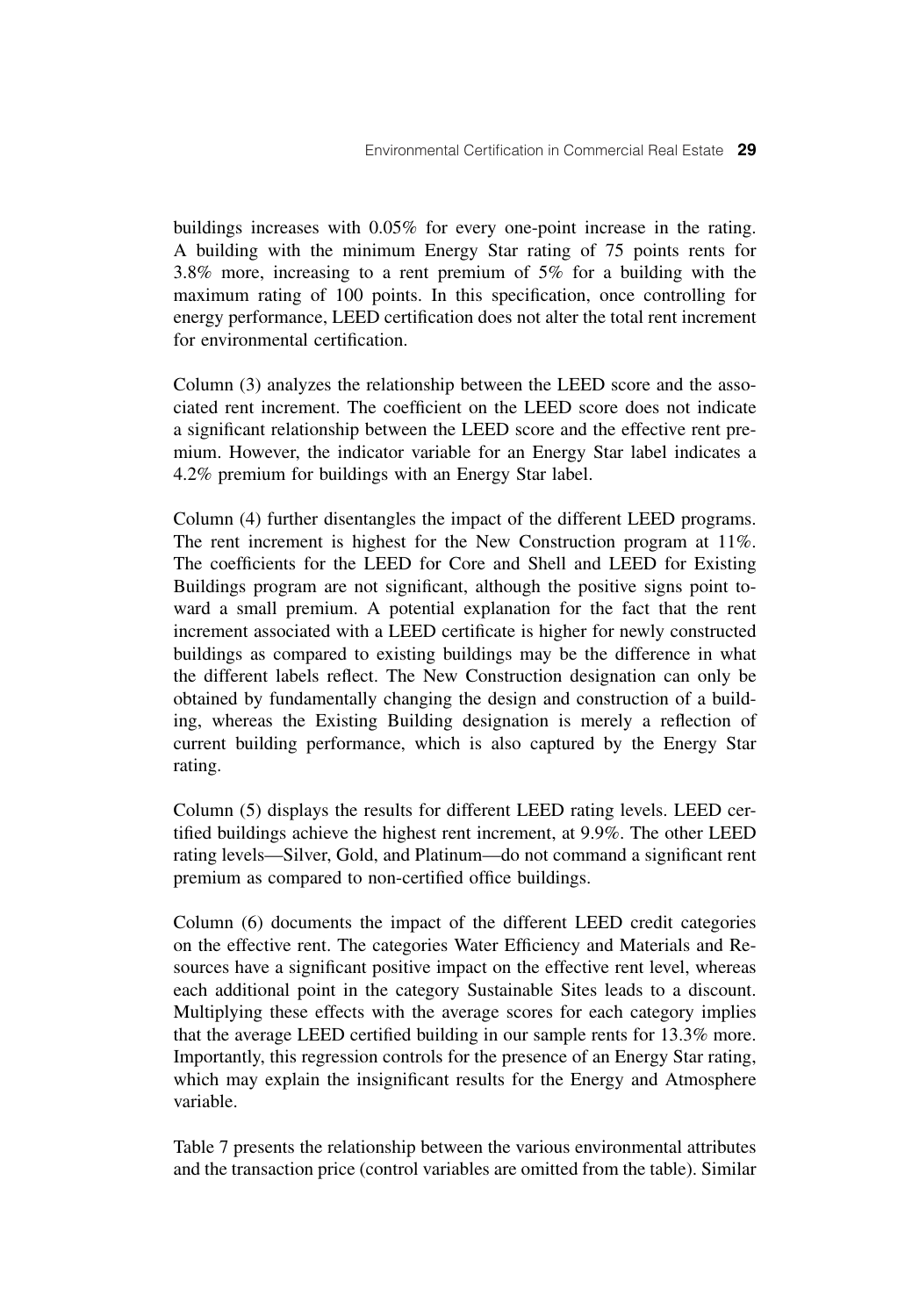|                                                                                                                                                                        | (1)                                                                      | (2)                                                        | (3)                                                  | (4)                                                                   | (5)                                                  | (6)                                                  |
|------------------------------------------------------------------------------------------------------------------------------------------------------------------------|--------------------------------------------------------------------------|------------------------------------------------------------|------------------------------------------------------|-----------------------------------------------------------------------|------------------------------------------------------|------------------------------------------------------|
| <b>Energy Star</b><br>$(1 = yes)$<br><b>Energy Star Vintage</b><br>(years)<br><b>Energy Star Rating</b><br>$(0-10)$<br><b>LEED</b><br>$(1 = yes)$<br><b>LEED</b> Score | $0.111***$<br>[0.030]<br>$-0.047***$<br>[0.014]<br>$0.139***$<br>[0.041] | $0.008^{\ast\ast\ast}$<br>[0.003]<br>$0.145***$<br>[0.041] | $0.064***$<br>[0.025]<br>$0.028***$<br>[0.007]       | $0.067***$<br>[0.025]                                                 | $0.065***$<br>[0.025]                                | $0.065***$<br>[0.025]                                |
| $(0-10)$<br>LEED Program $(1 = yes)$<br>Core and Shell<br><b>Existing Buildings</b><br>New Construction                                                                |                                                                          |                                                            |                                                      | $0.246***$<br>[0.084]<br>$0.134***$<br>[0.046]<br>$-0.078$<br>[0.135] |                                                      |                                                      |
| LEED Certification Level $(1 = yes)$<br>Certified<br>Silver                                                                                                            |                                                                          |                                                            |                                                      |                                                                       | 0.045<br>[0.097]<br>0.103<br>[0.094]                 |                                                      |
| Gold<br>Platinum                                                                                                                                                       |                                                                          |                                                            |                                                      |                                                                       | $0.135***$<br>$[0.045]$<br>$0.491***$<br>[0.100]     |                                                      |
| LEED Rating by Category (0-10)<br>Energy and Atmosphere<br>Innovative Design                                                                                           |                                                                          |                                                            |                                                      |                                                                       |                                                      | $-0.011$<br>[0.022]<br>$-0.008$<br>[0.016]           |
| Indoor Environmental Quality<br>Materials and Resources                                                                                                                |                                                                          |                                                            |                                                      |                                                                       |                                                      | 0.020<br>[0.027]<br>0.000<br>[0.020]                 |
| Sustainable Sites<br>Water Efficiency                                                                                                                                  |                                                                          |                                                            |                                                      |                                                                       |                                                      | 0.010<br>[0.021]<br>0.021<br>[0.020]                 |
| <b>Building Characteristics</b><br><b>Location Clusters</b><br><b>Ouarter-Year Effects</b><br>Constant<br>Observations                                                 | Yes<br>Yes<br>Yes<br>$4.152***$<br>[0.190]<br>10,454                     | Yes<br>Yes<br>Yes<br>$4.141***$<br>[0.191]<br>10,454       | Yes<br>Yes<br>Yes<br>$4.142***$<br>[0.191]<br>10,454 | Yes<br>Yes<br>Yes<br>$4.141***$<br>[0.191]<br>10,454                  | Yes<br>Yes<br>Yes<br>$4.141***$<br>[0.191]<br>10,454 | Yes<br>Yes<br>Yes<br>$4.141***$<br>[0.191]<br>10,454 |
| $R^2$<br>Adj. $\mathbb{R}^2$                                                                                                                                           | 0.75<br>0.73                                                             | 0.75<br>0.73                                               | 0.75<br>0.73                                         | 0.75<br>0.73                                                          | 0.75<br>0.73                                         | 0.75<br>0.73                                         |

**Table 7** ■ Certification characteristics and transaction prices (dependent variable: log of transaction price per square foot).

*Note*: Robust standard errors clustered for each location cluster in brackets, significance at the 0.10, 0.05 and 0.01 level is indicated by \*, \*\* and \*\*\* respectively.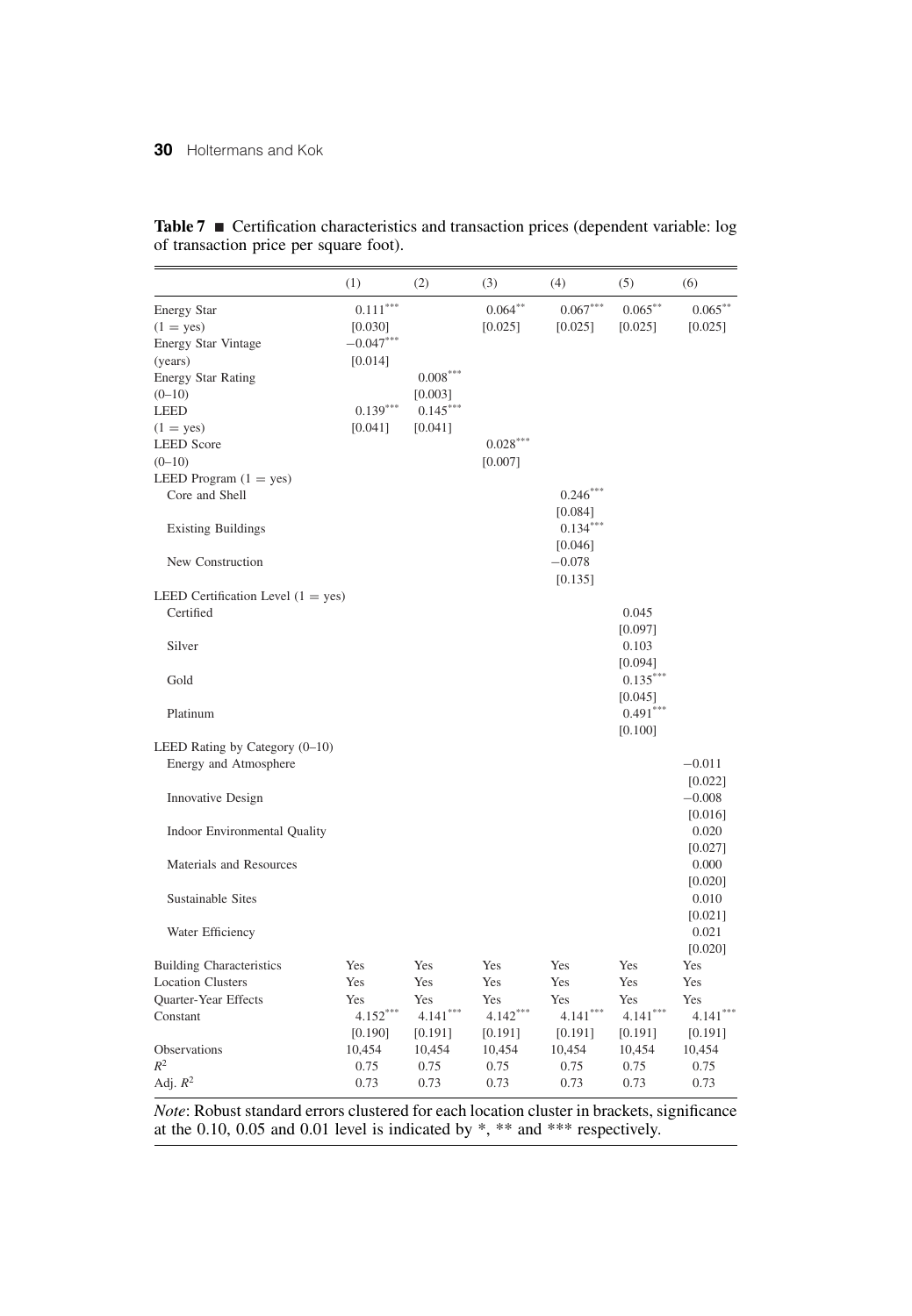to the specifications described above, the models in Table 7 explain 73% of the variation in transaction price.

Column (1) shows that an Energy Star label commands a 11.1% transaction price premium as compared to non-labeled buildings. However, the coefficient on Energy Star vintage indicates that the premium decreases with 4.7% for every year the label ages. The average Energy Star labeled building in the transaction sample would therefore command a 6.2% transaction price increment. Office buildings with both an Energy Star and LEED certificate—this applies to 14% of the certified buildings in the transaction sample—command a transaction price premium of 20.1%.

Column (2) investigates the relationship between the Energy Star rating level and the sales price for the office buildings in the transaction sample. The rating level of an Energy Star label is significantly related to the transaction price of an office building, the transaction price increment increases with 0.08% for every one-point increase in the rating. This translates to a transaction price premium of 6% at the minimum rating level of 75 points and a premium of 8% at the maximum rating level of 100 points. A LEED certificate in addition to the Energy Star label would increase the transaction price increment with 14.5%.

Column (3) examines the effect of the LEED score on the transaction price. In contrast to the results presented in Table 6, the coefficient on the LEED score is significant, indicating a positive relationship between the transaction price and LEED score. This leads to a transaction price premium of 15.5% at the average LEED score of 55 points. The maximum LEED score of 85 points is associated with a 23.5% transaction price increment, but we do not observe many of such buildings in our sample. An Energy Star label in addition to a LEED certification further increases the transaction price premium with 6.4%.

Column (4) corroborates the findings for the rental sample that the transaction price increment for LEED for newly constructed (New Construction or Core and Shell) buildings differs significantly from the price increment for LEED for Existing Buildings. The premium for LEED for Core and Shell is highest at 24.6%, followed by a positive and significant premium of 13.4% for LEED for Existing Buildings. Given that 78% of the buildings certified under this program have an Energy Star label, this yields an additional premium of 6.7%. Buildings certified under the New Construction program do not command a price premium as compared to buildings without a LEED certificate.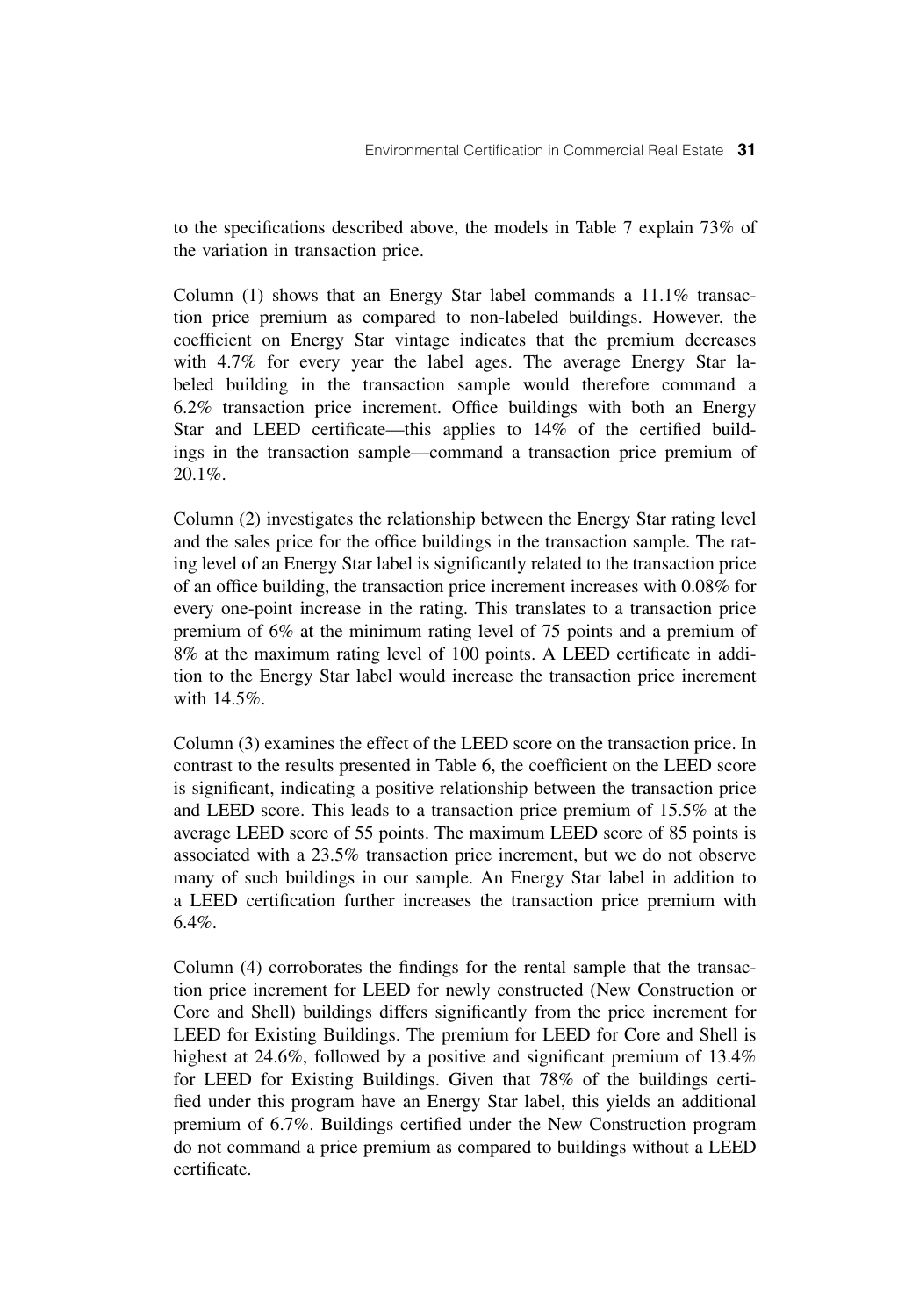Column (5) shows the results for the different LEED rating levels. Contrasting the findings for the rental sample, a higher LEED certification level is associated with a higher transaction price. Whereas buildings that are LEED certified or LEED Silver do not sell for more, buildings with the certification level Gold or Platinum sell for 13.5% and 49.1% more, respectively. We note that the number of LEED Platinum buildings in our transaction sample is quite small, it is therefore possible that we observe a subset of so-called trophy buildings.<sup>18</sup>

Column (6) documents the impact of the different LEED credit categories on the transaction price. In contrast to our earlier findings, none of the specific categories indicate a significant relationship with the transaction price of the office buildings in our sample. The small number of LEED observations in the transaction sample might explain part of these results, or the market is simply ignorant toward the underlying environmental performance details.

# **Conclusion and Discussion**

The durable building stock in the United States is a major consumer of energy and other natural resources. The Energy Information Agency predicts that between the years 2012 and 2040, residential electricity consumption will increase by 21%, and commercial electricity consumption will also increase by 21%.<sup>19</sup> This increased consumption will have significant greenhouse gas externality consequences because a large share of electricity is generated using fossil fuels such as coal and natural gas.

An ongoing policy agenda seeks to identify cost-effective climate change mitigation and adaptation strategies (Stern 2008, Konrad and Thun 2014). Environmental certification programs are a means to reduce information asymmetry, which otherwise may prevent the market from accurately pricing the energy performance of buildings. In different industries, certification and disclosure programs have proven to be effective tools for information provision.

Our work highlights the importance of focusing on commercial buildings, and the relevance of voluntary certification programs. The two most important

<sup>&</sup>lt;sup>18</sup>Inspecting the individual building characteristics for these buildings confirms the notion that these are indeed high quality assets. Examples of such assets are: 101 California Street in San Francisco, 1225 Connecticut Avenue NW in Washington, D.C., and the Hyatt Center in Chicago.

<sup>&</sup>lt;sup>19</sup>See pages IF-46, MT-7 and MT-9 of the U.S. Energy Information Administration's *Annual Energy Outlook 2014 With Projections to 2040*, http://www.eia.gov/ forecasts/AEO/pdf/0383(2014).pdf.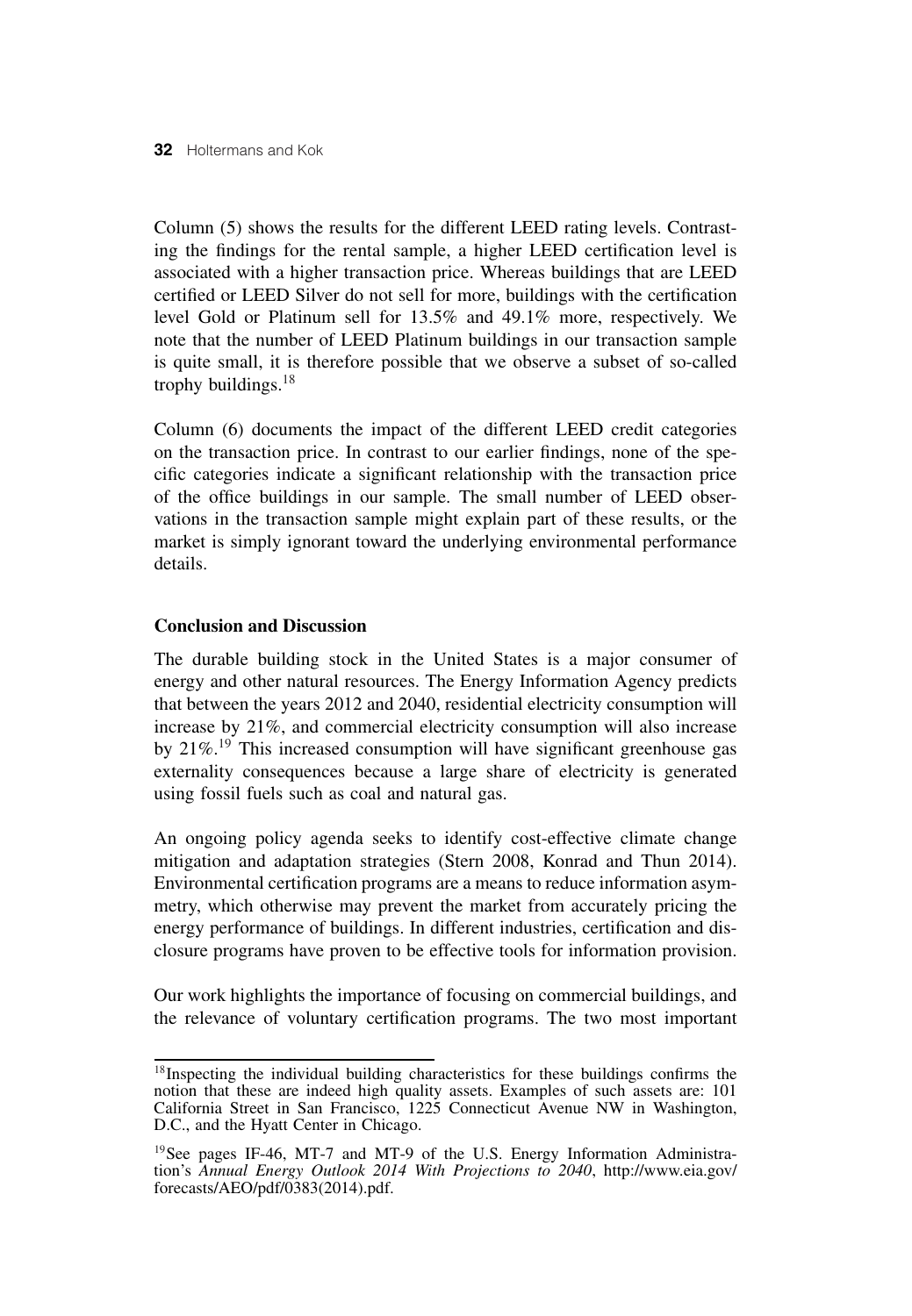national programs verifying the environmental attributes of buildings are EPA's Energy Star and USGBC's LEED program. We document that the adoption of these environmental certification schemes has increased strongly over the last decade. By 2014, almost 40% of the square footage in the 30 largest U.S. office markets had been certified under the Energy Star or LEED program. Some markets have even seemed to reach a saturation point, such as Chicago with an environmental certification adoption of 62% (measured by square footage).

With environmental building certification reaching such significant adoption levels, the implications for commercial real estate investors are becoming more important. Prior research has evaluated the financial performance of green buildings when this market was still nascent (see, *e.g.*, Fuerst and McAllister 2011, Eichholtz *et al.*, 2010, 2013), but the recent growth of voluntary adoption of environmental building certification, against the backdrop of a highly volatile commercial real estate market, yields the need for further research and insight into the financial performance of environmentally certified assets.

Using a longitudinal data set of 26,212 buildings for the seven largest metropolitan areas, we construct a set of rent indices, analyzing the annual growth in total net asking rent and effective rent of environmentally certified and non-certified commercial office buildings since 2004. The findings of the repeated rent models show that the relationship between rental performance and environmental certification is certainly dynamic, and the impact of environmental certification has changed significantly over time. Although statistically hard to assess, it seems that pre-crisis, environmentally certified buildings enjoyed stronger rental and occupancy growth, which has reversed post-crisis—non-certified buildings had a stronger rebound in the 2009–2013 period. However, the rental, occupancy and pricing *levels* of environmentally certified buildings remain significantly higher than for non-certified buildings. A propensity-weighted cross-sectional analysis shows a consistent rent and transaction price increment for Energy Star labeled and LEED certified office buildings.

Using a performance attribution analysis, we further disentangle the value determinants of environmental building certification. We document that the energy and environmental performance of commercial assets is more valuable in locations with warmer climates, and is weakly related to the level of local energy prices.

With respect to the specific certification characteristics, we document that it is not just the label that matters: the marginal rent increases with an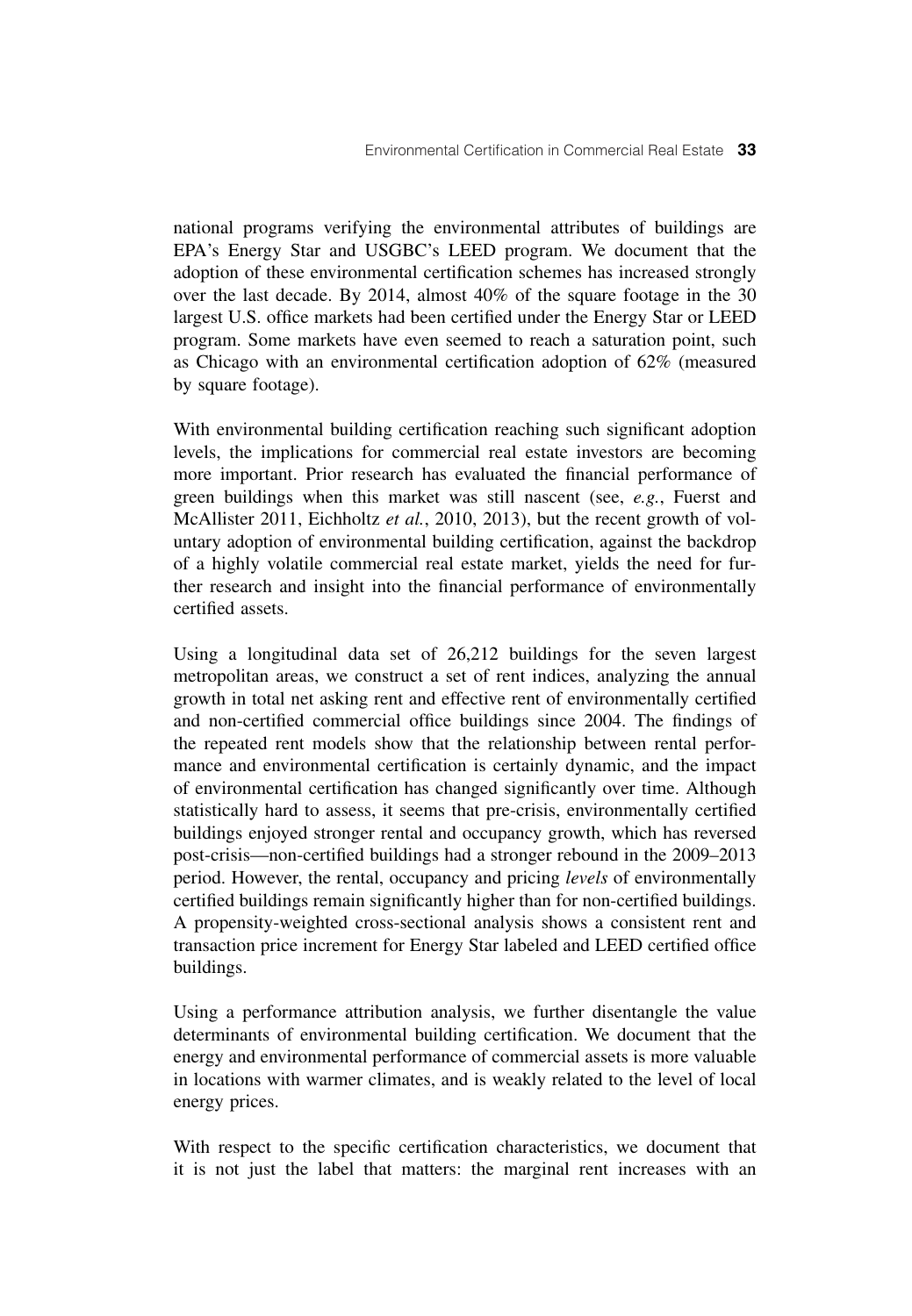increasing Energy Star rating or LEED score. In addition, vintage matters for Energy Star labeled office buildings. For LEED certified office buildings, we document that the marginal value of certification is higher for newly constructed buildings relative to existing buildings with a LEED certificate. The different LEED categories show that Water Efficiency, Materials and Resources, and Sustainable Sites have the largest effect on the effective rent level of the assets in the rental sample.

The findings in this article have some implications for policy makers, especially in the perspective of current policy developments. We argue that consistent provision of information to the real estate market through credible energy and sustainability labels provides a relatively low-cost strategy for differentiation in the commercial building stock. If certified office buildings rent or sell for a premium, or have a higher propensity to be leased, this encourages building owners to consider investing in increased energy efficiency. Information on the energy efficiency and sustainability of buildings in the U.S. commercial market is currently provided just for part of the building stock (designated with Energy Star or LEED labels). The mandatory disclosure of such information for the full distribution of the commercial building stock could further the understanding by private firms of the energy efficiency of their (prospective) premises, thereby reducing the information asymmetry that is presumably an important explanation for the energy-efficiency gap (Palmer and Walls 2014). An effective and cheap market signal may trigger investments in the efficiency of the building stock, with positive externality effects as a result.

*CBRE Group Inc. provided financial assistance for this research. Kok is supported by a VIDI grant from the Dutch Organization for Scientific Research (NWO). We are grateful to the U.S. Green Building Council for the support in assembling the data used in the analysis. We thank Brent Ambrose, three anonymous referees, Rob Bauer, Andrea Chegut, Avis Devine, Piet Eichholtz, David Geltner, Matthew Kahn, Thies Lindenthal, Christian Redfearn, William Wheaton as well as participants to the Maastricht University seminar series, the 2014 International AREUEA Meeting, the 2015 ARES Annual Meeting, the MIT Center for Real Estate research seminar, the USC PhD seminar and the 2016 Annual AREUEA Meeting for their helpful comments. All errors pertain to the authors.*

### **References**

Ambrose, B.W., N.E. Coulson and J. Yoshida. 2015. The Repeat Rent Index. *Review of Economics and Statistics* 97(5): 939–950.

An, X., J.D. Fisher and D. Geltner. 2016. Cash Flow Performance of Fannie Mae Multifamily Real Estate: Evidence from Repeated NOI and EGI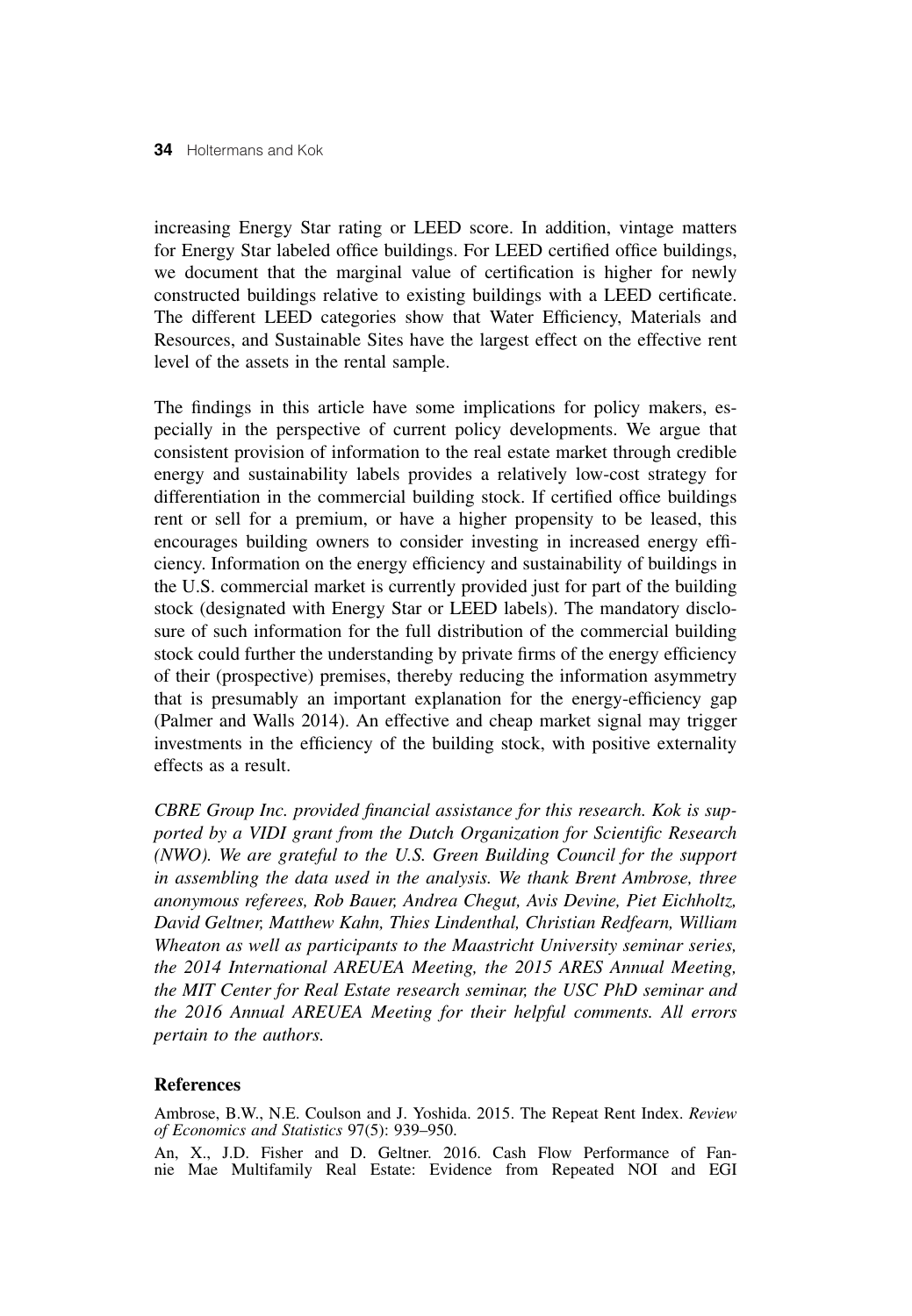Indices. *The Journal of Real Estate Finance and Economics* 52(4): 512– 542.

Bollinger, B., P. Leslie and A. Sorensen. 2011. Calorie Posting in Chain Restaurants. *American Economic Journal: Economic Policy* 3(1): 91–128.

Brounen, D., and N. Kok. 2011. On the Economics of Energy Labels in the Housing Market. *Journal of Environmental Economics and Management* 62(2): 166– 179.

Chegut, A., P.M.A. Eichholtz and R. Holtermans. 2016. Energy Efficiency and Economic Value in Affordable Housing. *Energy Policy* 97: 39–49.

- and N. Kok. 2014. Supply, Demand and the Value of Green Buildings. *Urban Studies* 51(1): 22–43.

Devine, A., and N. Kok. 2015. Green Certification and Building Performance: Implications for Tangibles and Intangibles. *The Journal of Portfolio Management* 41(6): 151–163.

Dranove, D., and G.Z. Jin. 2010. Quality Disclosure and Certification: Theory and Practice. *Journal of Economic Literature* 48(4): 935–963.

Eichholtz, P.M.A., N. Kok and J.M. Quigley. 2010. Doing Well by Doing Good? Green Office Buildings. *American Economic Review* 100(5): 2492–2509.

- and ———, 2013. The Economics of Green Building. *Review of Economics and Statistics* 95(1): 50–63.

- and ———, 2016. Ecological Responsiveness and Corporate Real Estate. *Business & Society* 55(3): 330–360.

———, S. Straetmans and M. Theebe. 2012. The Amsterdam Rent Index: The Housing Market and the Economy, 1550–1850. *Journal of Housing Economics* 21(4): 269–282.

Fuerst, F., and P. McAllister. 2011. Green Noise or Green Value? Measuring the Effects of Environmental Certification on Office Values. *Real Estate Economics* 39(1): 45–69.

Jin, G.Z., and P. Leslie. 2003. The Effect of Information on Product Quality: Evidence from Restaurant Hygiene Grade Cards. *The Quarterly Journal of Economics* 118(2): 409–451.

Kahn, M.E., and N. Kok. 2014. The Capitalization of Green Labels in the California Housing Market. *Regional Science and Urban Economics* 47: 25–34.

Kok, N., and M. Jennen. 2012. The Impact of Energy Labels and Accessibility on Office Rents. *Energy Policy* 46: 489–497.

-, M. McGraw and J.M. Quigley. 2012. The Diffusion Over Time and Space of Energy Efficiency in Building. *The Annals of Regional Science* 48(2): 541–564.

Konrad, K., and M. Thun. 2014. The Role of Economic Policy in Climate Change Adaptation. *CESifo Economic Studies* 60(1): 32–61.

Miller, N., J. Spivey and A. Florance. 2008. Does Green Pay Off? *Journal of Real Estate Portfolio Management* 14(4): 385–400.

Palmer, K. and M. Walls. 2014. Does Information Provision Shrink the Energy Efficiency Gap? A Cross City Comparison of Energy Benchmarking and Disclosure Laws. Working paper.

Rosen, S.. 1974. Hedonic Prices and Implicit Markets: Product Differentiation in Pure Competition. *Journal of Political Economy* 82(1): 34–55.

Rosenbaum, P.R., and D.B. Rubin. 1983. The Central Role of the Propensity Score in Observational Studies for Causal Effects. *Biometrika* 70(1): 41–55.

Sexton, S.E., and A.L. Sexton. 2014. Conspicuous Conservation: The Prius Halo and Willingness to Pay for Environmental Bona Fides. *Journal of Environmental Economics and Management* 67(3): 303–317.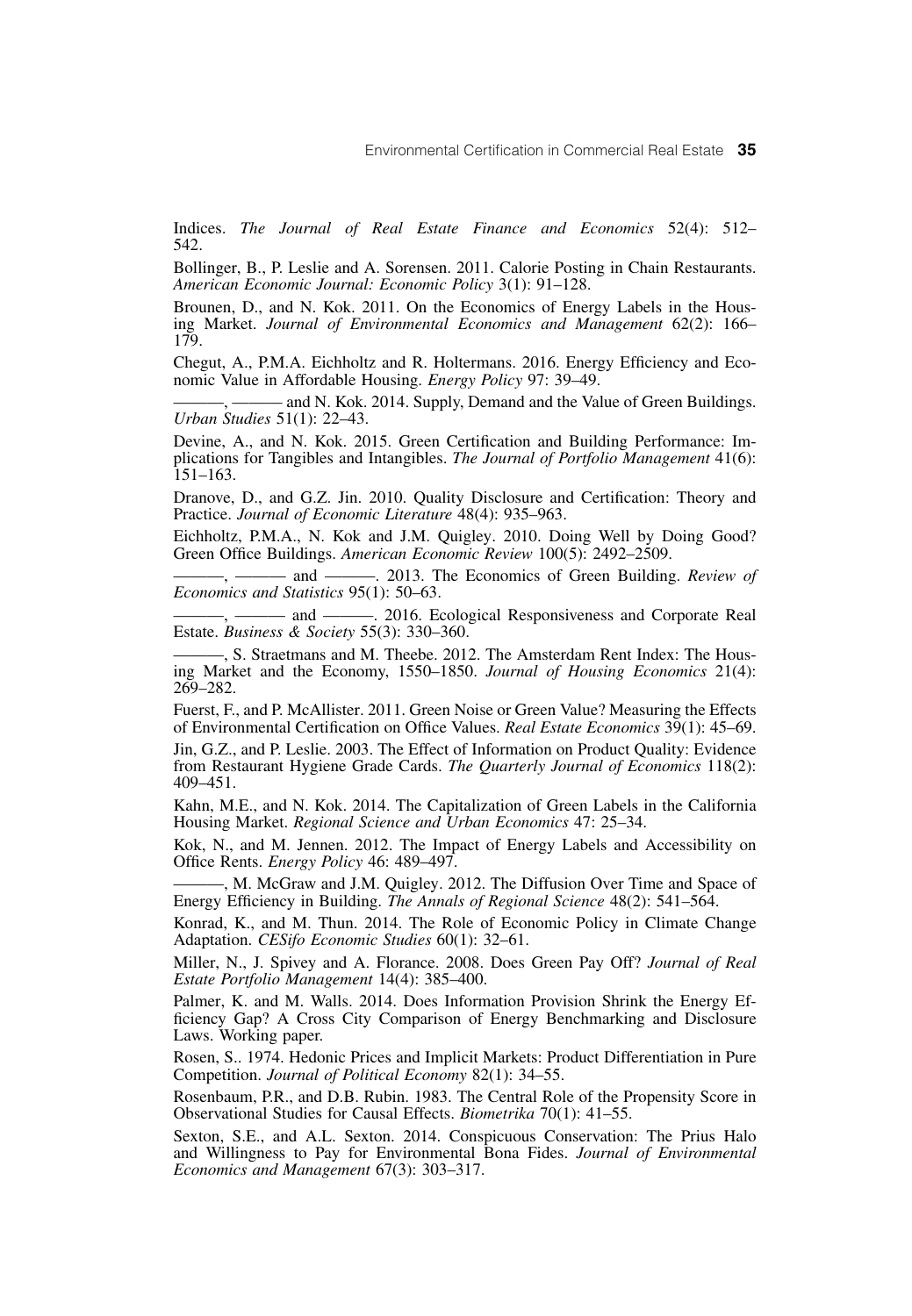Stern, N. 2008. The Economics of Climate Change. *American Economic Review* 98(2): 1–37.

Turban, D., and D. Greening. 1997. Corporate Social Performance and Organizational Attractiveness to Prospective Employees. *Academy of Management Journal* 40(3): 658–672.

Wiley, J.A., J.D. Benefield and K.H. Johnson. 2010. Green Design and the Market for Commercial Office Space. *The Journal of Real Estate Finance and Economics* 41(2): 228–243.

|                        | % Buildings<br>Certified | $%$ sq. ft.<br>Certified | % Buildings<br>Energy Star | $%$ sq. ft.<br>Energy Star | % Buildings<br><b>LEED</b> | $%$ sq. ft.<br><b>LEED</b> |
|------------------------|--------------------------|--------------------------|----------------------------|----------------------------|----------------------------|----------------------------|
| Market<br>#            | (1)                      | (2)                      | (3)                        | (4)                        | (5)                        | (6)                        |
| 1 Chicago              | 17.73                    | 62.13                    | 15.67                      | 52.96                      | 5.70                       | 27.15                      |
| 2 San Francisco        | 17.80                    | 61.82                    | 15.32                      | 51.70                      | 6.35                       | 30.64                      |
| 3 Minneapolis/St. Paul | 22.14                    | 56.18                    | 20.16                      | 50.35                      | 6.14                       | 27.54                      |
| 4 Atlanta              | 26.73                    | 53.31                    | 23.87                      | 44.59                      | 7.70                       | 23.19                      |
| 5 Houston              | 21.33                    | 52.80                    | 18.10                      | 44.67                      | 8.40                       | 30.06                      |
| 6 Los Angeles          | 18.78                    | 49.76                    | 15.79                      | 41.36                      | 6.11                       | 21.81                      |
| 7 Denver               | 13.53                    | 44.37                    | 11.87                      | 38.42                      | 5.07                       | 21.25                      |
| 8 Washington, D.C.     | 15.29                    | 41.16                    | 11.89                      | 31.46                      | 7.85                       | 23.10                      |
| 9 Seattle              | 8.88                     | 39.41                    | 6.42                       | 26.40                      | 3.78                       | 18.93                      |
| 10 Walnut Creek        | 9.68                     | 38.83                    | 6.05                       | 22.68                      | 1.69                       | 8.70                       |
| 11 Miami               | 15.86                    | 36.89                    | 13.21                      | 32.32                      | 5.77                       | 14.67                      |
| 12 Orange County       | 10.59                    | 35.81                    | 10.00                      | 32.16                      | 3.15                       | 16.82                      |
| 13 Manhattan           | 23.69                    | 35.69                    | 17.45                      | 22.57                      | 8.79                       | 16.15                      |
| 14 Philadelphia        | 14.78                    | 32.61                    | 12.75                      | 29.18                      | 2.31                       | 3.74                       |
| 15 Boston              | 8.98                     | 31.02                    | 7.17                       | 23.48                      | 3.03                       | 14.13                      |
| 16 Portland            | 9.91                     | 30.71                    | 7.06                       | 24.71                      | 4.33                       | 12.84                      |
| 17 Dallas/Ft. Worth    | 11.71                    | 30.34                    | 10.11                      | 25.19                      | 3.14                       | 10.05                      |
| 18 Sacramento          | 11.23                    | 29.03                    | 8.26                       | 22.03                      | 3.84                       | 9.95                       |
| 19 San Diego           | 7.90                     | 28.75                    | 6.18                       | 23.41                      | 3.45                       | 15.47                      |
| 20 Tampa               | 6.33                     | 27.70                    | 5.64                       | 25.55                      | 1.96                       | 9.85                       |
| 21 Phoenix             | 8.15                     | 27.68                    | 6.68                       | 23.36                      | 3.01                       | 9.42                       |
| 22 San Jose            | 10.11                    | 26.87                    | 5.47                       | 12.28                      | 5.05                       | 15.65                      |
| 23 Milwaukee           | 2.69                     | 16.44                    | 2.18                       | 10.33                      | 0.62                       | 8.15                       |
| 24 Baltimore           | 7.34                     | 16.35                    | 1.63                       | 4.83                       | 5.59                       | 11.49                      |
| 25 New Jersey          | 13.47                    | 16.04                    | 10.67                      | 12.17                      | 4.27                       | 5.99                       |
| 26 Detroit             | 5.00                     | 13.07                    | 4.32                       | 11.57                      | 0.95                       | 2.26                       |
| 27 Pittsburgh          | 1.31                     | 11.86                    | 0.98                       | 9.23                       | 0.57                       | 6.24                       |
| 28 Stamford            | 5.30                     | 11.07                    | 3.37                       | 6.85                       | 2.41                       | 5.10                       |
| 29 St. Louis           | 3.04                     | 8.06                     | 2.02                       | 4.12                       | 1.69                       | 4.97                       |
| 30 Kansas City         | 2.37                     | 7.96                     | 1.35                       | 5.49                       | 1.13                       | 3.76                       |

**Appendix A: The adoption of environmental building certification in the 30 largest U.S. office markets (2014)**

*Note*: Table A1 lists the adoption of the Energy Star rating and LEED certification program in the 30 largest U.S. office markets in 2014. Columns (1) and (2) display the number or square footage of buildings in each market that obtained an Energy Star rating, LEED certificate, or both. Columns (3) and (4) show the adoption of the Energy Star rating system, and columns (5) and (6) the adoption of the LEED certification program. All variables are in percent.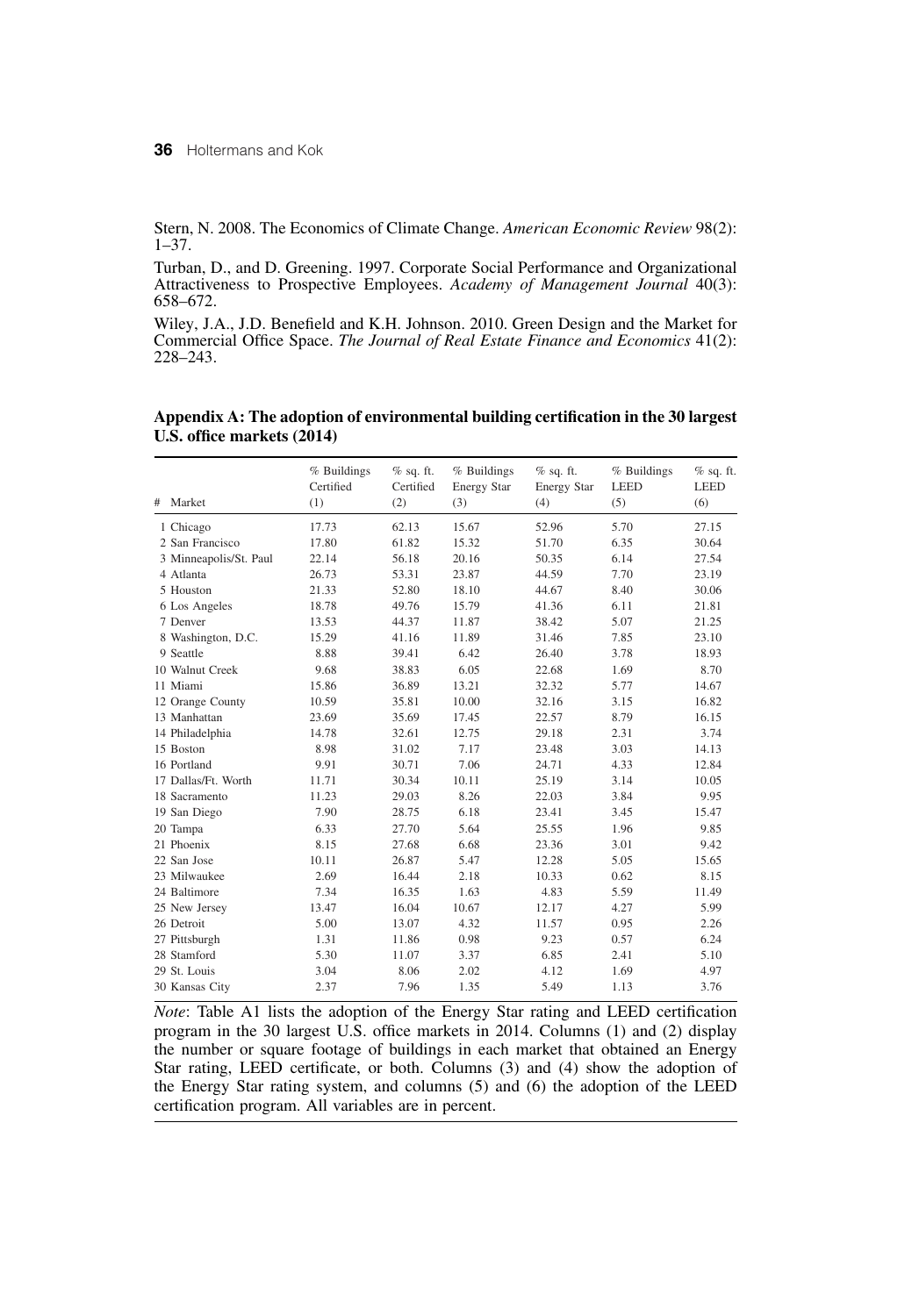|                               | Average Rent           |                       | <b>Effective Rent</b> |                       | <b>Transaction Price</b> |                                   |  |
|-------------------------------|------------------------|-----------------------|-----------------------|-----------------------|--------------------------|-----------------------------------|--|
|                               | (1)                    | (2)                   | (3)                   | (4)                   | (5)                      | (6)                               |  |
| Green $(1 = yes)$             | $0.022***$<br>[0.005]  |                       | $0.046***$<br>[0.007] |                       | $0.101***$<br>[0.025]    |                                   |  |
| Energy Star $(1 = yes)$       |                        | $0.015***$<br>[0.005] |                       | $0.041***$<br>[0.008] |                          | $0.066^{\ast\ast\ast}$<br>[0.025] |  |
| LEED $(1 = yes)$              |                        | $0.019***$<br>[0.009] |                       | 0.013<br>[0.014]      |                          | $0.148***$<br>[0.041]             |  |
| Log Size                      | $0.041^{\ast\ast\ast}$ | $0.040***$            | $0.067***$            | $0.068***$            | $-0.011$                 | $-0.012$                          |  |
| (thousand square feet)        | [0.003]                | [0.003]               | [0.005]               | [0.005]               | [0.015]                  | [0.015]                           |  |
| Occupancy Rate                | $0.051^{***}$          | $0.051***$            |                       |                       |                          |                                   |  |
| $(0-1)$                       | [0.013]                | [0.013]               |                       |                       |                          |                                   |  |
| Building Class $(1 = yes)$    |                        |                       |                       |                       |                          |                                   |  |
| Class A                       | $0.148***$             | $0.148***$            | $0.172***$            | $0.172***$            | $0.252***$               | $0.257***$                        |  |
|                               | [0.010]                | [0.010]               | [0.011]               | [0.011]               | [0.041]                  | [0.041]                           |  |
| Class B                       | $0.050***$             | $0.050***$            | $0.076***$            | $0.075***$            | $0.085***$               | $0.088***$                        |  |
|                               | [0.007]                | [0.007]               | [0.008]               | [0.008]               | [0.030]                  | [0.030]                           |  |
| Number of Stories $(1 = yes)$ |                        |                       |                       |                       |                          |                                   |  |
| Medium (10-20)                | $-0.004$               | $-0.003$              | 0.015                 | 0.015                 | $-0.155***$              | $-0.152***$                       |  |
|                               | [0.008]                | [0.008]               | [0.010]               | [0.010]               | [0.024]                  | [0.024]                           |  |
| High $(> 20)$                 | $-0.014$               | $-0.013$              | $-0.002$              | $-0.001$              | $-0.065*$                | $-0.067*$                         |  |
|                               | [0.009]                | [0.009]               | [0.011]               | [0.011]               | [0.037]                  | [0.037]                           |  |
| Age $(1 = yes)$               |                        |                       |                       |                       |                          |                                   |  |
| $\leq 10$ years               | $0.104***$             | $0.103***$            | $0.096***$            | $0.098***$            | $0.513***$               | $0.503***$                        |  |
|                               | [0.015]                | [0.016]               | [0.018]               | [0.018]               | [0.050]                  | [0.050]                           |  |
| $11-20$ years                 | $0.067***$             | $0.067***$            | $0.079***$            | $0.079***$            | $0.321***$               | $0.319***$                        |  |
|                               | [0.011]                | [0.011]               | [0.016]               | [0.016]               | [0.034]                  | [0.035]                           |  |
| $21-30$ years                 | $0.027***$             | $0.026***$            | $-0.005$              | $-0.005$              | $0.163***$               | $0.158***$                        |  |
|                               | [0.010]                | [0.010]               | [0.012]               | [0.012]               | [0.032]                  | [0.032]                           |  |
| $31-40$ years                 | $-0.042***$            | $-0.042***$           | $-0.067***$           | $-0.067***$           | $0.177***$               | $0.174***$                        |  |
|                               | [0.009]                | [0.009]               | [0.011]               | [0.011]               | [0.040]                  | [0.040]                           |  |
| $41-50$ years                 | 0.004                  | 0.003                 | 0.004                 | 0.004                 | $-0.022$                 | $-0.025$                          |  |
|                               | [0.009]                | [0.009]               | [0.011]               | [0.011]               | [0.040]                  | [0.040]                           |  |
| On-site Amenities $(1 = yes)$ | $-0.007$               | $-0.007$              | 0.009                 | 0.009                 | $0.066^{\ast\ast\ast}$   | $0.068***$                        |  |
|                               | [0.006]                | [0.006]               | [0.008]               | [0.008]               | [0.025]                  | [0.025]                           |  |
| <b>Location Clusters</b>      | Yes                    | Yes                   | Yes                   | Yes                   | Yes                      | Yes                               |  |
| Quarter-Year Fixed Effects    | N <sub>o</sub>         | No                    | No                    | No                    | Yes                      | Yes                               |  |
| Constant                      | $2.923***$             | $2.924***$            | $2.618***$            | $2.617***$            | $4.137***$               | $4.140***$                        |  |
|                               | [0.016]                | [0.016]               | [0.017]               | [0.017]               | [0.190]                  | [0.191]                           |  |
| Observations                  | 27,451                 | 27,451                | 27,451                | 27,451                | 10,454                   | 10,454                            |  |
| $R^2$                         | 0.83                   | 0.83                  | 0.75                  | 0.75                  | 0.75                     | 0.75                              |  |
| Adj. $R^2$                    | 0.81                   | 0.81                  | 0.72                  | 0.72                  | 0.73                     | 0.73                              |  |

| Appendix B: Environmental certification, building characteristics, rents and trans-   |
|---------------------------------------------------------------------------------------|
| action prices (dependent variable: log of average rent, effective rent or transaction |
| price per square foot)                                                                |

*Note*: Robust standard errors clustered for each location cluster in brackets. Significance at the 0.10, 0.05 and 0.01 level is indicated by \*, \*\* and \*\*\* respectively.